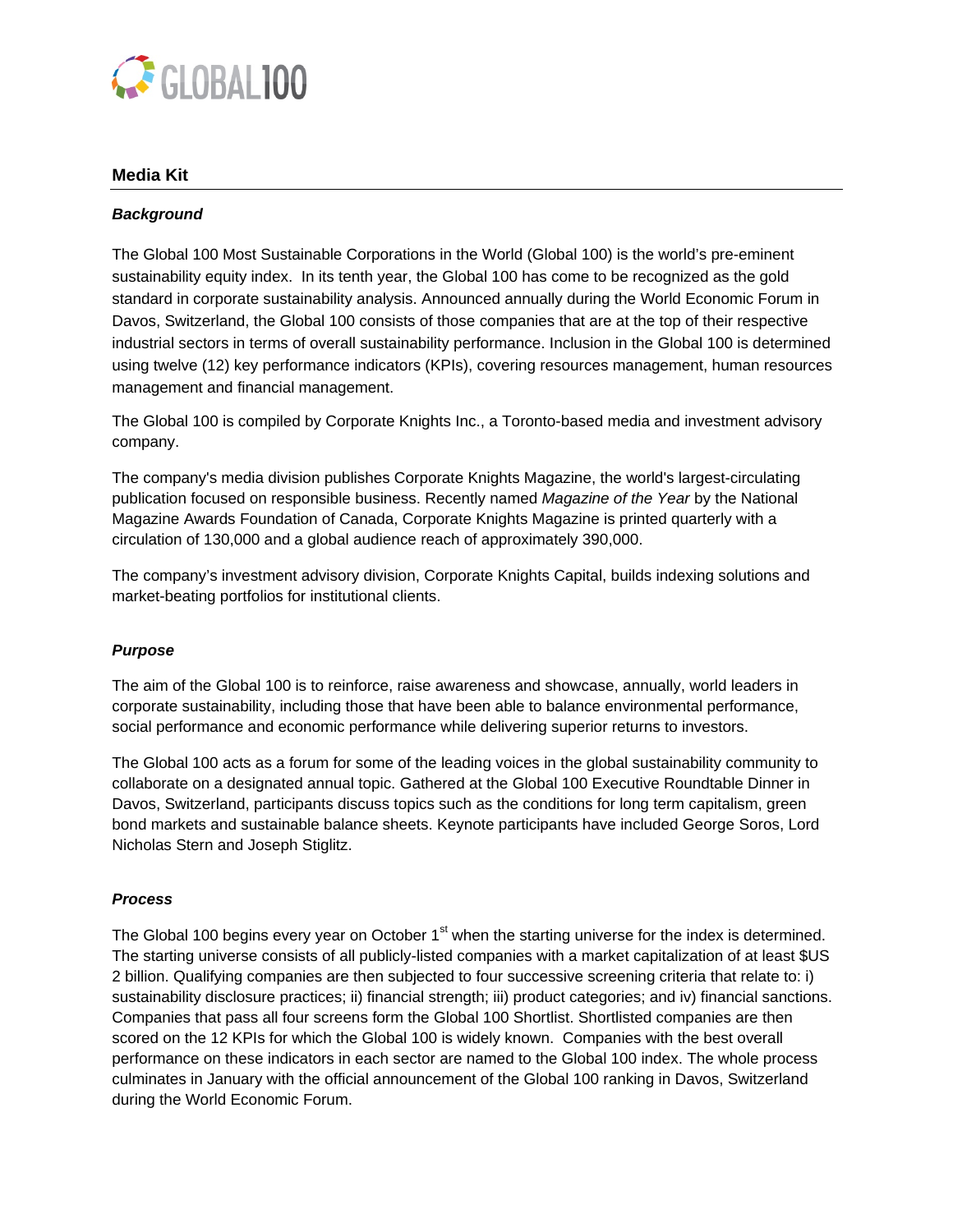

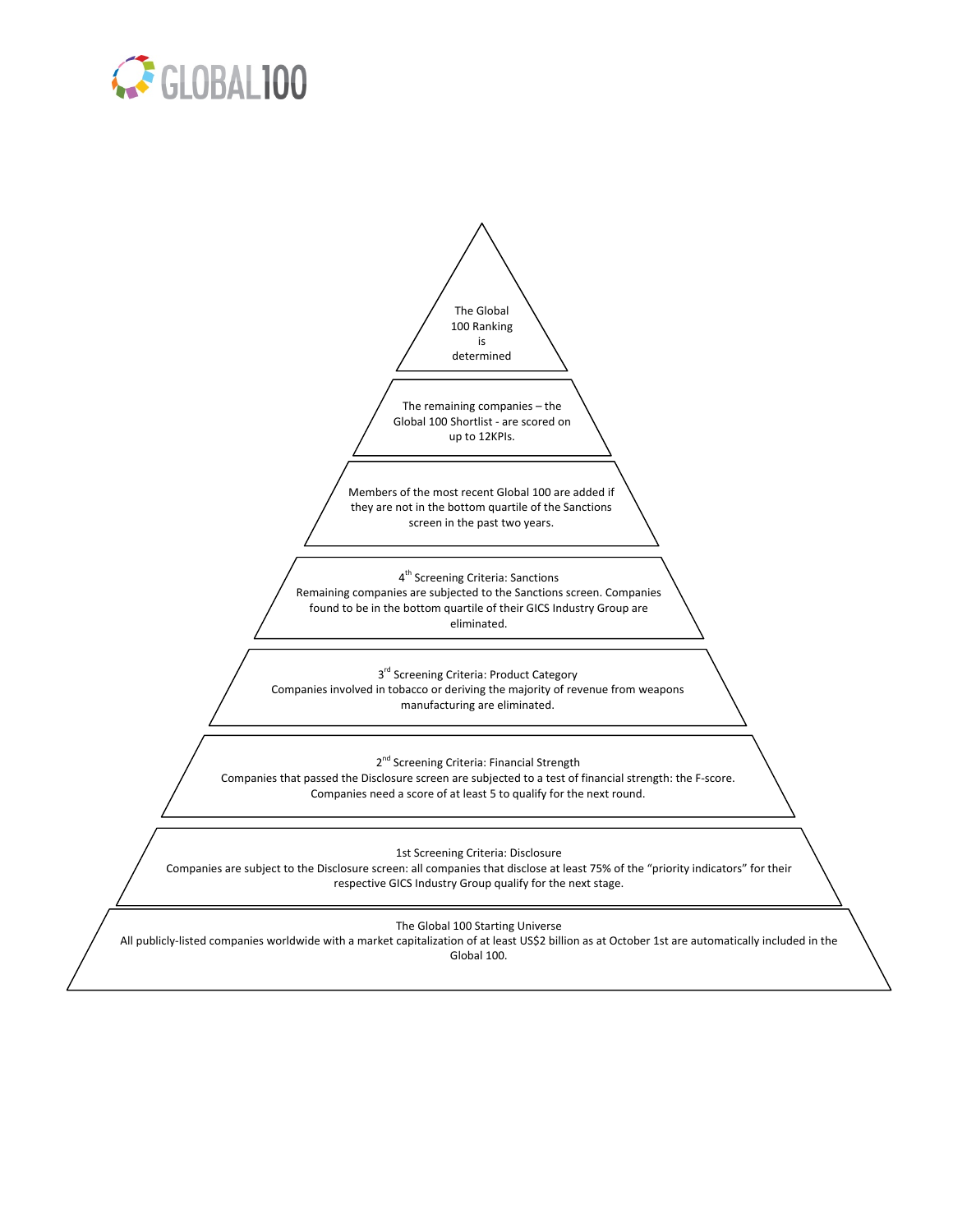

# *Selection Criteria*

The Global 100 is determined by scoring companies on up to twelve key performance indicators (KPIs) as follows:

Energy Productivity:

In just about every jurisdiction on Earth, energy costs are rising. Prices are also becoming much more volatile, making it more difficult for companies to manage their energy strategy. This metric looks at how much revenue companies can squeeze out of every unit of energy they use, and shows which companies are best able to adapt to our changing energy future.

## Carbon Productivity:

Greenhouse gas (GHG) emissions are increasingly being priced and regulated, creating new types of financial costs and benefits for affected companies. This metric divides a company's total revenue by total GHG emissions, and gives us a sense of how companies are exposed to the new GHG regulatory environment.

## Water Productivity:

For far too long, water has been an afterthought in conventional business planning. Not any more. Water scarcity has become a bona fide board room issue, especially in heavy industries such as Mining. This indicator divides revenue by water use, providing a first level measure of how well-positioned companies are to respond to water scarcity challenges.

# Waste Productivity:

While less financially relevant than energy, carbon or water, waste is an increasingly important environmental indicator in its own right. With tightening disposal standards, growing land use pressures and rising transportation costs, smart companies are finding ways to recycle their waste stream, creating additional revenues and reducing costs. This metric divides revenue by total non-recycled waste, and helps identify companies that are managing their waste intelligently.

## Innovation Capacity:

In many industries, markets are won and lost based on knowledge resources, including a pipeline to channel ideas into new products and services. This metrics looks at the amount of money companies are investing in R&D as a percentage of their revenue. It is one of several measures that can be used to identify knowledge champions.

## Percentage Tax Paid:

Authorities are increasingly eliminating loopholes that allow corporations to legally circumvent their tax obligations, and resulting changes to the tax code can hit companies hard. The metric measures the amount of tax that companies pay out as a percentage of their EBITDA, Companies that perform favourably on this metric may be better positioned to withstand the tightening of global tax policy.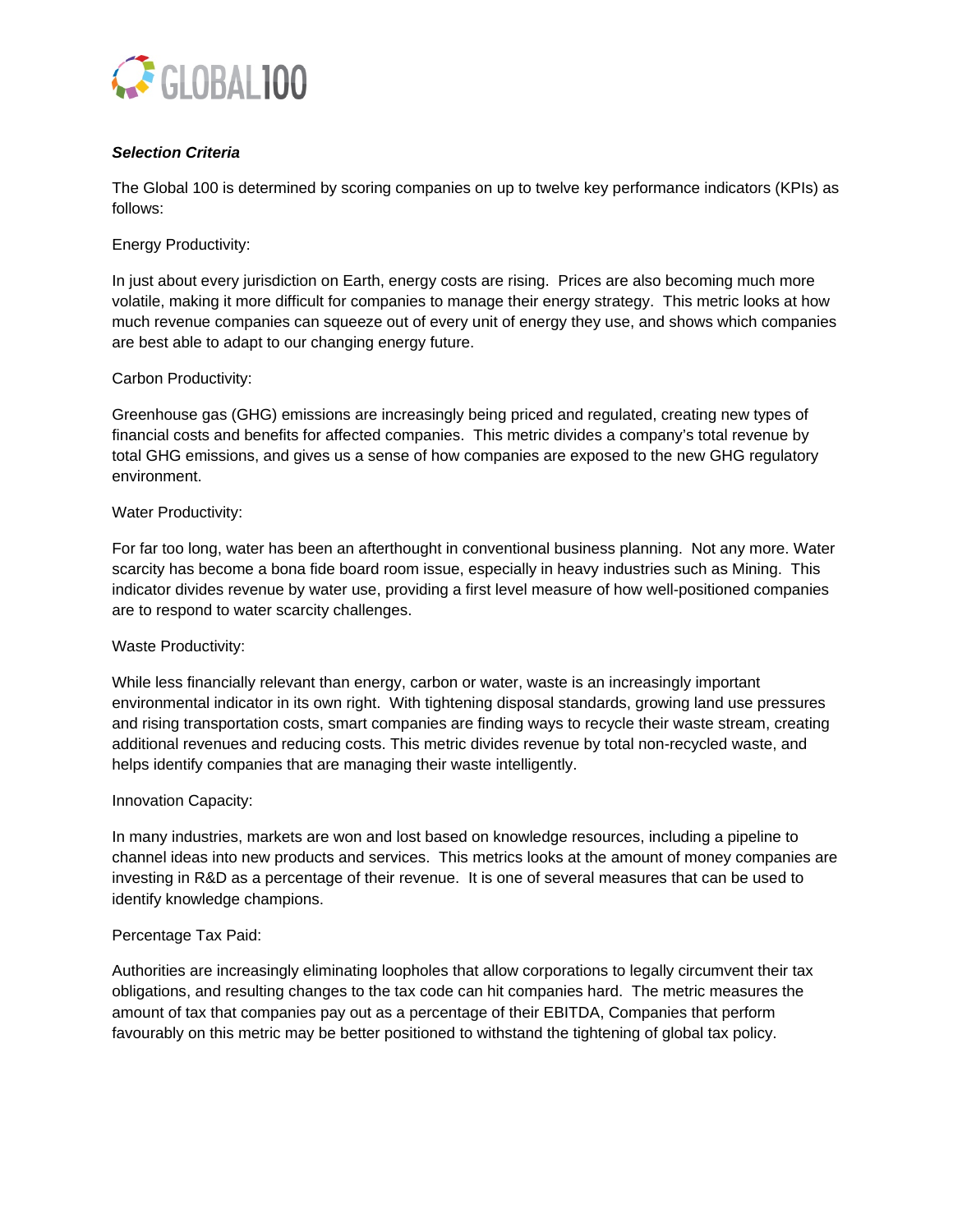

# CEO to Average Worker Pay:

Employee morale and productiveness can be adversely affected if the gap between employee and CEO remuneration is unusually large relative to industry norms, especially in an age of rising competition for human capital. This metric compares total CEO compensation to average employee compensation, and identifies companies with a horizontally integrated remuneration framework.

## Pension Fund Status:

Corporate pension plans –including defined benefit and defined contribution plans- can play an important role in attracting and retaining top employees. A deeply underfunded corporate plan, or the absence of a plan in an industry or country where corporate plans are common, can have deleterious effects on corporate competitiveness. This metric analyzes the performance of corporate pension plans by dividing a plan's unfunded liabilities by market capitalization.

## Safety Performance:

Companies with an unusually high number of fatalities or an abnormally high lost time injury rate compared to sector norms could be suffering from inadequate management systems, or generally poor management focus. This metric helps us identify companies with best-in-class health & safety performance.

## Employee Turnover:

This metric measures employee turnover, which refers to the rate at which companies lose their employees. A high rate of employee turnover relative to industry norms can signal an inadequate human capital strategy, which can reduce corporate profitability.

## Leadership Diversity:

This metric measures the gender diversity of a company's board of directions and senior management team. A growing body of evidence suggests that diverse boards and management teams can have positive effects on a company's financial and stock price performance.

## Clean Capitalism Pay Link:

This metric singles out companies that have a link between their sustainability performance and the remuneration of their senior executives. This test can help identify companies that incentivize management support of sustainability commitments and performance targets.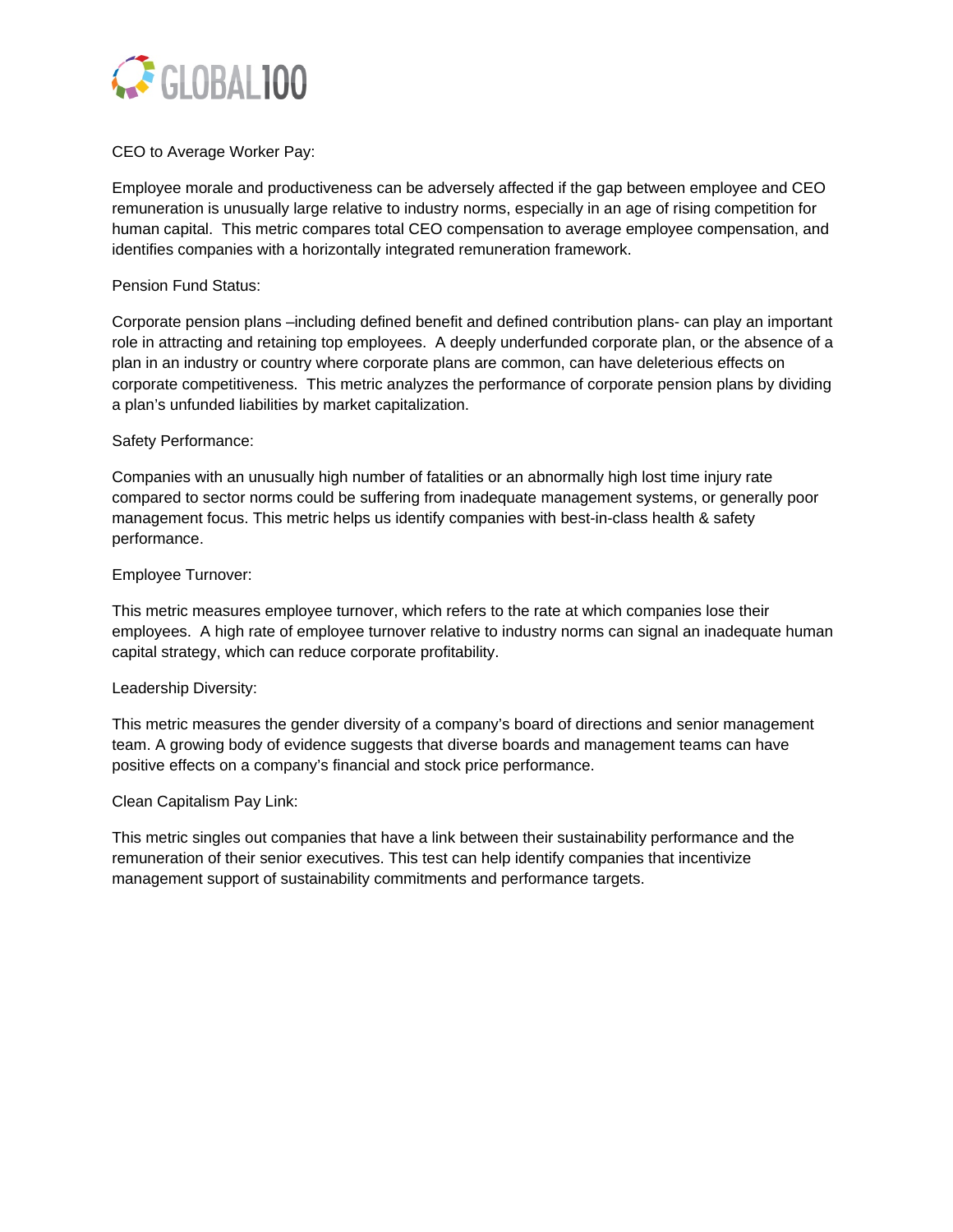

#### *Timeline*

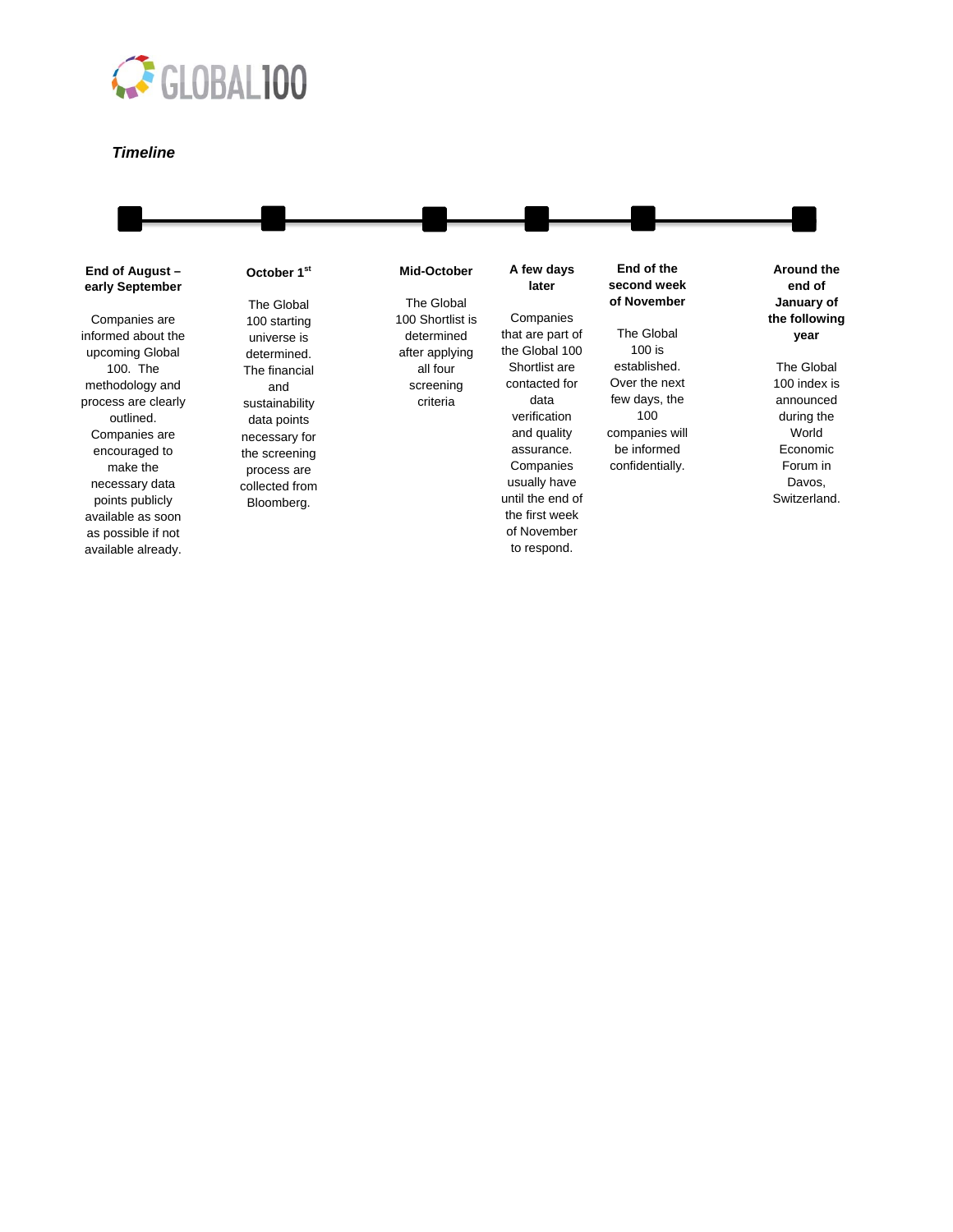

# *Historical Constituents*

The Global 100 Most Sustainable Corporations in the World ranking will celebrate its 10th anniversary in 2014. Since its inception in 2005, the Global 100 has named 344 different companies to the prestigious ranking.

| Rank           | <b>Company Name</b>                              | <b>Country of</b><br><b>Headquarters</b> | <b>GICS Industry Group</b>                  |
|----------------|--------------------------------------------------|------------------------------------------|---------------------------------------------|
| $\mathbf{1}$   | <b>Westpac Banking Corporation</b>               | Australia                                | <b>Banks</b>                                |
| $\overline{2}$ | Biogen Idec Inc                                  | <b>United States</b>                     | Pharmaceuticals & Biotechnology             |
| 3              | Outotec OYJ                                      | Finland                                  | <b>Capital Goods</b>                        |
| $\overline{4}$ | Statoil ASA                                      | Norway                                   | Energy                                      |
| 5              | Dassault Systemes SA                             | France                                   | Software & Services                         |
| 6              | Neste Oil OYJ                                    | Finland                                  | Energy                                      |
| $\overline{7}$ | Novo Nordisk A/S                                 | Denmark                                  | Pharmaceuticals & Biotechnology             |
| 8              | Adidas AG                                        | Germany                                  | Consumer Durables & Apparel                 |
| 9              | Umicore SA                                       | Belgium                                  | <b>Materials</b>                            |
| 10             | Schneider Electric SA                            | France                                   | <b>Capital Goods</b>                        |
| 11             | Cisco Systems Inc                                | <b>United States</b>                     | Technology Hardware & Equipment             |
| 12             | <b>BASF SE</b>                                   | Germany                                  | <b>Materials</b>                            |
| 13             | Bayerische Motoren Werke AG                      | Germany                                  | Automobiles & Components                    |
| 14             | Aeroports de Paris                               | France                                   | Transportation                              |
| 15             | <b>ASML Holding NV</b>                           | <b>Netherlands</b>                       | Semiconductors & Semiconductor<br>Equipment |
| 16             | The Sage Group PLC                               | United Kingdom                           | Software & Services                         |
| 17             | <b>Keppel Land Limited</b>                       | Singapore                                | <b>Real Estate</b>                          |
| 18             | <b>UCB SA</b>                                    | Belgium                                  | Pharmaceuticals & Biotechnology             |
| 19             | Australia & New Zealand Banking Group<br>Limited | Australia                                | <b>Banks</b>                                |
| 20             | Sigma-Aldrich Corporation                        | <b>United States</b>                     | <b>Materials</b>                            |
| 21             | Life Technologies Corporation                    | <b>United States</b>                     | Pharmaceuticals & Biotechnology             |
| 22             | Tim Hortons Inc                                  | Canada                                   | <b>Consumer Services</b>                    |
| 23             | Natura Cosmeticos SA                             | <b>Brazil</b>                            | Household & Personal Products               |
| 24             | Bombardier Inc                                   | Canada                                   | <b>Capital Goods</b>                        |
| 25             | Commonwealth Bank of Australia                   | Australia                                | <b>Banks</b>                                |
| 26             | Centrica PLC                                     | United Kingdom                           | <b>Utilities</b>                            |
| 27             | Siemens AG                                       | Germany                                  | <b>Capital Goods</b>                        |
| 28             | Croda International PLC                          | <b>United Kingdom</b>                    | <b>Materials</b>                            |
| 29             | StarHub Ltd                                      | Singapore                                | <b>Telecommunication Services</b>           |
| 30             | Shinhan Financial Group Co Ltd                   | South Korea                              | <b>Banks</b>                                |
| 31             | Hang Seng Bank Ltd                               | Hong Kong                                | <b>Banks</b>                                |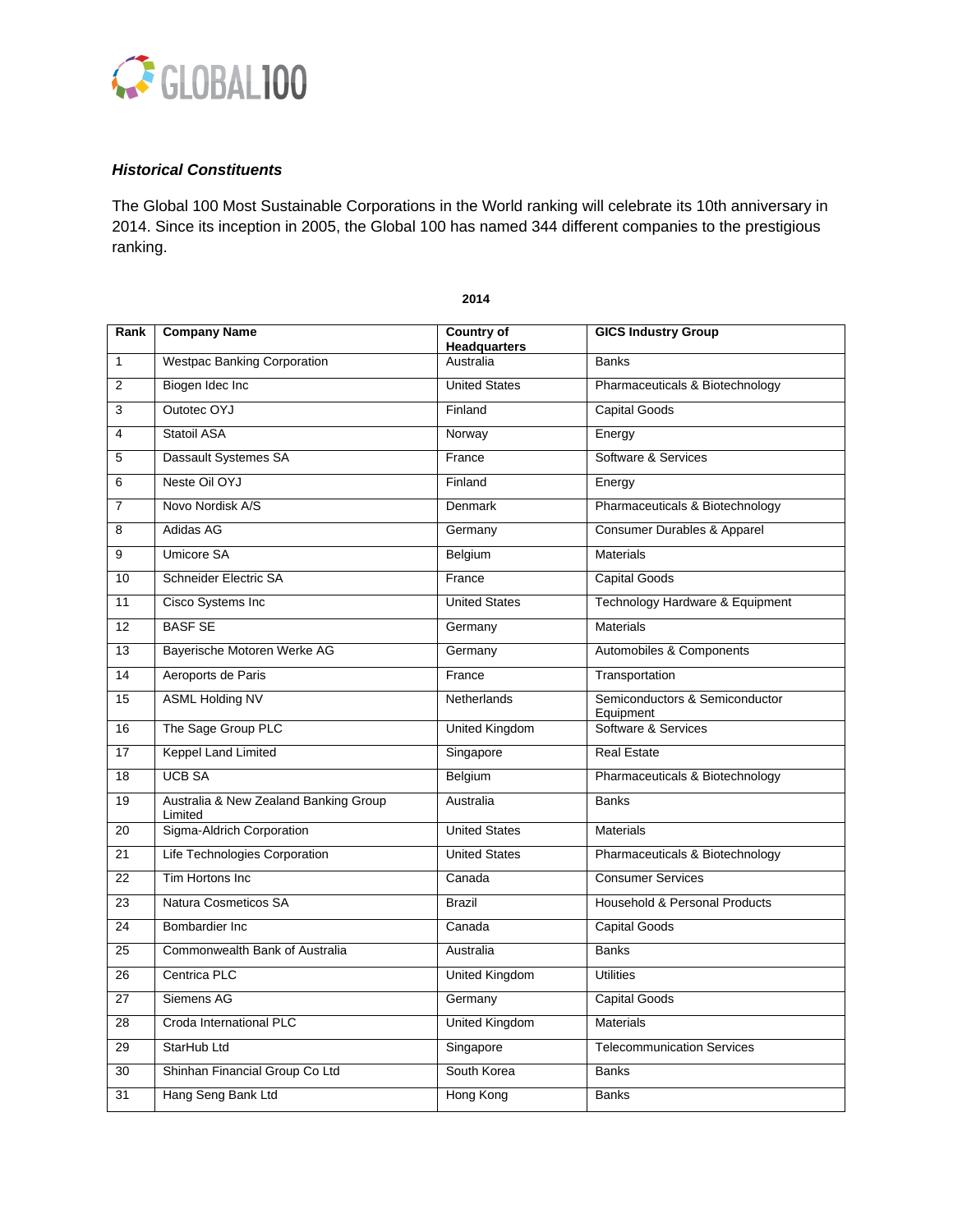

| 32 | Stockland                           | Australia             | <b>Real Estate</b>                          |
|----|-------------------------------------|-----------------------|---------------------------------------------|
| 33 | Banco Espirito Santo SA             | Portugal              | Banks                                       |
| 34 | Samsung Electronics Co Ltd          | South Korea           | Semiconductors & Semiconductor<br>Equipment |
| 35 | <b>Wolters Kluwer NV</b>            | <b>Netherlands</b>    | Media                                       |
| 36 | Geberit AG                          | Switzerland           | <b>Capital Goods</b>                        |
| 37 | Monsanto Company                    | <b>United States</b>  | <b>Materials</b>                            |
| 38 | Scania AB                           | Sweden                | Capital Goods                               |
| 39 | <b>City Developments Ltd</b>        | Singapore             | <b>Real Estate</b>                          |
| 40 | Vivendi SA                          | France                | <b>Telecommunication Services</b>           |
| 41 | <b>Teck Resources Limited</b>       | Canada                | <b>Materials</b>                            |
| 42 | Swiss Re AG                         | Switzerland           | Insurance                                   |
| 43 | Coca-Cola Enterprises Inc           | <b>United States</b>  | Food Beverage & Tobacco                     |
| 44 | SAP AG                              | Germany               | Software & Services                         |
| 45 | L'Oreal SA                          | France                | Household & Personal Products               |
| 46 | Atlas Copco AB                      | Sweden                | <b>Capital Goods</b>                        |
| 47 | <b>Duke Energy Corporation</b>      | <b>United States</b>  | <b>Utilities</b>                            |
| 48 | Koninklijke Philips Electronics NV  | Netherlands           | Capital Goods                               |
| 49 | <b>Bank of Montreal</b>             | Canada                | <b>Banks</b>                                |
| 50 | Motorola Solutions Inc              | <b>United States</b>  | Technology Hardware & Equipment             |
| 51 | Royal Dutch Shell PLC               | <b>Netherlands</b>    | Energy                                      |
| 52 | Cenovus Energy Inc                  | Canada                | Energy                                      |
| 53 | Suncor Energy Inc                   | Canada                | Energy                                      |
| 54 | Prologis Inc                        | <b>United States</b>  | <b>Real Estate</b>                          |
| 55 | Telefonaktiebolaget LM Ericsson     | Sweden                | Technology Hardware & Equipment             |
| 56 | Galp Energia SGPS SA                | Portugal              | Energy                                      |
| 57 | Johnson & Johnson                   | <b>United States</b>  | Pharmaceuticals & Biotechnology             |
| 58 | CapitaLand Limited                  | Singapore             | <b>Real Estate</b>                          |
| 59 | <b>General Electric Company</b>     | <b>United States</b>  | Capital Goods                               |
| 60 | Daimler AG                          | Germany               | Automobiles & Components                    |
| 61 | Agilent Technologies Inc            | <b>United States</b>  | Pharmaceuticals & Biotechnology             |
| 62 | Acciona SA                          | Spain                 | <b>Utilities</b>                            |
| 63 | Electrocomponents PLC               | United Kingdom        | Technology Hardware & Equipment             |
| 64 | H&M Hennes & Mauritz                | Sweden                | Retailing                                   |
| 65 | Daiwa House Industry Co Ltd         | Japan                 | <b>Real Estate</b>                          |
| 66 | Mitsubishi Heavy Industries Ltd     | Japan                 | Capital Goods                               |
| 67 | <b>Intact Financial Corporation</b> | Canada                | Insurance                                   |
| 68 | <b>Weyerhaeuser Company</b>         | <b>United States</b>  | <b>Real Estate</b>                          |
| 69 | Eisai Co Ltd                        | Japan                 | Pharmaceuticals & Biotechnology             |
| 70 | <b>TELUS Corporation</b>            | Canada                | <b>Telecommunication Services</b>           |
| 71 | <b>BG Group PLC</b>                 | <b>United Kingdom</b> | Energy                                      |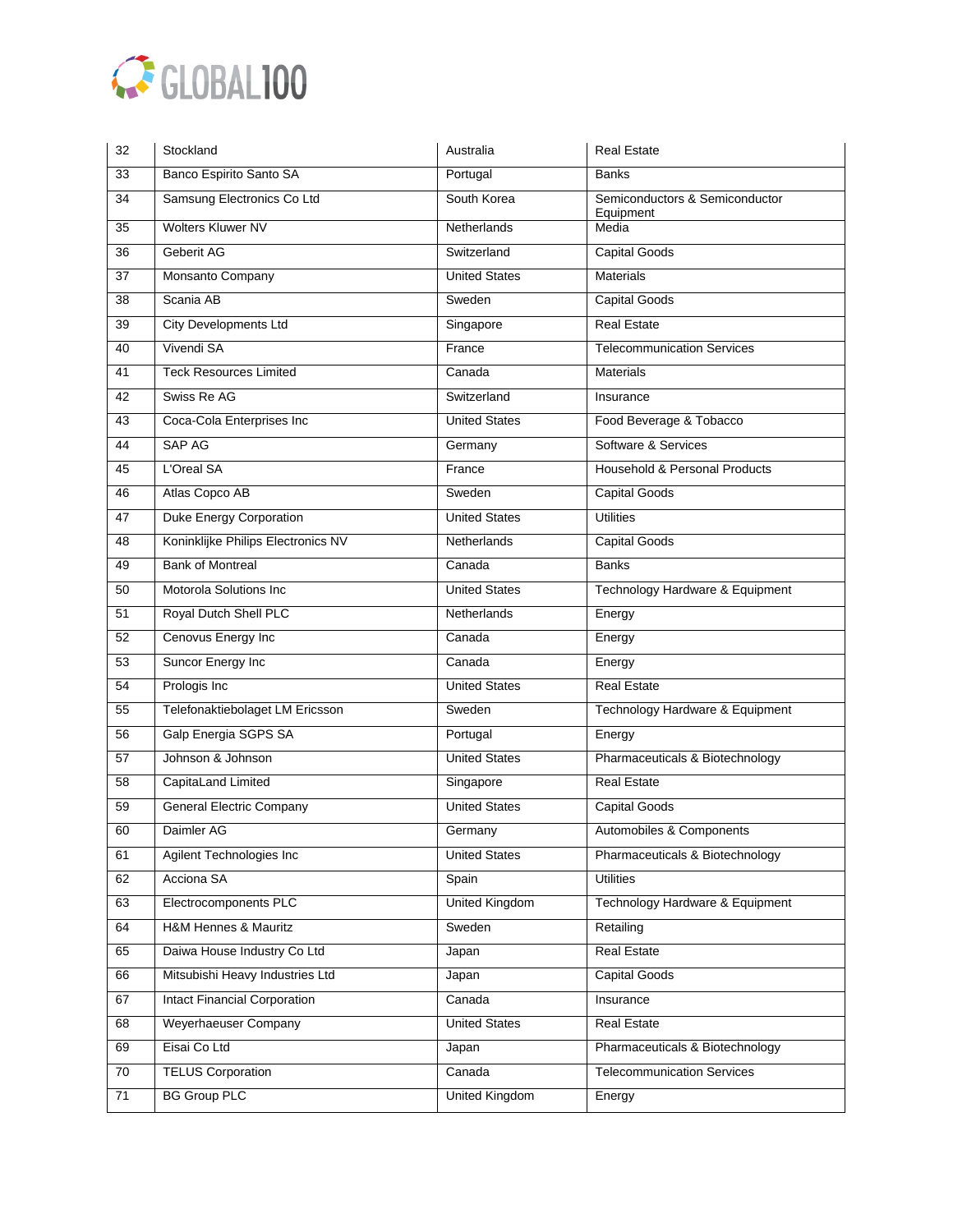

| 72              | Staples Inc                                            | <b>United States</b>  | Retailing                         |
|-----------------|--------------------------------------------------------|-----------------------|-----------------------------------|
| $\overline{73}$ | <b>BCE</b> Inc                                         | Canada                | <b>Telecommunication Services</b> |
| 74              | Nissan Motor Co Ltd                                    | Japan                 | Automobiles & Components          |
| $\overline{75}$ | Enbridge Inc                                           | Canada                | Energy                            |
| $\overline{76}$ | <b>Encana Corporation</b>                              | Canada                | Energy                            |
| 77              | Ricoh Co Ltd                                           | Japan                 | Technology Hardware & Equipment   |
| $\overline{78}$ | <b>EMC Corporation</b>                                 | <b>United States</b>  | Technology Hardware & Equipment   |
| $\overline{79}$ | Sun Life Financial Inc                                 | Canada                | Insurance                         |
| 80              | <b>Storebrand ASA</b>                                  | Norway                | Insurance                         |
| 81              | London Stock Exchange Group PLC                        | <b>United Kingdom</b> | <b>Diversified Financials</b>     |
| $\overline{82}$ | <b>LG Electronics Inc</b>                              | South Korea           | Consumer Durables & Apparel       |
| 83              | Husqvarna AB                                           | Sweden                | Consumer Durables & Apparel       |
| 84              | Johnson Controls Inc.                                  | <b>United States</b>  | Automobiles & Components          |
| 85              | <b>British Sky Broadcasting Group PLC</b>              | <b>United Kingdom</b> | Media                             |
| 86              | <b>Nestle SA</b>                                       | Switzerland           | Food Beverage & Tobacco           |
| 87              | Alcatel-Lucent                                         | France                | Technology Hardware & Equipment   |
| 88              | <b>Hess Corporation</b>                                | <b>United States</b>  | Energy                            |
| 89              | Muenchener Rueckversicherungs AG                       | Germany               | Insurance                         |
| $\overline{90}$ | The Toronto-Dominion Bank                              | Canada                | <b>Banks</b>                      |
| 91              | Intesa Sanpaolo SpA                                    | Italy                 | <b>Banks</b>                      |
| 92              | <b>Wesfarmers Ltd</b>                                  | Australia             | Food & Staples Retailing          |
| $\overline{93}$ | <b>Unilever PLC</b>                                    | United Kingdom        | Food Beverage & Tobacco           |
| 94              | Roche Holding AG                                       | Switzerland           | Pharmaceuticals & Biotechnology   |
| 95              | <b>BRF - Brasil Foods SA</b>                           | <b>Brazil</b>         | Food Beverage & Tobacco           |
| 96              | Campbell Soup Company                                  | <b>United States</b>  | Food Beverage & Tobacco           |
| 97              | Danone SA                                              | France                | Food Beverage & Tobacco           |
| 98              | Kesko OYJ                                              | Finland               | Food & Staples Retailing          |
| 99              | <b>Novartis AG</b>                                     | Switzerland           | Pharmaceuticals & Biotechnology   |
| 100             | Essilor International, Compagnie Générale<br>d'Optique | France                | Health Care Equipment & Services  |

| Rank           | <b>Company Name</b>  | <b>Country of</b><br><b>Headquarters</b> | <b>GICS Industry Group</b>      |
|----------------|----------------------|------------------------------------------|---------------------------------|
|                | Umicore SA           | Belgium                                  | <b>Materials</b>                |
| $\mathcal{P}$  | Natura Cosmeticos SA | <b>Brazil</b>                            | Household & Personal Products   |
| 3              | Statoil ASA          | Norway                                   | Energy                          |
| $\overline{4}$ | Neste Oil OYJ        | Finland                                  | Energy                          |
| 5              | Novo Nordisk A/S     | Denmark                                  | Pharmaceuticals & Biotechnology |
| 6              | Storebrand ASA       | Norway                                   | Insurance                       |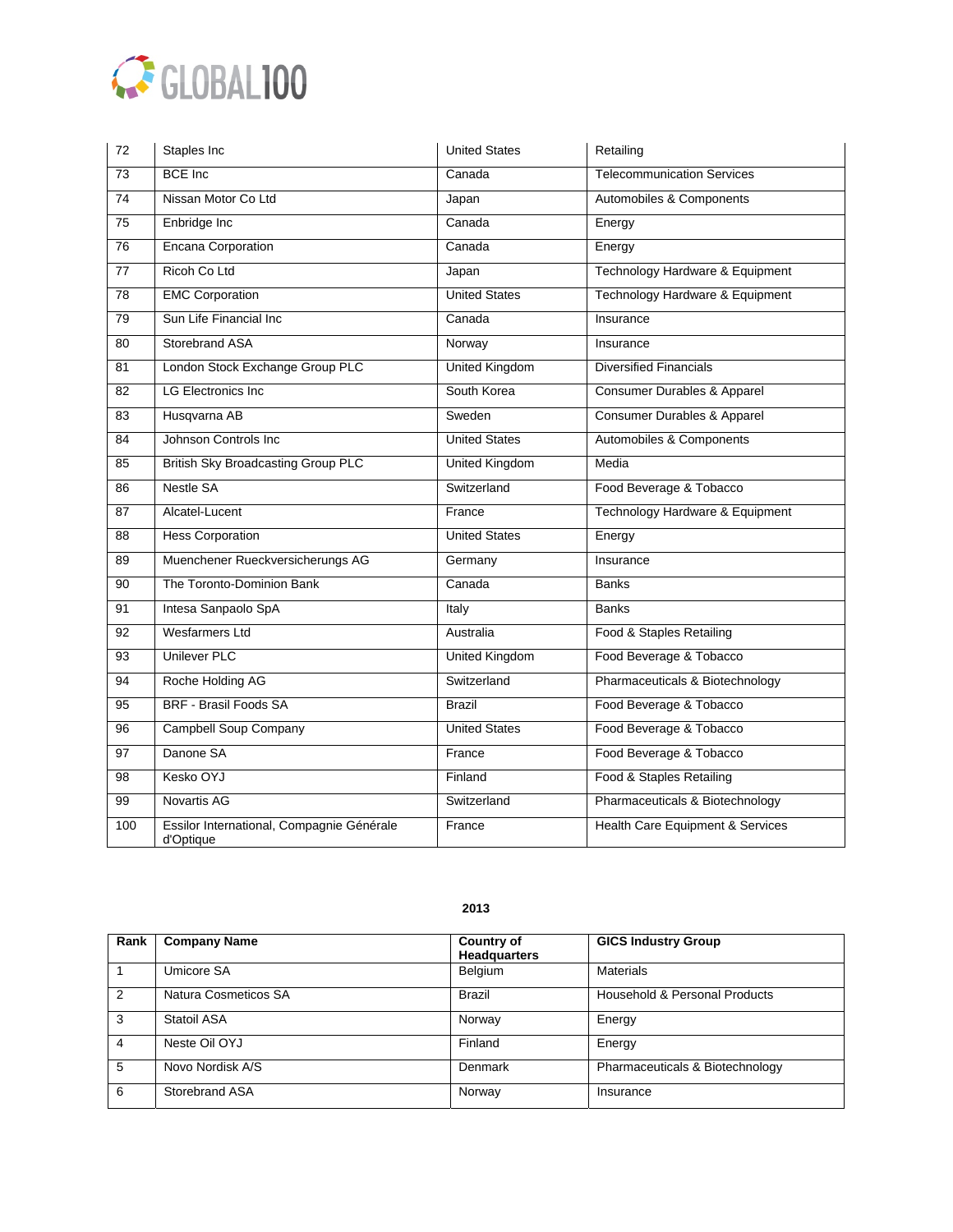

| 7               | Koninklijke Philips Electronics NV            | Netherlands           | Capital Goods                               |
|-----------------|-----------------------------------------------|-----------------------|---------------------------------------------|
| 8               | Biogen Idec Inc                               | <b>United States</b>  | Pharmaceuticals & Biotechnology             |
| 9               | Dassault Systemes SA                          | France                | Software & Services                         |
| 10              | <b>Westpac Banking Corporation</b>            | Australia             | <b>Banks</b>                                |
| 11              | <b>ASML Holding NV</b>                        | Netherlands           | Semiconductors & Semiconductor              |
| 12              | Outotec OYJ                                   | Finland               | Equipment<br><b>Capital Goods</b>           |
| 13              | Schneider Electric SA                         | France                | Capital Goods                               |
| 14              | Intel Corporation                             | <b>United States</b>  | Semiconductors & Semiconductor<br>Equipment |
| 15              | Sims Metal Management Limited                 | Australia             | <b>Materials</b>                            |
| 16              | Bayerische Motoren Werke AG                   | Germany               | Automobiles & Components                    |
| 17              | Adidas AG                                     | Germany               | Consumer Durables & Apparel                 |
| 18              | Atlas Copco AB                                | Sweden                | <b>Capital Goods</b>                        |
| 19              | Novozymes A/S                                 | Denmark               | <b>Materials</b>                            |
| 20              | Cisco Systems Inc                             | <b>United States</b>  | Technology Hardware & Equipment             |
| 21              | <b>Teck Resources Limited</b>                 | Canada                | <b>Materials</b>                            |
| 22              | Enagas SA                                     | Spain                 | <b>Utilities</b>                            |
| 23              | Daiwa House Industry Co Ltd                   | Japan                 | <b>Real Estate</b>                          |
| 24              | Agilent Technologies Inc                      | <b>United States</b>  | Pharmaceuticals & Biotechnology             |
| $\overline{25}$ | Croda International PLC                       | United Kingdom        | <b>Materials</b>                            |
| 26              | <b>Inditex SA</b>                             | Spain                 | Retailing                                   |
| 27              | Scania AB                                     | Sweden                | Capital Goods                               |
| 28              | Alcatel-Lucent                                | France                | Technology Hardware & Equipment             |
| 29              | Acciona SA                                    | Spain                 | <b>Utilities</b>                            |
| $\overline{30}$ | Telefonaktiebolaget LM Ericsson               | Sweden                | Technology Hardware & Equipment             |
| 31              | Siemens AG                                    | Germany               | <b>Capital Goods</b>                        |
| 32              | Centrica PLC                                  | <b>United Kingdom</b> | <b>Utilities</b>                            |
| 33              | Life Technologies Corporation                 | <b>United States</b>  | Pharmaceuticals & Biotechnology             |
| 34              | Wolters Kluwer NV                             | Netherlands           | Media                                       |
| $\overline{35}$ | <b>BASF SE</b>                                | Germany               | Materials                                   |
| 36              | Vivendi SA                                    | France                | <b>Telecommunication Services</b>           |
| 37              | <b>BG Group PLC</b>                           | United Kingdom        | Energy                                      |
| 38              | <b>DNB ASA</b>                                | Norway                | <b>Banks</b>                                |
| 39              | Aeroports de Paris                            | France                | Transportation                              |
| 40              | <b>Barrick Gold Corporation</b>               | Canada                | <b>Materials</b>                            |
| 41              | The Clorox Company                            | <b>United States</b>  | Household & Personal Products               |
| 42              | <b>Accenture PLC</b>                          | Ireland               | Software & Services                         |
| 43              | Companhia Energética de Minas Gerais S.A.     | <b>Brazil</b>         | <b>Utilities</b>                            |
| 44              | Daimler AG                                    | Germany               | Automobiles & Components                    |
| 45              | Australia & New Zealand Banking Group Limited | Australia             | <b>Banks</b>                                |
| 46              | Geberit AG                                    | Switzerland           | Capital Goods                               |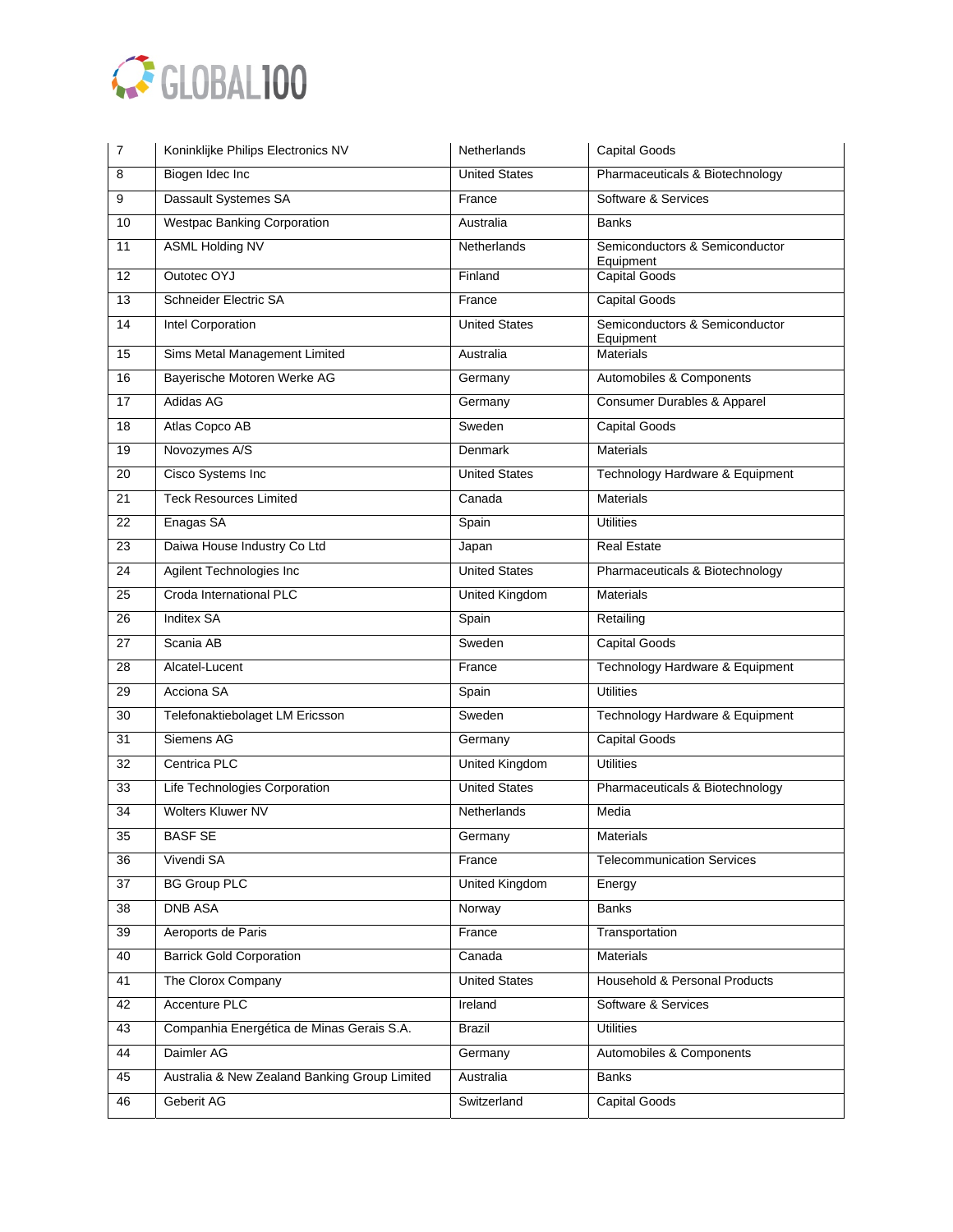

| 47 | The Sage Group PLC                                            | United Kingdom        | Software & Services                    |
|----|---------------------------------------------------------------|-----------------------|----------------------------------------|
| 48 | <b>Telenor ASA</b>                                            | Norway                | <b>Telecommunication Services</b>      |
| 49 | Vale SA                                                       | <b>Brazil</b>         | Materials                              |
| 50 | Kesko OYJ                                                     | Finland               | Food & Staples Retailing               |
| 51 | <b>General Electric Company</b>                               | <b>United States</b>  | <b>Capital Goods</b>                   |
| 52 | <b>City Developments Ltd</b>                                  | Singapore             | <b>Real Estate</b>                     |
| 53 | Henkel AG & Co KGaA                                           | Germany               | Household & Personal Products          |
| 54 | LVMH Moet Hennessy Louis Vuitton SA                           | France                | <b>Consumer Durables &amp; Apparel</b> |
| 55 | National Australia Bank Ltd                                   | Australia             | <b>Banks</b>                           |
| 56 | Royal Dutch Shell PLC                                         | Netherlands           | Energy                                 |
| 57 | Canadian National Railway Company                             | Canada                | Transportation                         |
| 58 | Electrolux AB                                                 | Sweden                | Consumer Durables & Apparel            |
| 59 | Motorola Solutions Inc                                        | <b>United States</b>  | Technology Hardware & Equipment        |
| 60 | <b>TELUS Corporation</b>                                      | Canada                | <b>Telecommunication Services</b>      |
| 61 | <b>Prudential PLC</b>                                         | United Kingdom        | Insurance                              |
| 62 | Galp Energia SGPS SA                                          | Portugal              | Energy                                 |
| 63 | Eisai Co Ltd                                                  | Japan                 | Pharmaceuticals & Biotechnology        |
| 64 | <b>Wesfarmers Ltd</b>                                         | Australia             | Food & Staples Retailing               |
| 65 | Hang Seng Bank Ltd                                            | Hong Kong             | <b>Banks</b>                           |
| 66 | StarHub Ltd                                                   | Singapore             | <b>Telecommunication Services</b>      |
| 67 | Coloplast A/S                                                 | Denmark               | Health Care Equipment & Services       |
| 68 | Ramsay Health Care Ltd                                        | Australia             | Health Care Equipment & Services       |
| 69 | <b>Renault SA</b>                                             | France                | Automobiles & Components               |
| 70 | Essilor International, Compagnie Générale<br>d'Optique        | France                | Health Care Equipment & Services       |
| 71 | Nexen Inc                                                     | Canada                | Energy                                 |
| 72 | AstraZeneca PLC                                               | United Kingdom        | Pharmaceuticals & Biotechnology        |
| 73 | <b>H&amp;M Hennes &amp; Mauritz</b>                           | Sweden                | Retailing                              |
| 74 | Companhia Brasileira de Distribuição (Grupo Pão<br>de Açúcar) | Brazil                | Food & Staples Retailing               |
| 75 | Danone SA                                                     | France                | Food Beverage & Tobacco                |
| 76 | UCB SA                                                        | Belgium               | Pharmaceuticals & Biotechnology        |
| 77 | CapitaLand Limited                                            | Singapore             | <b>Real Estate</b>                     |
| 78 | <b>British Sky Broadcasting Group PLC</b>                     | United Kingdom        | Media                                  |
| 79 | Enbridge Inc                                                  | Canada                | Energy                                 |
| 80 | Electrocomponents PLC                                         | <b>United Kingdom</b> | Technology Hardware & Equipment        |
| 81 | Suncor Energy Inc                                             | Canada                | Energy                                 |
| 82 | <b>Unilever PLC</b>                                           | <b>United Kingdom</b> | Food Beverage & Tobacco                |
| 83 | Stockland                                                     | Australia             | <b>Real Estate</b>                     |
| 84 | Repsol SA                                                     | Spain                 | Energy                                 |
| 85 | Sun Life Financial Inc                                        | Canada                | Insurance                              |
| 86 | Shinhan Financial Group Co Ltd                                | South Korea           | <b>Banks</b>                           |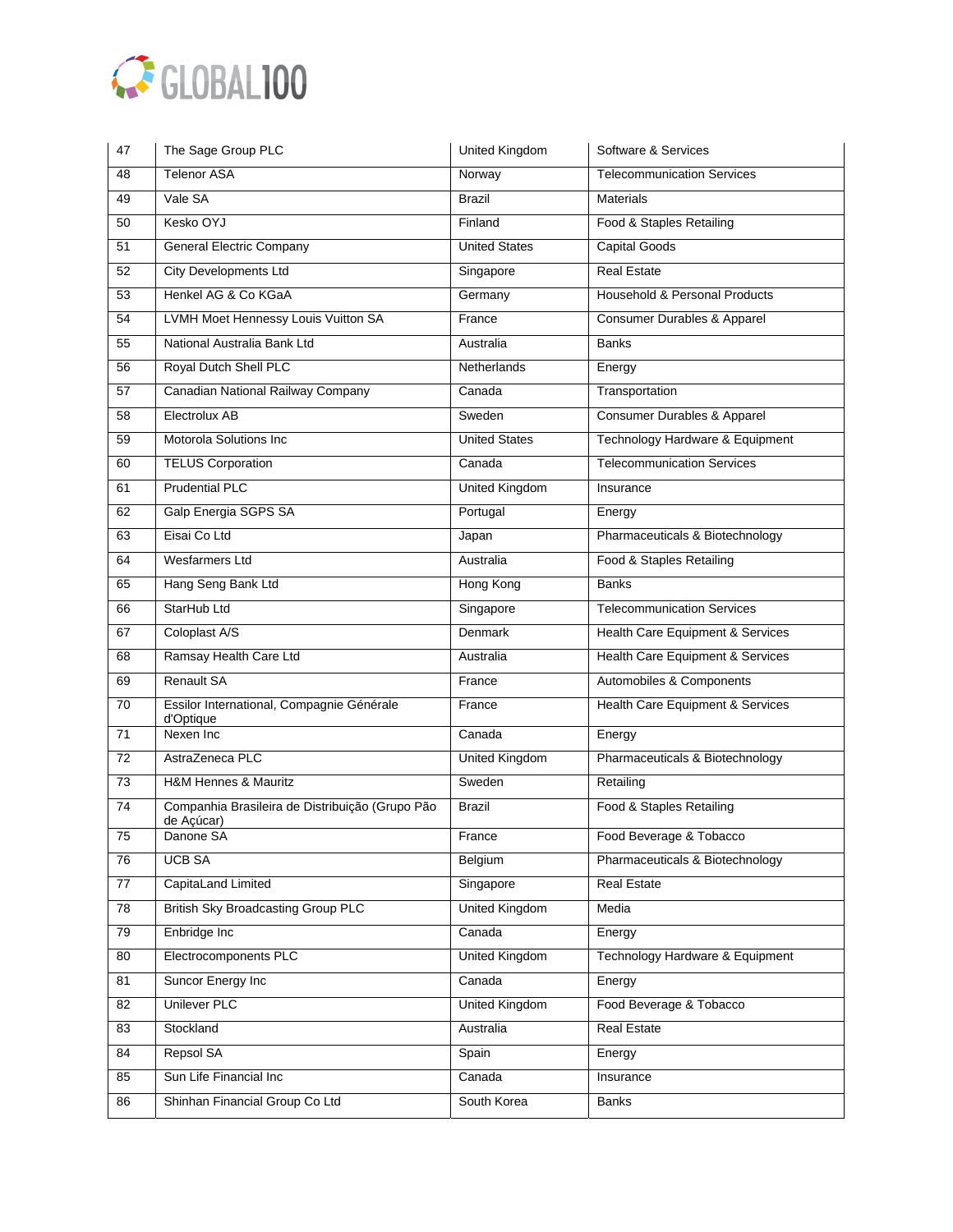

| 87  | Royal Bank of Canada                            | Canada               | <b>Banks</b>                    |
|-----|-------------------------------------------------|----------------------|---------------------------------|
| 88  | Cenovus Energy Inc                              | Canada               | Energy                          |
| 89  | Prologis Inc                                    | <b>United States</b> | <b>Real Estate</b>              |
| 90  | Woodside Petroleum Ltd                          | Australia            | Energy                          |
| 91  | Swiss Re AG                                     | Switzerland          | Insurance                       |
| 92  | SAP AG                                          | Germany              | Software & Services             |
| 93  | Ricoh Co Ltd                                    | Japan                | Technology Hardware & Equipment |
| 94  | Nestle SA                                       | Switzerland          | Food Beverage & Tobacco         |
| 95  | <b>NEC Corporation</b>                          | Japan                | Technology Hardware & Equipment |
| 96  | Insurance Australia Group Ltd                   | Australia            | Insurance                       |
| 97  | Banco Espirito Santo SA                         | Portugal             | <b>Banks</b>                    |
| 98  | The Standard Bank Group of South Africa Limited | South Africa         | <b>Banks</b>                    |
| 99  | Campbell Soup Company                           | <b>United States</b> | Food Beverage & Tobacco         |
| 100 | Banco do Brasil SA                              | <b>Brazil</b>        | <b>Banks</b>                    |

| Rank           | <b>Company Name</b>                | <b>Country of</b><br><b>Headquarters</b> | <b>GICS Industry Group</b>                  |
|----------------|------------------------------------|------------------------------------------|---------------------------------------------|
| $\mathbf{1}$   | Novo Nordisk A/S                   | Denmark                                  | Pharmaceuticals & Biotechnology             |
| 2              | Natura Cosmeticos SA               | <b>Brazil</b>                            | Household & Personal Products               |
| 3              | Statoil ASA                        | Norway                                   | Energy                                      |
| 4              | Novozymes A/S                      | Denmark                                  | <b>Materials</b>                            |
| 5              | <b>ASML Holding NV</b>             | Netherlands                              | Semiconductors & Semiconductor<br>Equipment |
| 6              | <b>BG Group PLC</b>                | United Kingdom                           | Energy                                      |
| $\overline{7}$ | <b>Westpac Banking Corporation</b> | Australia                                | <b>Banks</b>                                |
| 8              | Vivendi SA                         | France                                   | <b>Telecommunication Services</b>           |
| 9              | <b>Umicore SA</b>                  | Belgium                                  | <b>Materials</b>                            |
| 10             | Norsk Hydro ASA                    | Norway                                   | <b>Materials</b>                            |
| 11             | Atlas Copco AB                     | Sweden                                   | Capital Goods                               |
| 12             | Sims Metal Management Limited      | Australia                                | <b>Materials</b>                            |
| 13             | Koninklijke Philips Electronics NV | Netherlands                              | Capital Goods                               |
| 14             | Teliasonera AB                     | Sweden                                   | <b>Telecommunication Services</b>           |
| 15             | Life Technologies Corporation      | <b>United States</b>                     | Pharmaceuticals & Biotechnology             |
| 16             | Credit Agricole SA                 | France                                   | <b>Banks</b>                                |
| 17             | Henkel AG & Co KGaA                | Germany                                  | Household & Personal Products               |
| 18             | Intel Corporation                  | <b>United States</b>                     | Semiconductors & Semiconductor<br>Equipment |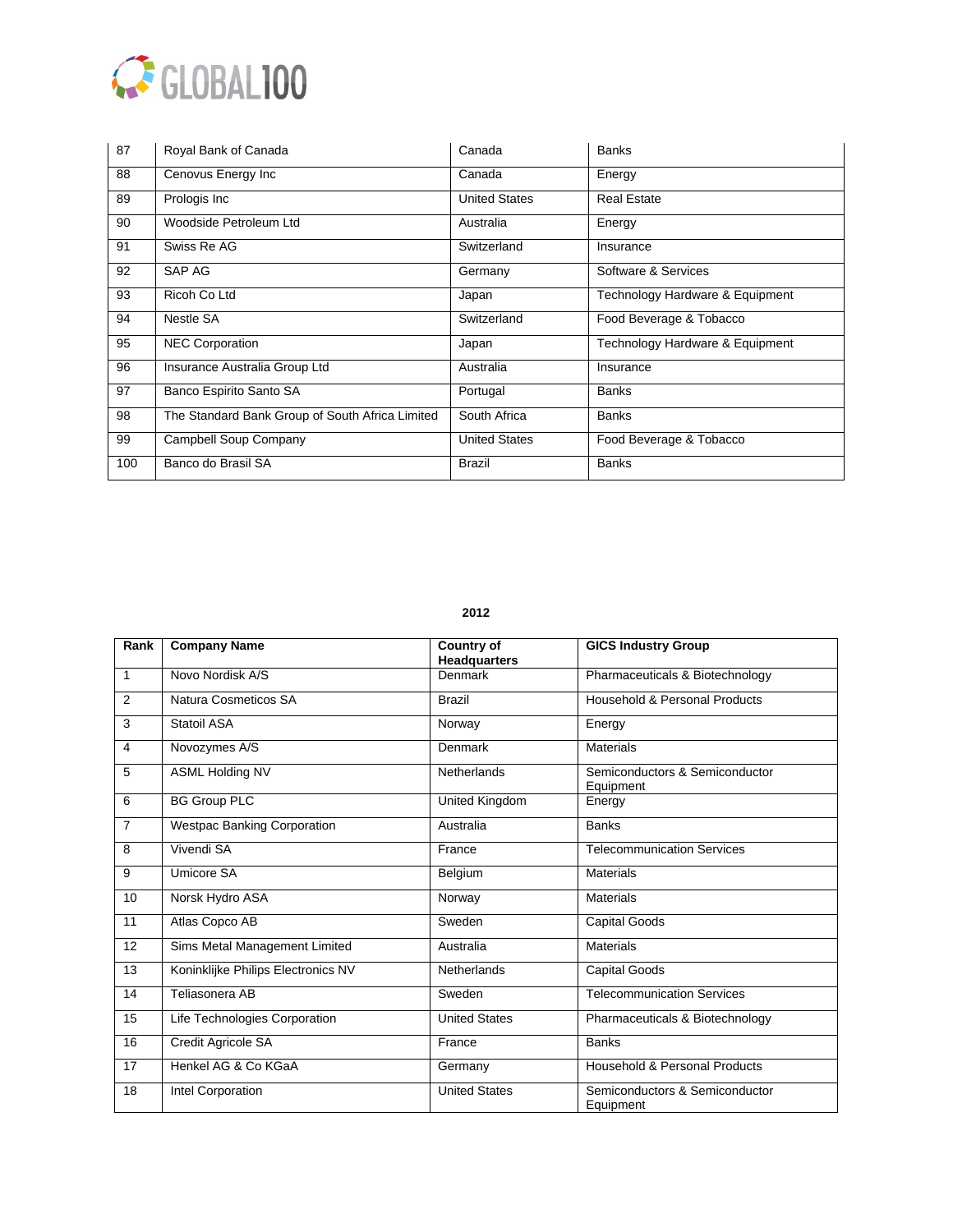

| 19              | Neste Oil OYJ                      | Finland               | Energy                                        |
|-----------------|------------------------------------|-----------------------|-----------------------------------------------|
| 20              | Swisscom AG                        | Switzerland           | <b>Telecommunication Services</b>             |
| 21              | <b>Toyota Motor Corporation</b>    | Japan                 | Automobiles & Components                      |
| $\overline{22}$ | Centrica PLC                       | <b>United Kingdom</b> | <b>Utilities</b>                              |
| 23              | Koninklijke Philips Electronics NV | Netherlands           | <b>Materials</b>                              |
| 24              | Geberit AG                         | Switzerland           | Capital Goods                                 |
| $\overline{25}$ | Roche Holding AG                   | Switzerland           | Pharmaceuticals & Biotechnology               |
| 26              | Schneider Electric SA              | France                | <b>Capital Goods</b>                          |
| 27              | SAP AG                             | Germany               | Software & Services                           |
| 28              | Hitachi Chemical Company Ltd       | Japan                 | <b>Materials</b>                              |
| 29              | Anglo American Platinum Ltd        | South Africa          | <b>Materials</b>                              |
| 30              | <b>POSCO</b>                       | South Korea           | <b>Materials</b>                              |
| 31              | Vestas Wind Systems A/S            | Denmark               | <b>Capital Goods</b>                          |
| $\overline{32}$ | Dassault Systemes SA               | France                | Software & Services                           |
| 33              | <b>BT Group PLC</b>                | <b>United Kingdom</b> | <b>Telecommunication Services</b>             |
| $\overline{34}$ | <b>TNT Express NV</b>              | Netherlands           | Transportation                                |
| 35              | Mitsubishi Heavy Industries Ltd    | Japan                 | <b>Capital Goods</b>                          |
| 36              | Scania AB                          | Sweden                | <b>Capital Goods</b>                          |
| 37              | Acciona SA                         | Spain                 | <b>Utilities</b>                              |
| 38              | Adidas AG                          | Germany               | Consumer Durables & Apparel                   |
| 39              | Tomra Systems ASA                  | Norway                | <b>Commercial &amp; Professional Services</b> |
| 40              | Aeon Co Ltd                        | Japan                 | Food & Staples Retailing                      |
| 41              | Siemens AG                         | Germany               | <b>Capital Goods</b>                          |
| 42              | AstraZeneca PLC                    | <b>United Kingdom</b> | Pharmaceuticals & Biotechnology               |
| 43              | Kesko OYJ                          | Finland               | Food & Staples Retailing                      |
| 44              | Yamaha Motor Co Ltd                | Japan                 | Automobiles & Components                      |
| 45              | L'Oreal SA                         | France                | Household & Personal Products                 |
| 46              | Logica PLC                         | <b>United Kingdom</b> | Software & Services                           |
| 47              | Suncor Energy Inc                  | Canada                | Energy                                        |
| 48              | Repsol SA                          | Spain                 | Energy                                        |
| 49              | <b>Prudential PLC</b>              | <b>United Kingdom</b> | Insurance                                     |
| 50              | <b>Renault SA</b>                  | France                | Automobiles & Components                      |
| 51              | <b>Unilever PLC</b>                | <b>United Kingdom</b> | Food Beverage & Tobacco                       |
| 52              | Komatsu Ltd                        | Japan                 | <b>Capital Goods</b>                          |
| 53              | Allianz SE                         | Germany               | Insurance                                     |
| 54              | StoreBrand ASA                     | Norway                | Insurance                                     |
| 55              | Iberdrola SA                       | Spain                 | <b>Utilities</b>                              |
| 56              | <b>OMV AG</b>                      | Austria               | Energy                                        |
| 57              | Daiwa House Industry Co Ltd        | Japan                 | <b>Real Estate</b>                            |
| 58              | <b>Inditex SA</b>                  | Spain                 | Retailing                                     |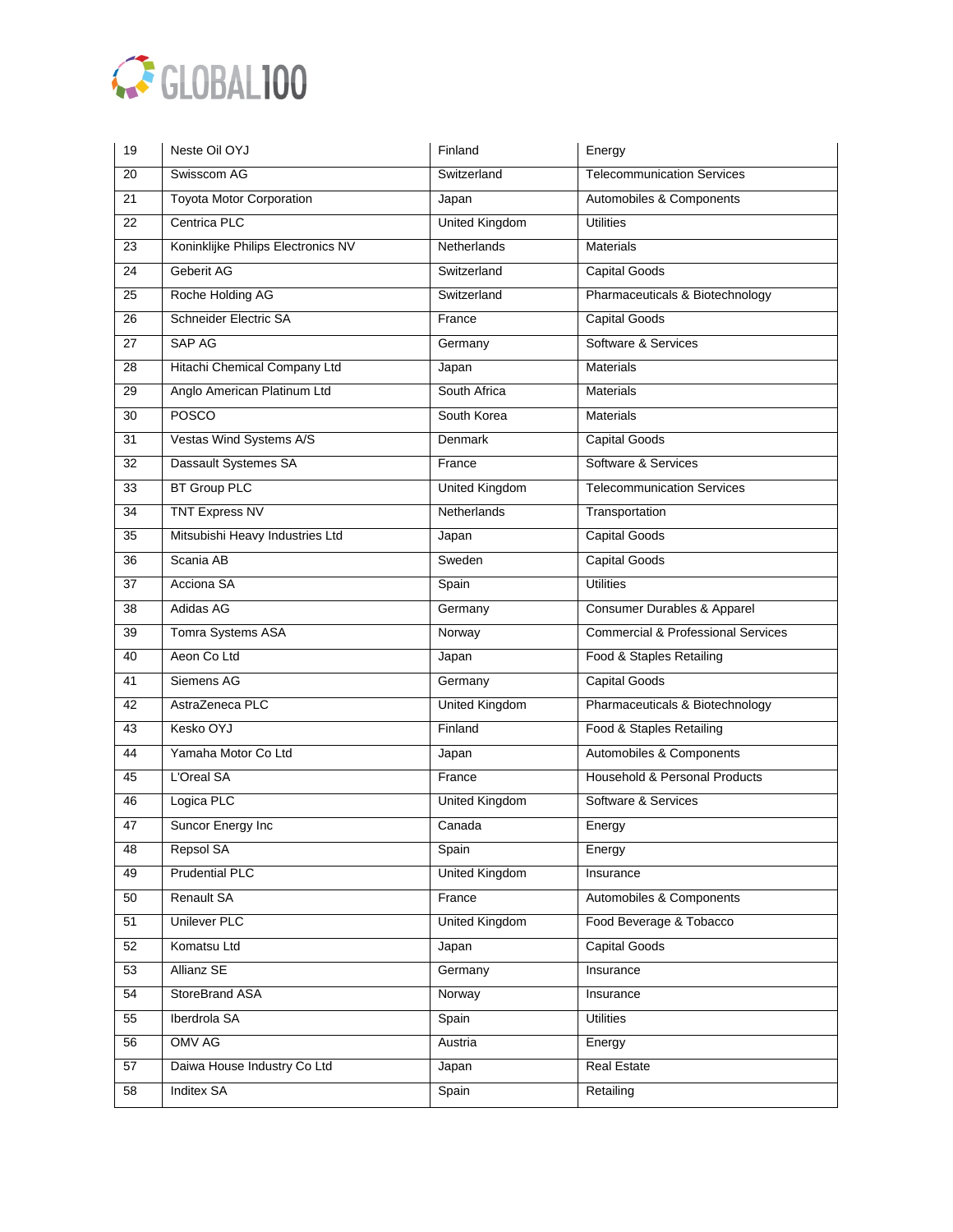

| 59              | Agilent Technologies Inc                    | <b>United States</b>  | Pharmaceuticals & Biotechnology             |
|-----------------|---------------------------------------------|-----------------------|---------------------------------------------|
| 60              | Danone SA                                   | France                | Food Beverage & Tobacco                     |
| 61              | Banco Bradesco SA                           | <b>Brazil</b>         | <b>Banks</b>                                |
| 62              | <b>City Developments Ltd</b>                | Singapore             | <b>Real Estate</b>                          |
| 63              | Stockland                                   | Australia             | <b>Real Estate</b>                          |
| 64              | Johnson Controls Inc                        | <b>United States</b>  | Automobiles & Components                    |
| 65              | Vodafone Group PLC                          | <b>United Kingdom</b> | <b>Telecommunication Services</b>           |
| 66              | Procter & Gamble Company                    | <b>United States</b>  | Household & Personal Products               |
| 67              | H&M Hennes & Mauritz                        | Sweden                | Retailing                                   |
| 68              | Swiss Re AG                                 | Switzerland           | Insurance                                   |
| 69              | International Business Machines Corporation | <b>United States</b>  | Software & Services                         |
| 70              | Kingfisher PLC                              | United Kingdom        | Retailing                                   |
| 71              | Enbridge Inc                                | Canada                | Energy                                      |
| 72              | Ricoh Co Ltd                                | Japan                 | Technology Hardware & Equipment             |
| 73              | Samsung Electronics Co Ltd                  | South Korea           | Semiconductors & Semiconductor<br>Equipment |
| $\overline{74}$ | <b>Glaxosmithkline PLC</b>                  | United Kingdom        | Pharmaceuticals & Biotechnology             |
| 75              | Stmicroelectronics NV                       | Switzerland           | Semiconductors & Semiconductor<br>Equipment |
| 76              | <b>Encana Corporation</b>                   | Canada                | Energy                                      |
| $\overline{77}$ | <b>Sysmex Corporation</b>                   | Japan                 | Health Care Equipment & Services            |
| 78              | Electrocomponents PLC                       | <b>United Kingdom</b> | Technology Hardware & Equipment             |
| 79              | Insurance Australia Group Ltd               | Australia             | Insurance                                   |
| 80              | Nissan Motor Co Ltd                         | Japan                 | Automobiles & Components                    |
| 81              | Petroleo Brasileiro SA                      | <b>Brazil</b>         | Energy                                      |
| 82              | Pennon Group PLC                            | <b>United Kingdom</b> | <b>Utilities</b>                            |
| 83              | <b>JCDecaux SA</b>                          | France                | Media                                       |
| 84              | Coloplast A/S                               | <b>Denmark</b>        | Health Care Equipment & Services            |
| 85              | Ibiden Co Ltd                               | Japan                 | Technology Hardware & Equipment             |
| 86              | Baxter International Inc                    | <b>United States</b>  | <b>Health Care Equipment &amp; Services</b> |
| 87              | CapitaLand Limited                          | Singapore             | <b>Real Estate</b>                          |
| 88              | London Stock Exchange Group PLC             | United Kingdom        | <b>Diversified Financials</b>               |
| 89              | Nexen Inc                                   | Canada                | Energy                                      |
| 90              | Prologis Inc                                | <b>United States</b>  | Real Estate                                 |
| 91              | Sun Life Financial Inc                      | Canada                | Insurance                                   |
| 92              | <b>HSBC Holdings PLC</b>                    | United Kingdom        | <b>Banks</b>                                |
| 93              | Lawson Inc                                  | Japan                 | Food & Staples Retailing                    |
| 94              | J Sainsbury PLC                             | <b>United Kingdom</b> | Food & Staples Retailing                    |
| 95              | Royal Bank Of Canada                        | Canada                | Banks                                       |
| 96              | Intesa Sanpaolo SpA                         | Italy                 | <b>Banks</b>                                |
| 97              | <b>Origin Energy Limited</b>                | Australia             | Energy                                      |
| 98              | Dairy Crest Group PLC                       | United Kingdom        | Food Beverage & Tobacco                     |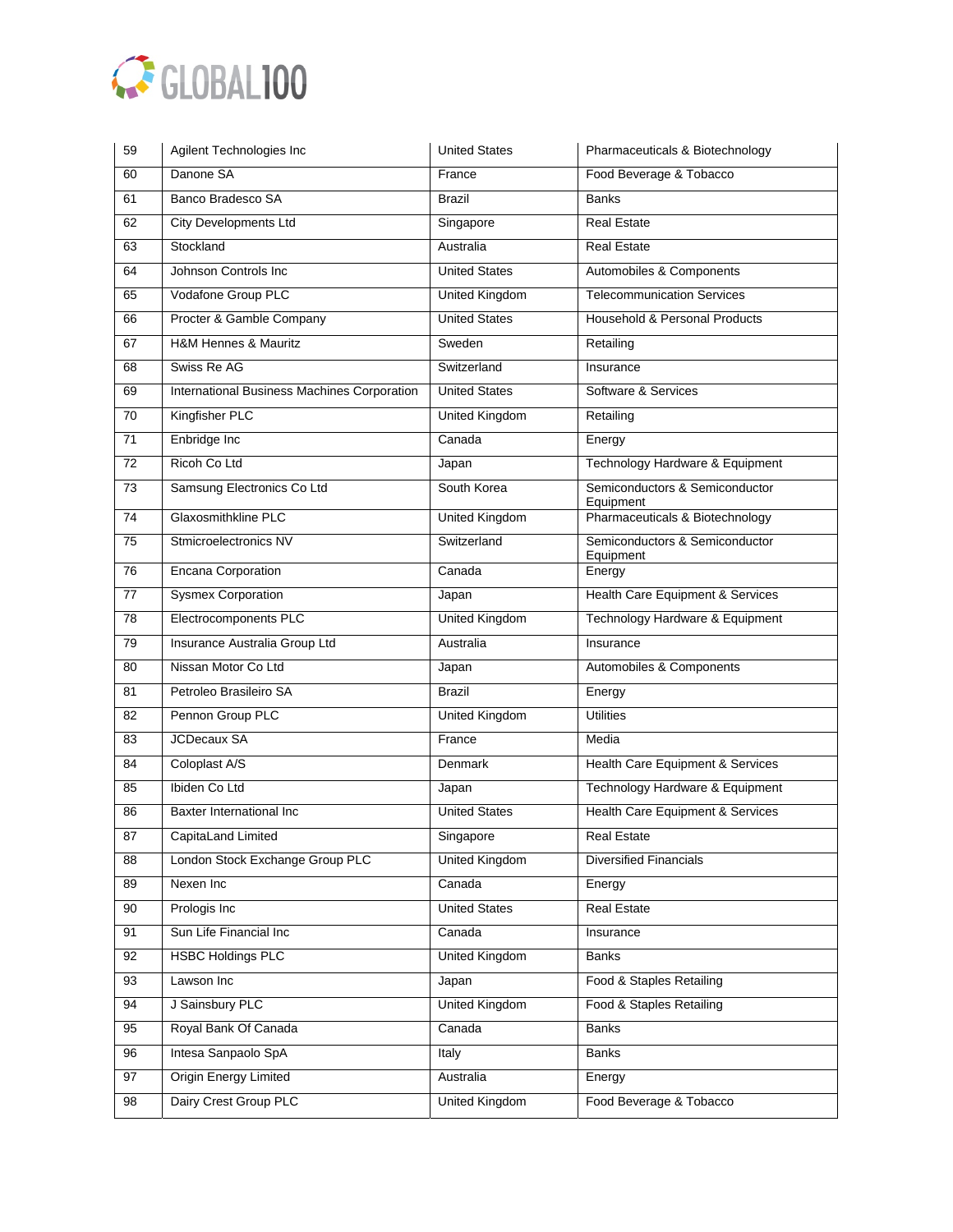

| -99 | Ramsay Health Care Ltd  | Australia | Health Care Equipment & Services |
|-----|-------------------------|-----------|----------------------------------|
| 100 | Reliance Industries Ltd | India     | Energy                           |

| Rank                    | <b>Company Name</b>                | <b>Country of Headquarters</b> | <b>GICS Industry Group</b>                  |
|-------------------------|------------------------------------|--------------------------------|---------------------------------------------|
| $\mathbf{1}$            | Statoil ASA                        | Norway                         | Energy                                      |
| 2                       | Johnson & Johnson                  | <b>United States</b>           | Pharmaceuticals & Biotechnology             |
| 3                       | Novozymes A/S                      | Denmark                        | <b>Materials</b>                            |
| $\overline{\mathbf{4}}$ | Nokia OYJ                          | Finland                        | Technology Hardware & Equipment             |
| 5                       | <b>Umicore SA</b>                  | Belgium                        | <b>Materials</b>                            |
| 6                       | <b>Intel Corporation</b>           | <b>United States</b>           | Semiconductors & Semiconductor<br>Equipment |
| $\overline{7}$          | Astrazeneca PLC                    | United Kingdom                 | Pharmaceuticals & Biotechnology             |
| 8                       | Credit Agricole SA                 | France                         | <b>Banks</b>                                |
| 9                       | Storebrand ASA                     | Norway                         | Insurance                                   |
| 10                      | Danske Bank A/S                    | <b>Denmark</b>                 | <b>Banks</b>                                |
| 11                      | General Electric Company           | <b>United States</b>           | <b>Capital Goods</b>                        |
| 12                      | <b>Encana Corporation</b>          | Canada                         | Energy                                      |
| 13                      | Vivendi SA                         | France                         | Media                                       |
| 14                      | Nitto Denko Corporation            | Japan                          | <b>Materials</b>                            |
| 15                      | <b>TNT Express NV</b>              | <b>Netherlands</b>             | Transportation                              |
| 16                      | Novo Nordisk A/S                   | Denmark                        | Pharmaceuticals & Biotechnology             |
| 17                      | Dexia SA                           | Belgium                        | <b>Banks</b>                                |
| 18                      | <b>Westpac Banking Corporation</b> | Australia                      | <b>Banks</b>                                |
| 19                      | <b>Origin Energy Limited</b>       | Australia                      | Energy                                      |
| 20                      | Neste Oil OYJ                      | Finland                        | Energy                                      |
| 21                      | Vestas Wind Systems A/S            | Denmark                        | <b>Capital Goods</b>                        |
| 22                      | Roche Holding AG                   | Switzerland                    | Pharmaceuticals & Biotechnology             |
| 23                      | Aeon Co Ltd                        | Japan                          | Food & Staples Retailing                    |
| 24                      | T&D Holdings Inc                   | Japan                          | Insurance                                   |
| 25                      | <b>HSBC Holdings PLC</b>           | <b>United Kingdom</b>          | Banks                                       |
| 26                      | Kesko OYJ                          | Finland                        | Food & Staples Retailing                    |
| 27                      | <b>Tata Steel Ltd</b>              | India                          | <b>Materials</b>                            |
| 28                      | Agilent Technologies Inc           | <b>United States</b>           | Pharmaceuticals & Biotechnology             |
| 29                      | Johnson Controls Inc               | <b>United States</b>           | Automobiles & Components                    |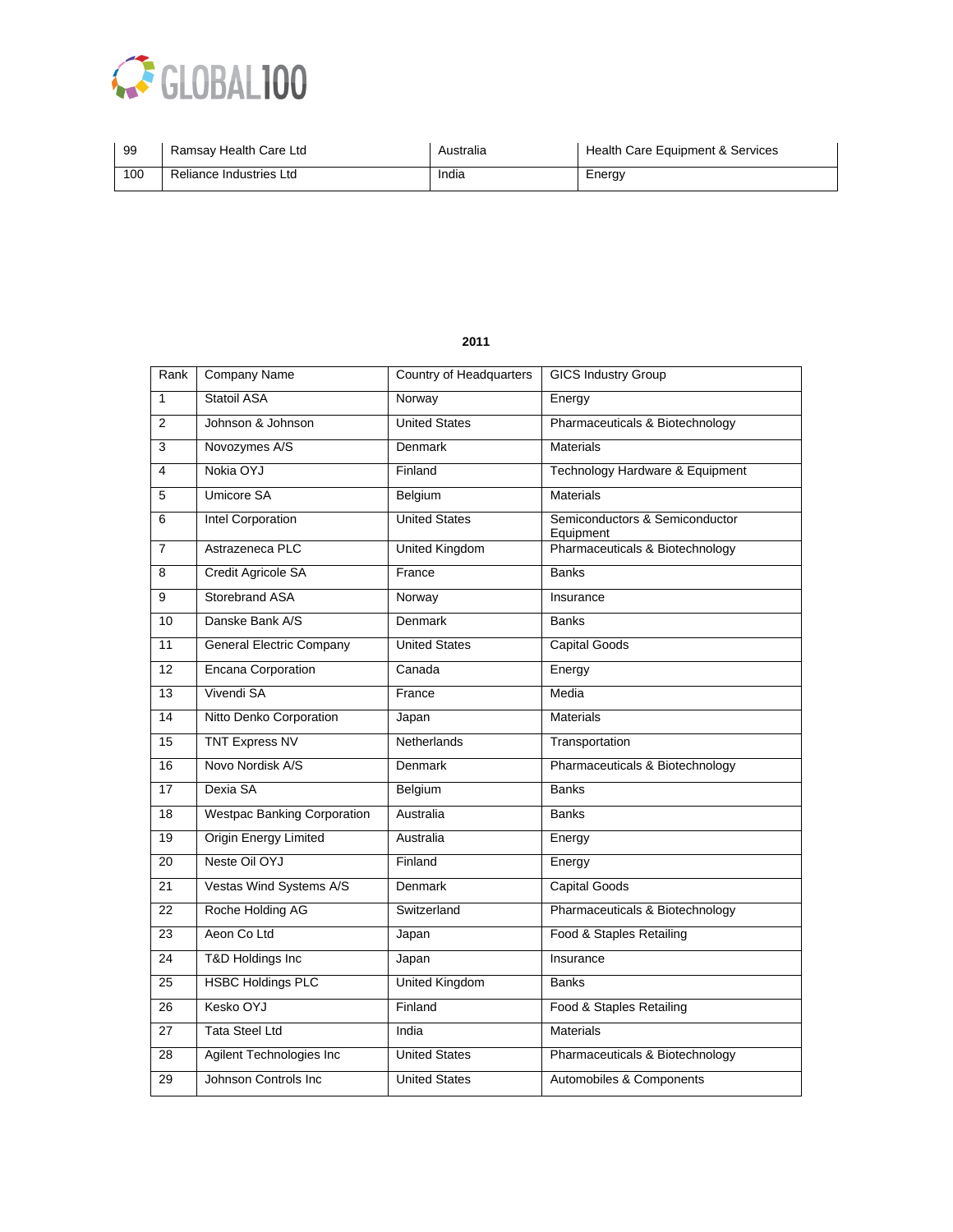

| 30              | Sony Corporation                        | Japan                 | Consumer Durables & Apparel       |
|-----------------|-----------------------------------------|-----------------------|-----------------------------------|
| 31              | Weyerhaeuser Company                    | <b>United States</b>  | <b>Real Estate</b>                |
| 32              | Mitsui OSK Lines Ltd                    | Japan                 | Transportation                    |
| $\overline{33}$ | <b>Inditex SA</b>                       | Spain                 | Retailing                         |
| 34              | Enbridge Inc                            | Canada                | Energy                            |
| 35              | Mitsubishi Heavy Industries Ltd         | Japan                 | <b>Capital Goods</b>              |
| 36              | Nexen Inc                               | Canada                | Energy                            |
| 37              | Swisscom AG                             | Switzerland           | <b>Telecommunication Services</b> |
| 38              | Adidas AG                               | Germany               | Consumer Durables & Apparel       |
| 39              | Iberdrola SA                            | Spain                 | <b>Utilities</b>                  |
| 40              | RSA Insurance Group PLC                 | <b>United Kingdom</b> | Insurance                         |
| 41              | Prologis Inc                            | <b>United States</b>  | <b>Real Estate</b>                |
| 42              | Insurance Australia Group Ltd           | Australia             | Insurance                         |
| 43              | Anglo American Platinum Ltd             | South Africa          | <b>Materials</b>                  |
| 44              | Procter & Gamble Company                | <b>United States</b>  | Household & Personal Products     |
| 45              | Kraft Foods Inc.                        | <b>United States</b>  | Food Beverage & Tobacco           |
| 46              | Norsk Hydro ASA                         | Norway                | <b>Materials</b>                  |
| 47              | Unibail-Rodamco SE                      | France                | <b>Real Estate</b>                |
| 48              | H&M Hennes & Mauritz                    | Sweden                | Retailing                         |
| 49              | Tokyo Gas Co Ltd                        | Japan                 | <b>Utilities</b>                  |
| 50              | PG & E Corporation                      | <b>United States</b>  | <b>Utilities</b>                  |
| 51              | Stora Enso OYJ                          | Finland               | <b>Materials</b>                  |
| 52              | Geberit AG                              | Switzerland           | <b>Capital Goods</b>              |
| 53              | Daiwa House Industry Co Ltd             | Japan                 | <b>Real Estate</b>                |
| 54              | Nippon Yusen KK                         | Japan                 | Transportation                    |
| 55              | Stockland                               | Australia             | <b>Real Estate</b>                |
| 56              | Sun Life Financial Inc                  | Canada                | Insurance                         |
| 57              | L'Oreal SA                              | France                | Household & Personal Products     |
| 58              | Koninklijke Philips Electronics<br>NV - | Netherlands           | Capital Goods                     |
| 59              | Yamaha Corporation                      | Japan                 | Consumer Durables & Apparel       |
| 60              | Vodafone Group PLC                      | <b>United Kingdom</b> | <b>Telecommunication Services</b> |
| 61              | Henkel AG & Co KGaA                     | Germany               | Household & Personal Products     |
| 62              | Centrica PLC                            | United Kingdom        | <b>Utilities</b>                  |
| 63              | Sims Metal Management<br>Limited        | Australia             | <b>Materials</b>                  |
| 64              | <b>Abb Limited</b>                      | India                 | Capital Goods                     |
| 65              | <b>BG Group PLC</b>                     | <b>United Kingdom</b> | Energy                            |
| 66              | Natura Cosmeticos SA                    | Brazil                | Household & Personal Products     |
| 67              | Kingfisher PLC                          | United Kingdom        | Retailing                         |
| 68              | Danone SA                               | France                | Food Beverage & Tobacco           |
| 69              | NTT Docomo Inc                          | Japan                 | <b>Telecommunication Services</b> |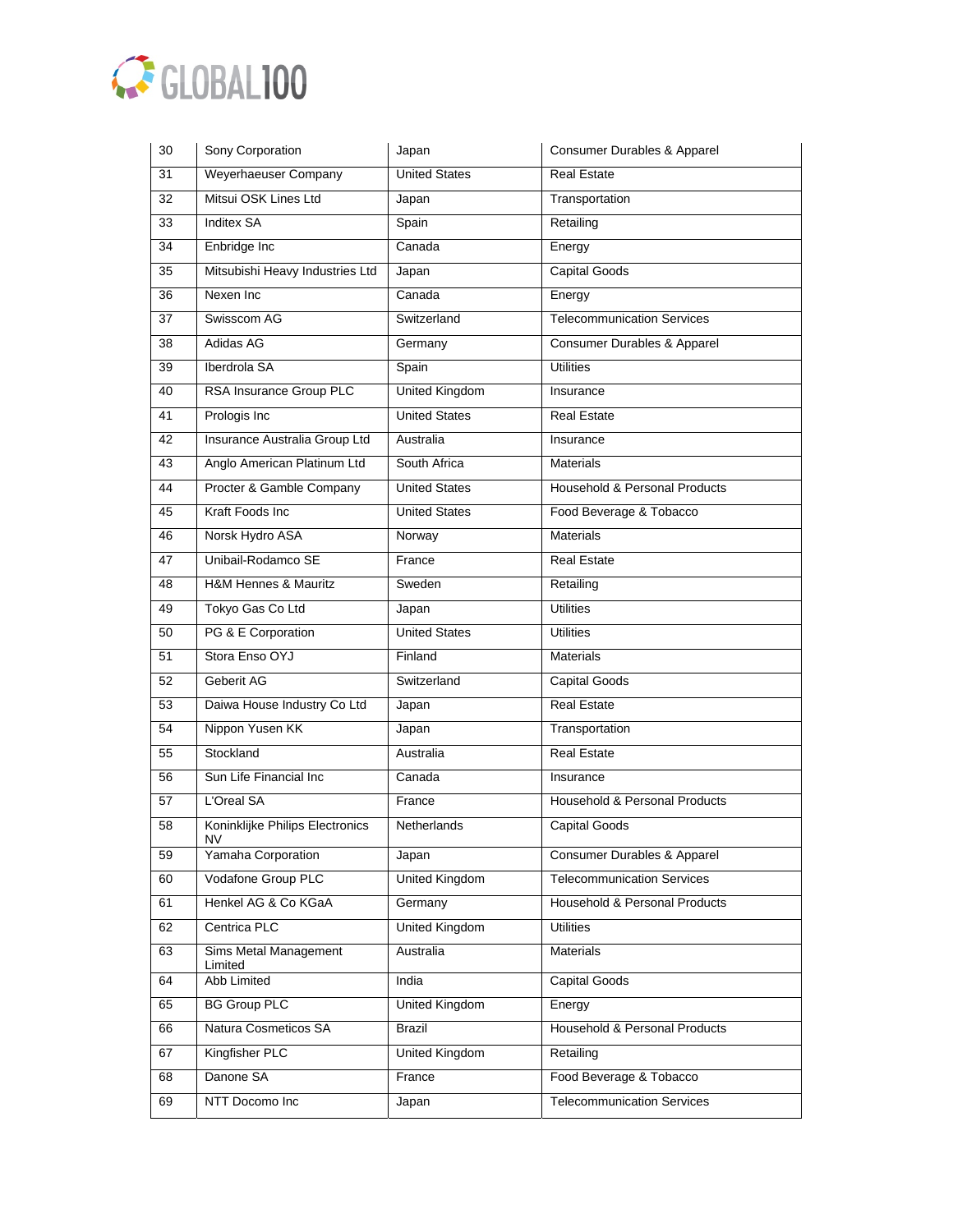

| 70              | Konica Minolta Holdings Inc     | Japan                 | Technology Hardware & Equipment             |
|-----------------|---------------------------------|-----------------------|---------------------------------------------|
| $\overline{71}$ | Ricoh Co Ltd                    | Japan                 | Technology Hardware & Equipment             |
| 72              | <b>Tokyo Electron Ltd</b>       | Japan                 | Semiconductors & Semiconductor<br>Equipment |
| 73              | Intesa Sanpaolo SpA             | Italy                 | <b>Banks</b>                                |
| 74              | Taisho Pharmaceutical Co Ltd    | Japan                 | Pharmaceuticals & Biotechnology             |
| 75              | Hewlett-Packard Company         | <b>United States</b>  | Technology Hardware & Equipment             |
| 76              | Swiss Re AG                     | Switzerland           | Insurance                                   |
| 77              | Glaxosmithkline PLC             | <b>United Kingdom</b> | Pharmaceuticals & Biotechnology             |
| 78              | Coca-Cola Enterprises Inc       | <b>United States</b>  | Food Beverage & Tobacco                     |
| $\overline{79}$ | <b>NEC Corporation</b>          | Japan                 | Technology Hardware & Equipment             |
| 80              | Panasonic Corporation           | Japan                 | Consumer Durables & Apparel                 |
| 81              | Nissan Motor Co Ltd             | Japan                 | Automobiles & Components                    |
| 82              | <b>Toyota Motor Corporation</b> | Japan                 | Automobiles & Components                    |
| 83              | Stmicroelectronics NV           | Switzerland           | Semiconductors & Semiconductor<br>Equipment |
| 84              | <b>Unilever PLC</b>             | <b>United Kingdom</b> | Food Beverage & Tobacco                     |
| 85              | Logica PLC                      | <b>United Kingdom</b> | Software & Services                         |
| 86              | Suncor Energy Inc               | Canada                | Energy                                      |
| 87              | <b>Prudential PLC</b>           | <b>United Kingdom</b> | Insurance                                   |
| 88              | Petroleo Brasileiro SA          | <b>Brazil</b>         | Energy                                      |
| 89              | Repsol SA                       | Spain                 | Energy                                      |
| 90              | <b>BCE</b> Inc                  | Canada                | <b>Telecommunication Services</b>           |
| 91              | Banco Bradesco SA               | Brazil                | <b>Banks</b>                                |
| 92              | The Toronto-Dominion Bank       | Canada                | <b>Banks</b>                                |
| 93              | Samsung Electronics Co Ltd      | South Korea           | Semiconductors & Semiconductor<br>Equipment |
| 94              | <b>SAP AG</b>                   | Germany               | Software & Services                         |
| 95              | <b>GPT Group</b>                | Australia             | <b>Real Estate</b>                          |
| 96              | Reliance Industries Ltd         | India                 | Energy                                      |
| 97              | <b>MTR Corp</b>                 | Hong Kong             | Transportation                              |
| 98              | Royal Bank Of Canada            | Canada                | <b>Banks</b>                                |
| 99              | Baxter International Inc        | <b>United States</b>  | Health Care Equipment & Services            |
| 100             | <b>City Developments Ltd</b>    | Singapore             | <b>Real Estate</b>                          |

| Rank | <b>Company Name</b> | Country of          | <b>GICS Industry Group</b> |
|------|---------------------|---------------------|----------------------------|
|      |                     | <b>Headquarters</b> |                            |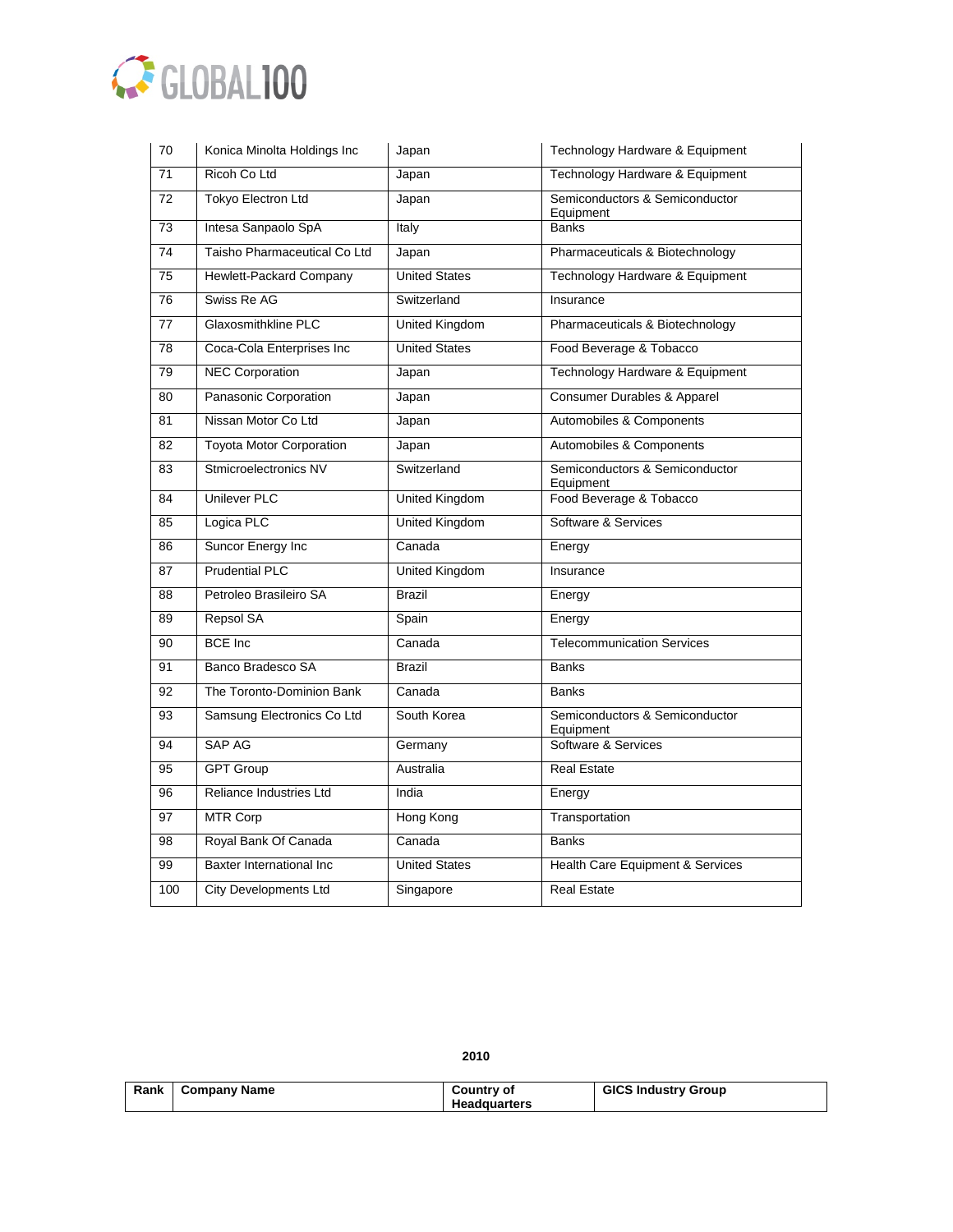

| 1               | <b>General Electric Company</b>    | <b>United States</b>  | <b>Capital Goods</b>                        |
|-----------------|------------------------------------|-----------------------|---------------------------------------------|
| $\overline{2}$  | PG & E Corporation                 | <b>United States</b>  | <b>Utilities</b>                            |
| 3               | <b>TNT Express NV</b>              | <b>Netherlands</b>    | Transportation                              |
| 4               | H&M Hennes & Mauritz               | Sweden                | Retailing                                   |
| 5               | Nokia OYJ                          | Finland               | Technology Hardware & Equipment             |
| 6               | Siemens AG                         | Germany               | <b>Capital Goods</b>                        |
| 7               | <b>Unilever PLC</b>                | <b>United Kingdom</b> | Food Beverage & Tobacco                     |
| 8               | Vodafone Group PLC                 | <b>United Kingdom</b> | <b>Telecommunication Services</b>           |
| 9               | Smiths Group PLC                   | <b>United Kingdom</b> | <b>Capital Goods</b>                        |
| 10              | Geberit AG                         | Switzerland           | <b>Capital Goods</b>                        |
| 11              | Henkel AG & Co KGaA                | Germany               | Household & Personal Products               |
| 12              | <b>Inditex SA</b>                  | Spain                 | Retailing                                   |
| 13              | Procter & Gamble Company           | <b>United States</b>  | Household & Personal Products               |
| $\overline{14}$ | <b>Toyota Motor Corporation</b>    | Japan                 | Automobiles & Components                    |
| 15              | <b>Westpac Banking Corporation</b> | Australia             | <b>Banks</b>                                |
| 16              | Enbridge Inc                       | Canada                | Energy                                      |
| 17              | Koninklijke Philips Electronics NV | Netherlands           | <b>Capital Goods</b>                        |
| 18              | Diageo PLC                         | United Kingdom        | Food Beverage & Tobacco                     |
| 19              | Nippon Yusen KK                    | Japan                 | Transportation                              |
| 20              | Royal Dutch Shell PLC              | <b>United Kingdom</b> | Energy                                      |
| 21              | Prologis Inc                       | <b>United States</b>  | <b>Real Estate</b>                          |
| 22              | Insurance Australia Group Ltd      | Australia             | Insurance                                   |
| $\overline{23}$ | Johnson Controls Inc               | <b>United States</b>  | Automobiles & Components                    |
| 24              | Stockland                          | Australia             | <b>Real Estate</b>                          |
| 25              | <b>Encana Corporation</b>          | Canada                | Energy                                      |
| 26              | <b>Prudential PLC</b>              | <b>United Kingdom</b> | Insurance                                   |
| 27              | Old Mutual PLC                     | <b>United Kingdom</b> | Insurance                                   |
| 28              | Adidas AG                          | Germany               | Consumer Durables & Apparel                 |
| 29              | <b>BG Group PLC</b>                | <b>United Kingdom</b> | Energy                                      |
| 30              | Danone SA                          | France                | Food Beverage & Tobacco                     |
| $\overline{31}$ | Centrica PLC                       | <b>United Kingdom</b> | <b>Utilities</b>                            |
| 32              | <b>Taylor Wimpey PLC</b>           | United Kingdom        | Consumer Durables & Apparel                 |
| 33              | Kesko OYJ                          | Finland               | Food & Staples Retailing                    |
| 34              | Atlas Copco AB                     | Sweden                | <b>Capital Goods</b>                        |
| 35              | <b>BT Group PLC</b>                | <b>United Kingdom</b> | <b>Telecommunication Services</b>           |
| 36              | Agilent Technologies Inc           | <b>United States</b>  | Pharmaceuticals & Biotechnology             |
| 37              | L'Oreal SA                         | France                | Household & Personal Products               |
| 38              | Coca Cola Company                  | <b>United States</b>  | Food Beverage & Tobacco                     |
| 39              | Intel Corporation                  | <b>United States</b>  | Semiconductors & Semiconductor<br>Equipment |
| 40              | Suncor Energy Inc                  | Canada                | Energy                                      |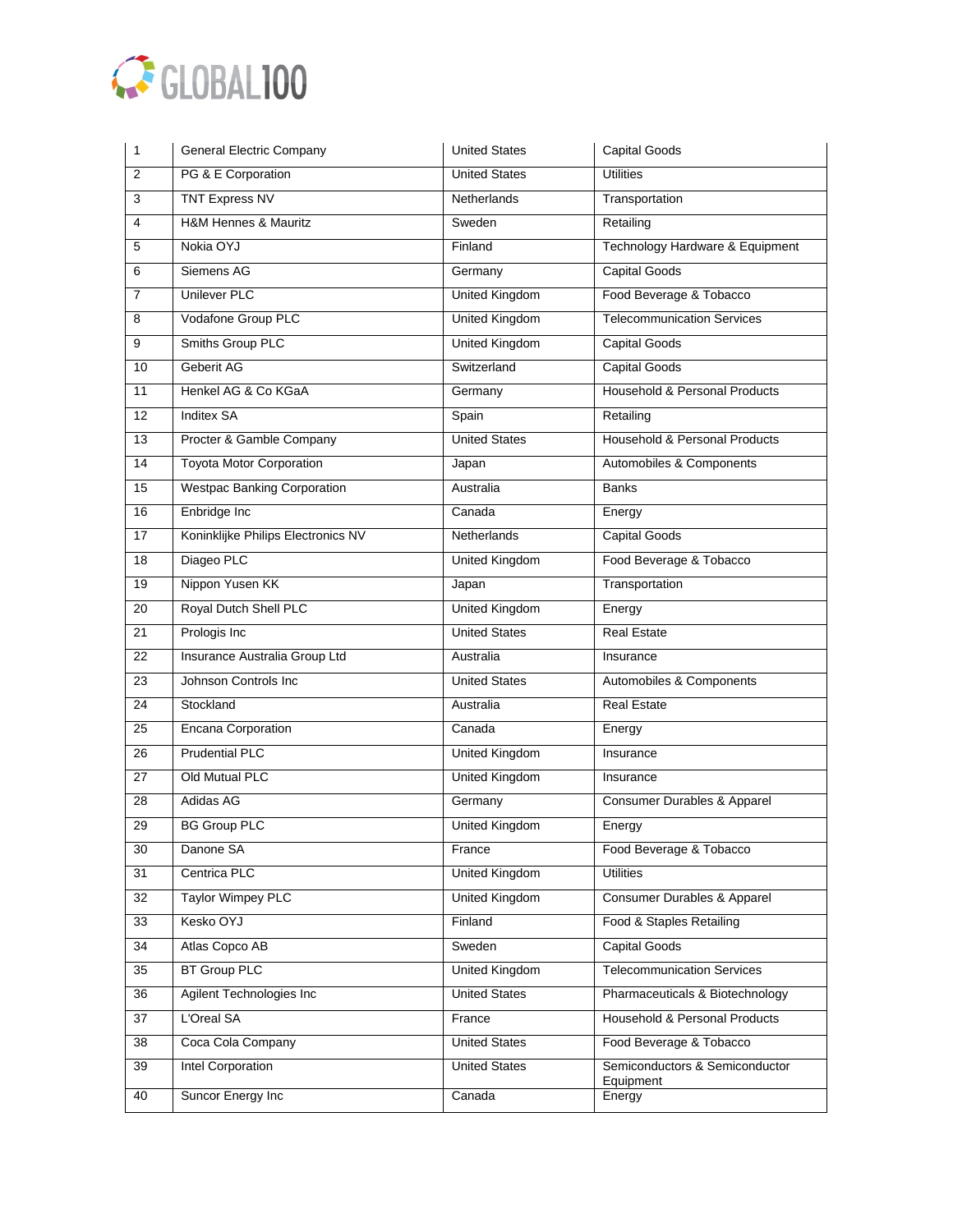

| 41 | Novozymes A/S                   | Denmark               | <b>Materials</b>                              |
|----|---------------------------------|-----------------------|-----------------------------------------------|
| 42 | Vestas Wind Systems A/S         | Denmark               | <b>Capital Goods</b>                          |
| 43 | Swisscom AG                     | Switzerland           | <b>Telecommunication Services</b>             |
| 44 | <b>Umicore SA</b>               | Belgium               | <b>Materials</b>                              |
| 45 | Novo Nordisk A/S                | Denmark               | Pharmaceuticals & Biotechnology               |
| 46 | Kingfisher PLC                  | United Kingdom        | Retailing                                     |
| 47 | <b>GPT Group</b>                | Australia             | <b>Real Estate</b>                            |
| 48 | <b>Starbucks Corporation</b>    | <b>United States</b>  | <b>Consumer Services</b>                      |
| 49 | J Sainsbury PLC                 | <b>United Kingdom</b> | Food & Staples Retailing                      |
| 50 | Sun Life Financial Inc          | Canada                | Insurance                                     |
| 51 | <b>LAFARGE SA</b>               | France                | <b>Materials</b>                              |
| 52 | Glaxosmithkline PLC             | United Kingdom        | Pharmaceuticals & Biotechnology               |
| 53 | <b>Bluescope Steel Limited</b>  | Australia             | <b>Materials</b>                              |
| 54 | The Capita Group PLC            | <b>United Kingdom</b> | <b>Commercial &amp; Professional Services</b> |
| 55 | Iberdrola SA                    | Spain                 | <b>Utilities</b>                              |
| 56 | <b>Origin Energy Limited</b>    | Australia             | Energy                                        |
| 57 | Lonmin PLC                      | United Kingdom        | <b>Materials</b>                              |
| 58 | Roche Holding AG                | Switzerland           | Pharmaceuticals & Biotechnology               |
| 59 | Nexen Inc                       | Canada                | Energy                                        |
| 60 | Credit Agricole SA              | France                | <b>Banks</b>                                  |
| 61 | <b>Boral Limited</b>            | Australia             | <b>Materials</b>                              |
| 62 | Pearson PLC                     | <b>United Kingdom</b> | Media                                         |
| 63 | Svenska Cellulosa AB            | Sweden                | Household & Personal Products                 |
| 64 | London Stock Exchange Group PLC | United Kingdom        | <b>Diversified Financials</b>                 |
| 65 | Transcanada Corporation         | Canada                | Energy                                        |
| 66 | Electrocomponents PLC           | <b>United Kingdom</b> | Technology Hardware & Equipment               |
| 67 | <b>Statoil ASA</b>              | Norway                | Energy                                        |
| 68 | The Toronto-Dominion Bank       | Canada                | <b>Banks</b>                                  |
| 69 | Baxter International Inc        | <b>United States</b>  | Health Care Equipment & Services              |
| 70 | Duke Energy Corporation         | <b>United States</b>  | <b>Utilities</b>                              |
| 71 | Royal Bank Of Canada            | Canada                | Banks                                         |
| 72 | <b>MTR Corp</b>                 | Hong Kong             | Transportation                                |
| 73 | Sims Metal Management Limited   | Australia             | Materials                                     |
| 74 | Abb Limited                     | Switzerland           | Capital Goods                                 |
| 75 | Trend Micro Inc                 | Japan                 | Software & Services                           |
| 76 | <b>OMV AG</b>                   | Austria               | Energy                                        |
| 77 | Swiss Re AG                     | Switzerland           | Insurance                                     |
| 78 | Sembcorp Industries Limited     | Singapore             | Capital Goods                                 |
| 79 | SAP AG                          | Germany               | Software & Services                           |
| 80 | <b>DS Smith PLC</b>             | <b>United Kingdom</b> | Materials                                     |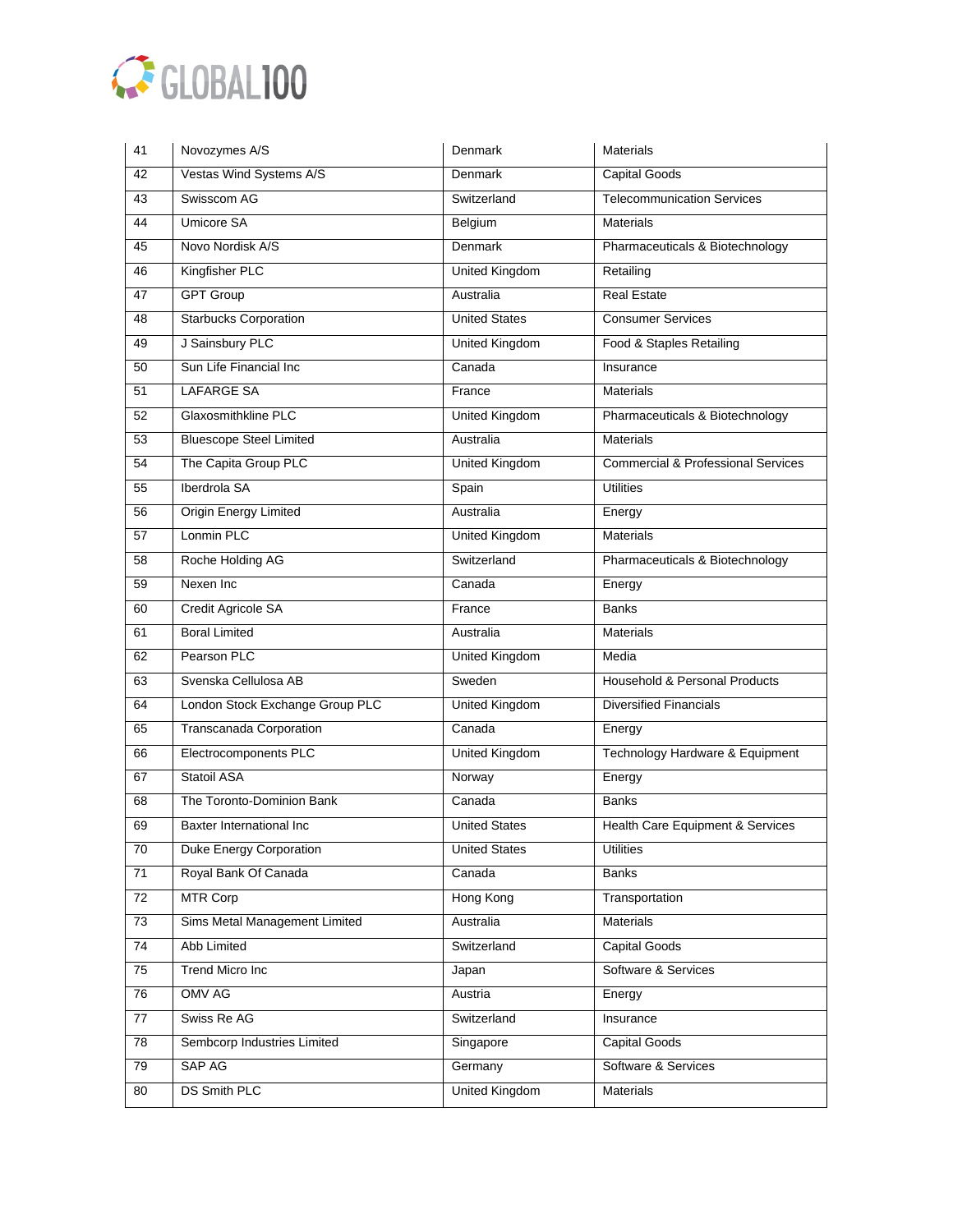

| 81  | <b>City Developments Ltd</b>                  | Singapore            | <b>Real Estate</b>                          |
|-----|-----------------------------------------------|----------------------|---------------------------------------------|
| 82  | Anglo American Platinum Ltd                   | South Africa         | <b>Materials</b>                            |
| 83  | Pinnacle West Capital Corporation             | <b>United States</b> | <b>Utilities</b>                            |
| 84  | Dassault Systemes SA                          | France               | Software & Services                         |
| 85  | Neste Oil OYJ                                 | Finland              | Energy                                      |
| 86  | Intesa Sanpaolo SpA                           | Italy                | <b>Banks</b>                                |
| 87  | Stmicroelectronics NV                         | Switzerland          | Semiconductors & Semiconductor<br>Equipment |
| 88  | <b>TELUS Corporation</b>                      | Canada               | <b>Telecommunication Services</b>           |
| 89  | F & C Asset Management Plc                    | United Kingdom       | <b>Diversified Financials</b>               |
| 90  | <b>Tata Steel Ltd</b>                         | India                | <b>Materials</b>                            |
| 91  | Samsung Electronics Co Ltd                    | South Korea          | Semiconductors & Semiconductor<br>Equipment |
| 92  | Housing Development Finance Corporation       | India                | <b>Banks</b>                                |
| 93  | <b>POSCO</b>                                  | South Korea          | <b>Materials</b>                            |
| 94  | Banco Bradesco SA                             | <b>Brazil</b>        | <b>Banks</b>                                |
| 95  | Ricoh Co Ltd                                  | Japan                | Technology Hardware & Equipment             |
| 96  | Petroleo Brasileiro SA                        | <b>Brazil</b>        | Energy                                      |
| 97  | Dexus Property Group                          | Australia            | <b>Real Estate</b>                          |
| 98  | Taiwan Semiconductor Manufacturing<br>Company | Taiwan               | Semiconductors & Semiconductor<br>Equipment |
| 99  | Natura Cosmeticos SA                          | <b>Brazil</b>        | Household & Personal Products               |
| 100 | <b>NKSJ Holdings</b>                          | Japan                | Insurance                                   |

| <b>Company Name</b>                                | <b>Country of</b><br><b>Headquarters</b> | <b>GICS Industry Group</b> |
|----------------------------------------------------|------------------------------------------|----------------------------|
| Cie Generale des Etablissements<br><b>Michelin</b> | France                                   | Automobiles & Components   |
| Honda Motor Company Limited                        | Japan                                    | Automobiles & Components   |
| <b>Toyota Motor Corporation</b>                    | Japan                                    | Automobiles & Components   |
| Royal Bank of Canada                               | Canada                                   | <b>Banks</b>               |
| The Toronto-Dominion Bank                          | Canada                                   | <b>Banks</b>               |
| Credit Agricole SA                                 | France                                   | <b>Banks</b>               |
| Vestas Wind Systems A/S                            | <b>Denmark</b>                           | <b>Capital Goods</b>       |
| Wartsila OYJ                                       | Finland                                  | <b>Capital Goods</b>       |
| Cie de St-Gobain                                   | France                                   | <b>Capital Goods</b>       |
| <b>Hochtief AG</b>                                 | Germany                                  | <b>Capital Goods</b>       |
| Daikin Industries Limited                          | Japan                                    | <b>Capital Goods</b>       |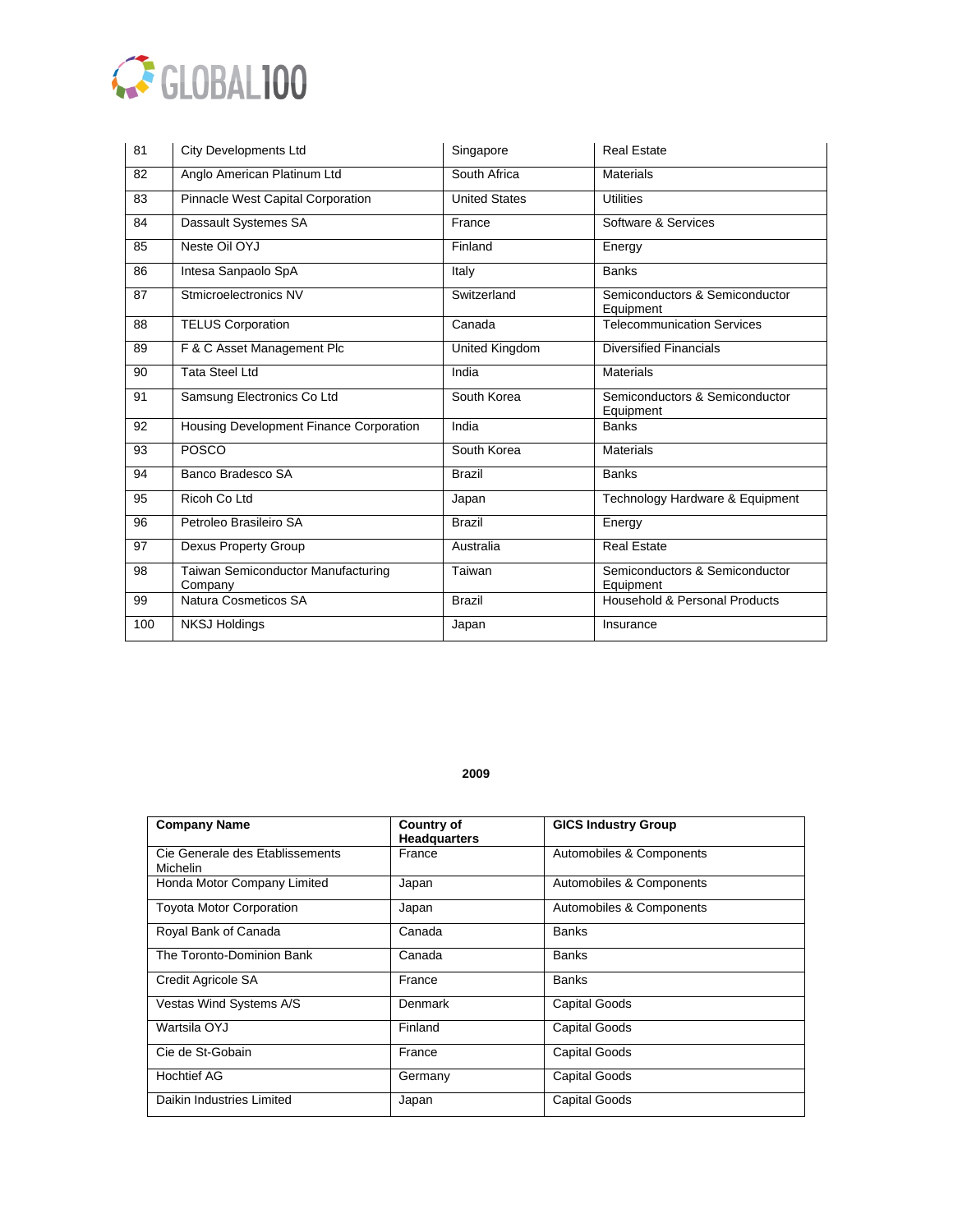

| Mitsubishi Heavy Industries Ltd        | Japan                 | <b>Capital Goods</b>                          |
|----------------------------------------|-----------------------|-----------------------------------------------|
| Atlas Copco AB                         | Sweden                | <b>Capital Goods</b>                          |
| Scania AB                              | Sweden                | <b>Capital Goods</b>                          |
| Geberit AG                             | Switzerland           | <b>Capital Goods</b>                          |
| United Technologies Corporation        | <b>United States</b>  | <b>Capital Goods</b>                          |
| <b>Toppan Printing Company Limited</b> | Japan                 | <b>Commercial &amp; Professional Services</b> |
| The Capita Group PLC                   | <b>United Kingdom</b> | <b>Commercial &amp; Professional Services</b> |
| Panasonic Corporation                  | Japan                 | Consumer Durables & Apparel                   |
| Sekisui Chemical Company Limited       | Japan                 | Consumer Durables & Apparel                   |
| Eastman Kodak Company                  | <b>United States</b>  | Consumer Durables & Apparel                   |
| Nike Inc                               | <b>United States</b>  | <b>Consumer Durables &amp; Apparel</b>        |
| Adidas AG                              | Germany               | Consumer Durables & Apparel                   |
| <b>Whitbread PLC</b>                   | <b>United Kingdom</b> | <b>Consumer Services</b>                      |
| <b>Accor SA</b>                        | France                | Consumer Services                             |
| Deutsche Boerse AG                     | Germany               | <b>Diversified Financials</b>                 |
| London Stock Exchange Group PLC        | <b>United Kingdom</b> | <b>Diversified Financials</b>                 |
| Goldman Sachs Group Inc                | <b>United States</b>  | <b>Diversified Financials</b>                 |
| <b>State Street Corporation</b>        | <b>United States</b>  | <b>Diversified Financials</b>                 |
| <b>Encana Corporation</b>              | Canada                | Energy                                        |
| Transcanada Corporation                | Canada                | Energy                                        |
| Neste Oil OYJ                          | Finland               | Energy                                        |
| Saipem SpA                             | Italy                 | Energy                                        |
| Statoil ASA                            | Norway                | Energy                                        |
| <b>BG Group PLC</b>                    | United Kingdom        | Energy                                        |
| Cairn Energy PLC                       | <b>United Kingdom</b> | Energy                                        |
| Kesko OYJ                              | Finland               | Food & Staples Retailing                      |
| J Sainsbury PLC                        | United Kingdom        | Food & Staples Retailing                      |
| Aeon Co Ltd                            | Japan                 | Food & Staples Retailing                      |
| Danone SA                              | France                | Food Beverage & Tobacco                       |
| Diageo PLC                             | United Kingdom        | Food Beverage & Tobacco                       |
| <b>Unilever PLC</b>                    | <b>United Kingdom</b> | Food Beverage & Tobacco                       |
| Coca Cola Company                      | <b>United States</b>  | Food Beverage & Tobacco                       |
| Fresenius Medical Care AG              | Germany               | Health Care Equipment & Services              |
| Smith & Nephew PLC                     | <b>United Kingdom</b> | Health Care Equipment & Services              |
| <b>Baxter International Inc</b>        | <b>United States</b>  | Health Care Equipment & Services              |
| L'Oreal SA                             | France                | Household & Personal Products                 |
| Procter & Gamble Company               | <b>United States</b>  | Household & Personal Products                 |
| Muenchener Rueckversicherung AG        | Germany               | Insurance                                     |
| Sompo Japan Insurance                  | Japan                 | Insurance                                     |
| Swiss Re AG                            | Switzerland           | Insurance                                     |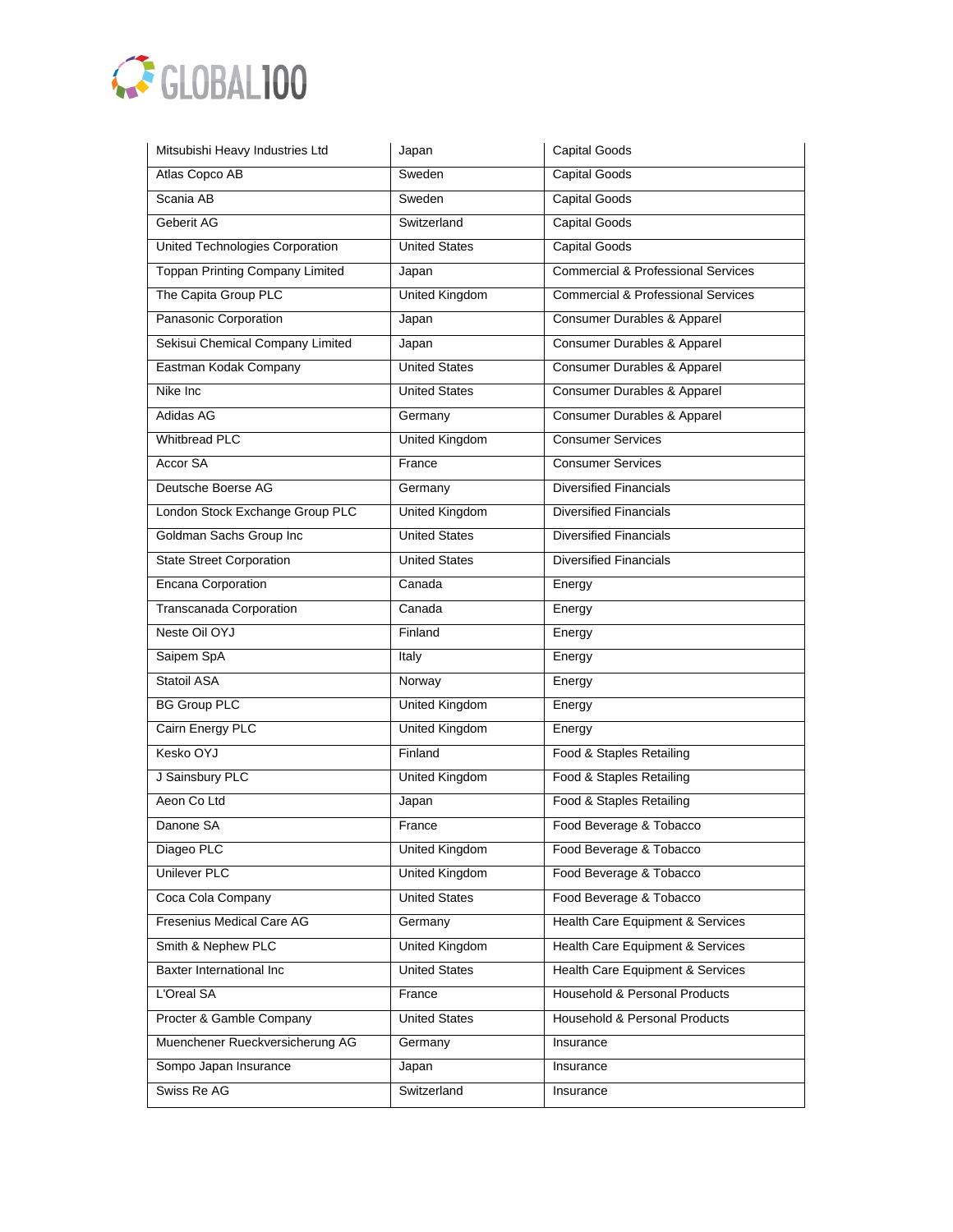

| <b>Prudential PLC</b>                     | United Kingdom        | Insurance                                   |
|-------------------------------------------|-----------------------|---------------------------------------------|
| Sims Metal Management Limited             | Australia             | <b>Materials</b>                            |
| Novozymes A/S                             | Denmark               | <b>Materials</b>                            |
| Stora Enso OYJ                            | Finland               | <b>Materials</b>                            |
| <b>LAFARGE SA</b>                         | France                | <b>Materials</b>                            |
| <b>BASF SE</b>                            | Germany               | <b>Materials</b>                            |
| <b>Kuraray Company Limited</b>            | Japan                 | <b>Materials</b>                            |
| Svenska Cellulosa AB                      | Sweden                | <b>Materials</b>                            |
| <b>BHP Billiton PLC</b>                   | United Kingdom        | <b>Materials</b>                            |
| Lonmin PLC                                | <b>United Kingdom</b> | <b>Materials</b>                            |
| Alcoa Inc                                 | <b>United States</b>  | <b>Materials</b>                            |
| <b>British Sky Broadcasting Group PLC</b> | United Kingdom        | Media                                       |
| Reed Elsevier PLC                         | <b>United Kingdom</b> | Media                                       |
| <b>Walt Disney Company</b>                | <b>United States</b>  | Media                                       |
| Novo Nordisk A/S                          | <b>Denmark</b>        | Pharmaceuticals & Biotechnology             |
| Glaxosmithkline PLC                       | <b>United Kingdom</b> | Pharmaceuticals & Biotechnology             |
| <b>Genzyme Corporation</b>                | <b>United States</b>  | Pharmaceuticals & Biotechnology             |
| Roche Holding AG                          | Switzerland           | Pharmaceuticals & Biotechnology             |
| Dexus Property Group                      | Australia             | <b>Real Estate</b>                          |
| Lend Lease Group                          | Australia             | <b>Real Estate</b>                          |
| <b>British Land Company PLC</b>           | United Kingdom        | <b>Real Estate</b>                          |
| Land Securities Group PLC                 | <b>United Kingdom</b> | <b>Real Estate</b>                          |
| Prologis Inc                              | <b>United States</b>  | <b>Real Estate</b>                          |
| <b>Inditex SA</b>                         | Spain                 | Retailing                                   |
| H&M Hennes & Mauritz                      | Sweden                | Retailing                                   |
| Amazon.com Inc                            | <b>United States</b>  | Retailing                                   |
| Intel Corporation                         | <b>United States</b>  | Semiconductors & Semiconductor<br>Equipment |
| <b>Advanced Micro Devices Inc</b>         | <b>United States</b>  | Semiconductors & Semiconductor<br>Equipment |
| SAP AG                                    | Germany               | Software & Services                         |
| <b>NTT Data Corporation</b>               | Japan                 | Software & Services                         |
| Nokia OYJ                                 | Finland               | Technology Hardware & Equipment             |
| Ricoh Co Ltd                              | Japan                 | Technology Hardware & Equipment             |
| Ericsson Telephone AB                     | Sweden                | Technology Hardware & Equipment             |
| Dell Inc                                  | <b>United States</b>  | Technology Hardware & Equipment             |
| Hewlett-Packard Company                   | <b>United States</b>  | Technology Hardware & Equipment             |
| <b>TELUS Corporation</b>                  | Canada                | <b>Telecommunication Services</b>           |
| NTT Docomo Inc                            | Japan                 | <b>Telecommunication Services</b>           |
| Cable & Wireless PLC                      | United Kingdom        | <b>Telecommunication Services</b>           |
| Atlantia SpA                              | Italy                 | Transportation                              |
| East Japan Railway Company                | Japan                 | Transportation                              |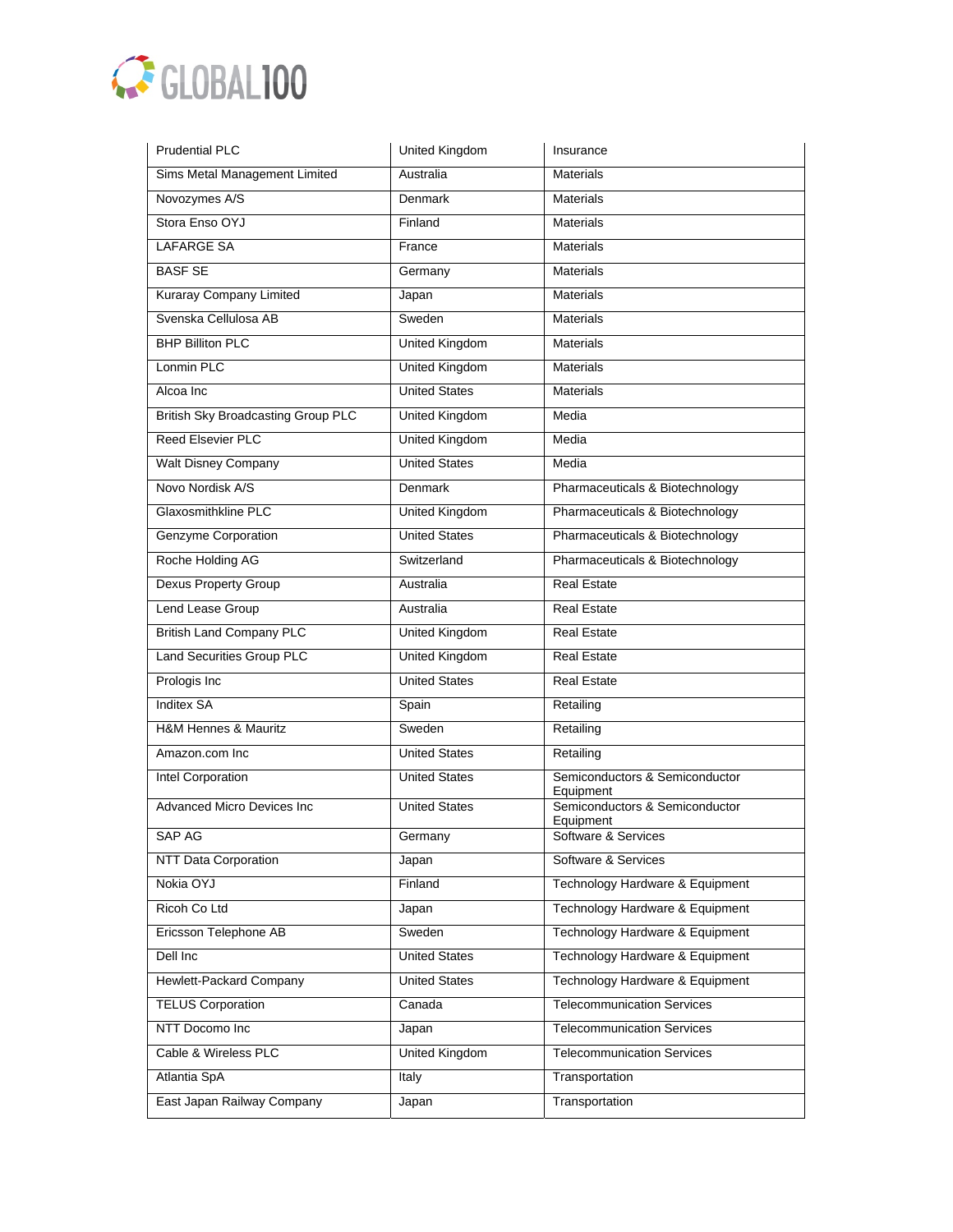

| Nippon Yusen KK                   | Japan                | Transportation   |
|-----------------------------------|----------------------|------------------|
| <b>TNT Express NV</b>             | <b>Netherlands</b>   | Transportation   |
| Air France-KLM                    | France               | Transportation   |
| Iberdrola SA                      | Spain                | <b>Utilities</b> |
| Centrica PLC                      | United Kingdom       | Utilities        |
| FPL Group Inc                     | <b>United States</b> | <b>Utilities</b> |
| PG & E Corporation                | <b>United States</b> | <b>Utilities</b> |
| Pinnacle West Capital Corporation | <b>United States</b> | <b>Utilities</b> |
| Acciona SA                        | Spain                | <b>Utilities</b> |

| <b>Company Name</b>                              | <b>Country of</b><br><b>Headquarters</b> | <b>GICS Industry Group</b>                    |
|--------------------------------------------------|------------------------------------------|-----------------------------------------------|
| Denso Corporation                                | Japan                                    | Automobiles & Components                      |
| Honda Motor Company Limited                      | Japan                                    | Automobiles & Components                      |
| <b>Toyota Motor Corporation</b>                  | Japan                                    | Automobiles & Components                      |
| Australia & New Zealand Banking Group<br>Limited | Australia                                | <b>Banks</b>                                  |
| <b>Westpac Banking Corporation</b>               | Australia                                | <b>Banks</b>                                  |
| Dexia SA                                         | Belgium                                  | <b>Banks</b>                                  |
| Royal Bank Of Canada                             | Canada                                   | <b>Banks</b>                                  |
| Credit Agricole SA                               | France                                   | <b>Banks</b>                                  |
| Societe Generale SA                              | France                                   | <b>Banks</b>                                  |
| Royal Bank of Scotland                           | <b>United Kingdom</b>                    | <b>Banks</b>                                  |
| Cattles PLC                                      | United Kingdom                           | <b>Banks</b>                                  |
| Vestas Wind Systems A/S                          | Denmark                                  | <b>Capital Goods</b>                          |
| Daikin Industries Limited                        | Japan                                    | <b>Capital Goods</b>                          |
| Mitsubishi Heavy Industries Ltd                  | Japan                                    | <b>Capital Goods</b>                          |
| <b>NSK Limited</b>                               | Japan                                    | <b>Capital Goods</b>                          |
| Atlas Copco AB                                   | Sweden                                   | <b>Capital Goods</b>                          |
| Scania AB                                        | Sweden                                   | <b>Capital Goods</b>                          |
| <b>General Electric Company</b>                  | <b>United States</b>                     | <b>Capital Goods</b>                          |
| United Technologies Corporation                  | <b>United States</b>                     | <b>Capital Goods</b>                          |
| <b>Toppan Printing Company Limited</b>           | Japan                                    | <b>Commercial &amp; Professional Services</b> |
| Serco Group PLC                                  | <b>United Kingdom</b>                    | <b>Commercial &amp; Professional Services</b> |
| The Capita Group PLC                             | <b>United Kingdom</b>                    | <b>Commercial &amp; Professional Services</b> |
| Matsushita Electric Industrial Company           | Japan                                    | <b>Consumer Durables &amp; Apparel</b>        |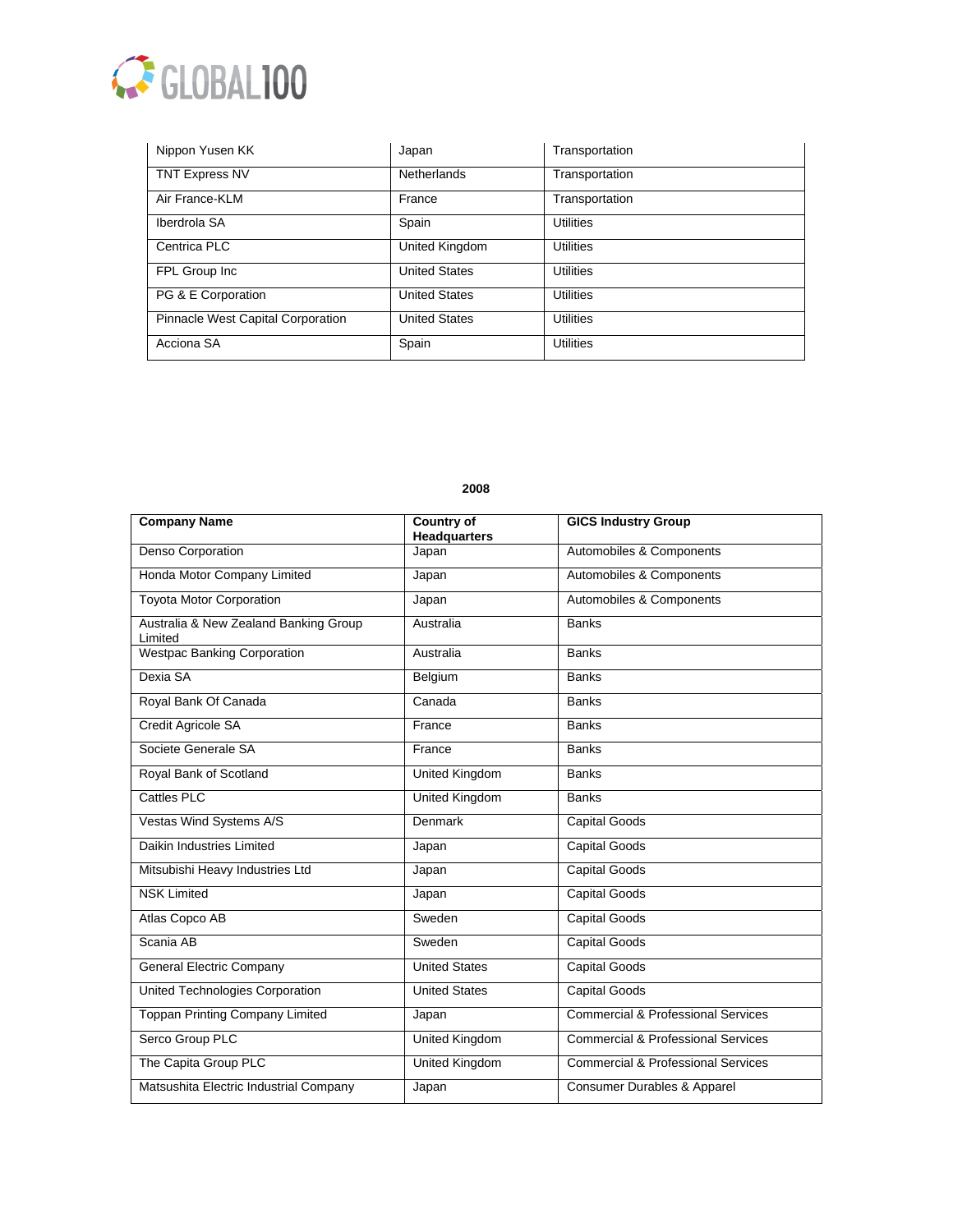

| Sekisui Chemical Company Limited | Japan                 | Consumer Durables & Apparel            |
|----------------------------------|-----------------------|----------------------------------------|
| Eastman Kodak Company            | <b>United States</b>  | <b>Consumer Durables &amp; Apparel</b> |
| Nike Inc                         | <b>United States</b>  | Consumer Durables & Apparel            |
| Adidas Salomon AG                | Germany               | Consumer Durables & Apparel            |
| Mitchells & Butlers PLC          | <b>United Kingdom</b> | <b>Consumer Services</b>               |
| Accor SA                         | France                | <b>Consumer Services</b>               |
| Deutsche Boerse AG               | Germany               | <b>Diversified Financials</b>          |
| <b>ING Groep NV</b>              | Netherlands           | <b>Diversified Financials</b>          |
| 3I Group PLC                     | United Kingdom        | <b>Diversified Financials</b>          |
| <b>State Street Corporation</b>  | <b>United States</b>  | <b>Diversified Financials</b>          |
| Babcock & Brown                  | Australia             | <b>Diversified Financials</b>          |
| OMV AG                           | Austria               | Energy                                 |
| Nexen Inc                        | Canada                | Energy                                 |
| Transcanada Corporation          | Canada                | Energy                                 |
| Neste Oil OYJ                    | Finland               | Energy                                 |
| Saipem SpA                       | Italy                 | Energy                                 |
| Royal Dutch Shell PLC            | <b>United Kingdom</b> | Energy                                 |
| Kesko OYJ                        | Finland               | Food & Staples Retailing               |
| J Sainsbury PLC                  | <b>United Kingdom</b> | Food & Staples Retailing               |
| <b>Nestle SA</b>                 | Switzerland           | Food Beverage & Tobacco                |
| Diageo PLC                       | United Kingdom        | Food Beverage & Tobacco                |
| <b>Unilever PLC</b>              | United Kingdom        | Food Beverage & Tobacco                |
| Coca Cola Company                | <b>United States</b>  | Food Beverage & Tobacco                |
| Fresenius Medical Care AG        | Germany               | Health Care Equipment & Services       |
| Smith & Nephew PLC               | United Kingdom        | Health Care Equipment & Services       |
| Baxter International Inc         | <b>United States</b>  | Health Care Equipment & Services       |
| L'Oreal SA                       | France                | Household & Personal Products          |
| Insurance Australia Group Ltd    | Australia             | Insurance                              |
| Swiss Re AG                      | Switzerland           | Insurance                              |
| <b>HBOS PLC</b>                  | United Kingdom        | Insurance                              |
| American International Group Inc | <b>United States</b>  | Insurance                              |
| Rio Tinto PLC                    | Australia             | Materials                              |
| Mayr-Melnhof Karton AG           | Austria               | Materials                              |
| Novozymes A/S                    | Denmark               | <b>Materials</b>                       |
| <b>LAFARGE SA</b>                | France                | Materials                              |
| <b>BASF SE</b>                   | Germany               | <b>Materials</b>                       |
| <b>Kuraray Company Limited</b>   | Japan                 | <b>Materials</b>                       |
| Svenska Cellulosa AB             | Sweden                | Materials                              |
| Johnson Matthey PLC              | United Kingdom        | Materials                              |
| Alcoa Inc                        | <b>United States</b>  | Materials                              |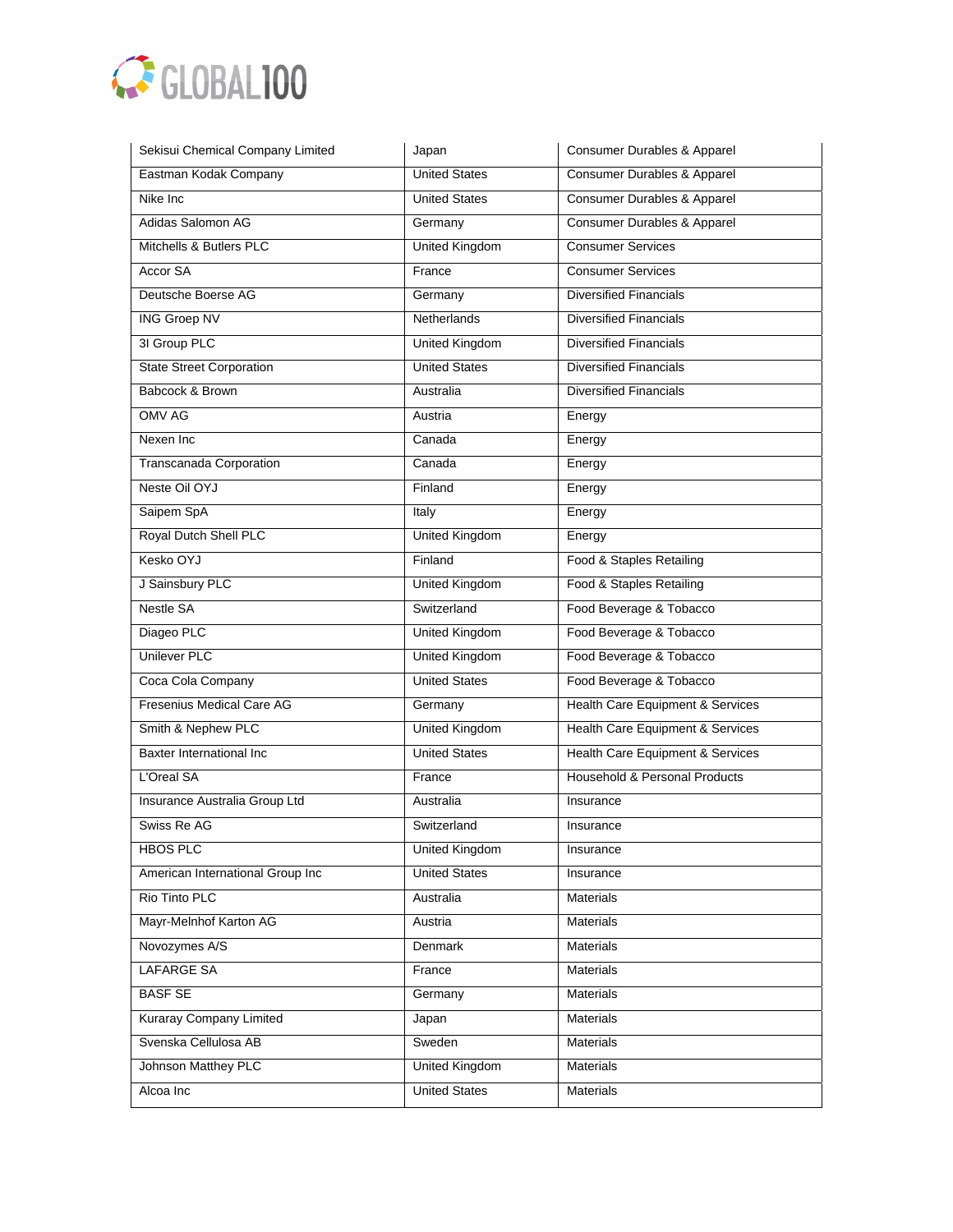

| <b>British Sky Broadcasting Group PLC</b> | United Kingdom        | Media                                       |
|-------------------------------------------|-----------------------|---------------------------------------------|
| Hibu plc                                  | United Kingdom        | Media                                       |
| Reed Elsevier PLC                         | <b>United Kingdom</b> | Media                                       |
| <b>Walt Disney Company</b>                | <b>United States</b>  | Media                                       |
| Novo Nordisk A/S                          | Denmark               | Pharmaceuticals & Biotechnology             |
| Genzyme Corporation                       | <b>United States</b>  | Pharmaceuticals & Biotechnology             |
| Roche Holding AG                          | Switzerland           | Pharmaceuticals & Biotechnology             |
| Agilent Technologies Inc                  | <b>United States</b>  | Pharmaceuticals & Biotechnology             |
| Fabege AB                                 | Sweden                | <b>Real Estate</b>                          |
| <b>British Land Company PLC</b>           | <b>United Kingdom</b> | <b>Real Estate</b>                          |
| <b>Land Securities Group PLC</b>          | <b>United Kingdom</b> | <b>Real Estate</b>                          |
| Liberty International PLC                 | <b>United Kingdom</b> | <b>Real Estate</b>                          |
| <b>Inditex SA</b>                         | Spain                 | Retailing                                   |
| <b>H&amp;M Hennes &amp; Mauritz</b>       | Sweden                | Retailing                                   |
| Marks & Spencer Group PLC                 | United Kingdom        | Retailing                                   |
| Intel Corporation                         | <b>United States</b>  | Semiconductors & Semiconductor<br>Equipment |
| Advanced Micro Devices Inc                | <b>United States</b>  | Semiconductors & Semiconductor<br>Equipment |
| Tieto OYJ                                 | Finland               | Software & Services                         |
| <b>SAP AG</b>                             | Germany               | Software & Services                         |
| Nokia OYJ                                 | Finland               | Technology Hardware & Equipment             |
| Ricoh Co Ltd                              | Japan                 | Technology Hardware & Equipment             |
| Electrocomponents PLC                     | United Kingdom        | Technology Hardware & Equipment             |
| Hewlett-Packard Company                   | <b>United States</b>  | Technology Hardware & Equipment             |
| NTT Docomo Inc                            | Japan                 | <b>Telecommunication Services</b>           |
| <b>BT Group PLC</b>                       | <b>United Kingdom</b> | <b>Telecommunication Services</b>           |
| Cable & Wireless PLC                      | United Kingdom        | <b>Telecommunication Services</b>           |
| Deutsche Post AG                          | Germany               | Transportation                              |
| <b>MTR Corp</b>                           | Hong Kong             | Transportation                              |
| Atlantia SpA                              | Italy                 | Transportation                              |
| Nippon Yusen KK                           | Japan                 | Transportation                              |
| Air France-KLM                            | France                | Transportation                              |
| Fortum OYJ                                | Finland               | <b>Utilities</b>                            |
| Iberdrola SA                              | Spain                 | <b>Utilities</b>                            |
| Centrica PLC                              | <b>United Kingdom</b> | <b>Utilities</b>                            |
| FPL Group Inc                             | <b>United States</b>  | <b>Utilities</b>                            |
| <b>Pinnacle West Capital Corporation</b>  | <b>United States</b>  | <b>Utilities</b>                            |
| Acciona SA                                | Spain                 | <b>Utilities</b>                            |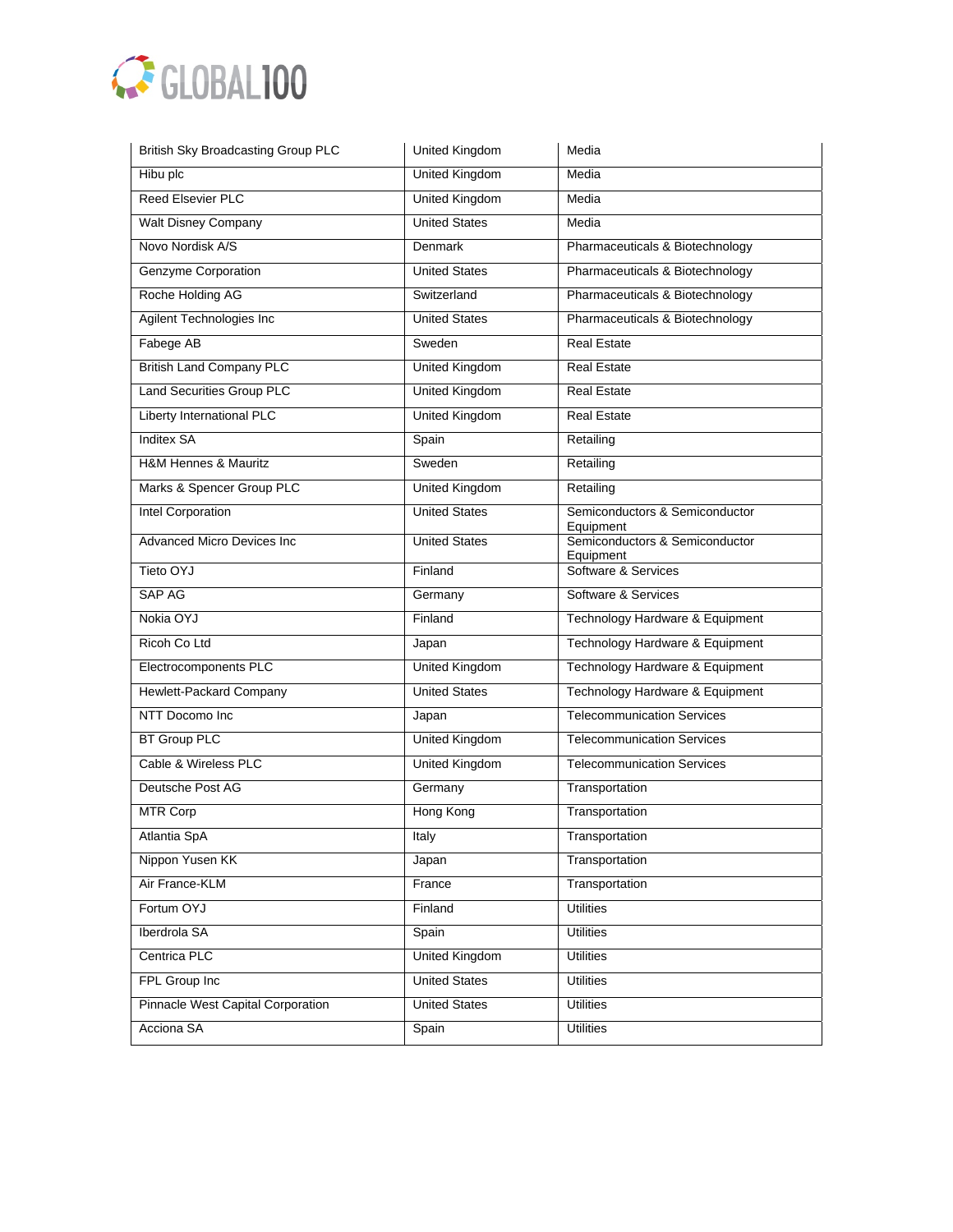

| <b>Company Name</b>                    | <b>Country of</b><br><b>Headquarters</b> | <b>GICS Industry Group</b>                    |
|----------------------------------------|------------------------------------------|-----------------------------------------------|
| Denso Corporation                      | Japan                                    | Automobiles & Components                      |
| <b>Toyota Motor Corporation</b>        | Japan                                    | Automobiles & Components                      |
| <b>Westpac Banking Corporation</b>     | Australia                                | <b>Banks</b>                                  |
| Dexia SA                               | Belgium                                  | <b>Banks</b>                                  |
| Royal Bank Of Canada                   | Canada                                   | <b>Banks</b>                                  |
| <b>HSBC Holdings PLC</b>               | <b>United Kingdom</b>                    | <b>Banks</b>                                  |
| Vestas Wind Systems A/S                | <b>Denmark</b>                           | <b>Capital Goods</b>                          |
| Daikin Industries Limited              | Japan                                    | <b>Capital Goods</b>                          |
| Mitsubishi Heavy Industries Ltd        | Japan                                    | Capital Goods                                 |
| Koninklijke Philips Electronics NV     | Netherlands                              | <b>Capital Goods</b>                          |
| Gamesa Corp Tecnologica SA             | Spain                                    | Capital Goods                                 |
| <b>Grupo Ferrovial SA</b>              | Spain                                    | <b>Capital Goods</b>                          |
| Atlas Copco AB                         | Sweden                                   | <b>Capital Goods</b>                          |
| Scania AB                              | Sweden                                   | <b>Capital Goods</b>                          |
| <b>General Electric Company</b>        | <b>United States</b>                     | <b>Capital Goods</b>                          |
| United Technologies Corporation        | <b>United States</b>                     | Capital Goods                                 |
| <b>Toppan Printing Company Limited</b> | Japan                                    | <b>Commercial &amp; Professional Services</b> |
| Adecco SA                              | Switzerland                              | <b>Commercial &amp; Professional Services</b> |
| <b>Taylor Wimpey PLC</b>               | United Kingdom                           | <b>Consumer Durables &amp; Apparel</b>        |
| Eastman Kodak Company                  | <b>United States</b>                     | Consumer Durables & Apparel                   |
| Nike Inc                               | <b>United States</b>                     | Consumer Durables & Apparel                   |
| Adidas Salomon AG                      | Germany                                  | Consumer Durables & Apparel                   |
| <b>Benesse Corporation</b>             | Japan                                    | <b>Consumer Services</b>                      |
| <b>Whitbread PLC</b>                   | <b>United Kingdom</b>                    | <b>Consumer Services</b>                      |
| <b>Accor SA</b>                        | France                                   | <b>Consumer Services</b>                      |
| Daiwa Securities Group Inc             | Japan                                    | <b>Diversified Financials</b>                 |
| Nomura Holdings Inc                    | Japan                                    | <b>Diversified Financials</b>                 |
| <b>ING Groep NV</b>                    | Netherlands                              | <b>Diversified Financials</b>                 |
| Goldman Sachs Group Inc                | <b>United States</b>                     | <b>Diversified Financials</b>                 |
| JP Morgan Chase & Company              | <b>United States</b>                     | <b>Diversified Financials</b>                 |
| <b>ABN Amro Holding NV</b>             | Netherlands                              | <b>Diversified Financials</b>                 |
| Enbridge Inc                           | Canada                                   | Energy                                        |
| Transcanada Corporation                | Canada                                   | Energy                                        |
| Neste Oil OYJ                          | Finland                                  | Energy                                        |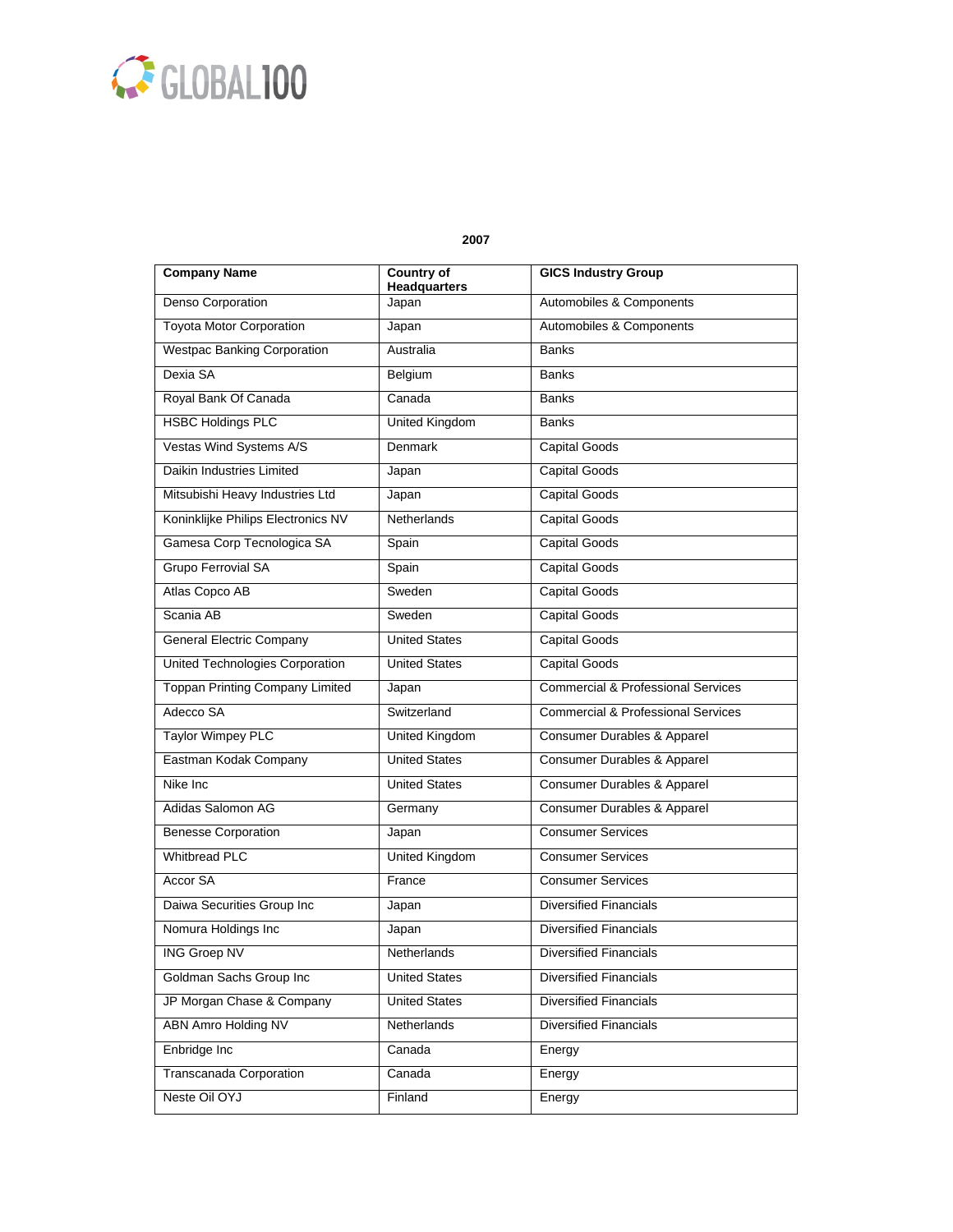

| <b>United States</b><br>Schlumberger Limited<br>Kesko OYJ<br>Finland | Energy<br>Food & Staples Retailing<br>Food & Staples Retailing |
|----------------------------------------------------------------------|----------------------------------------------------------------|
|                                                                      |                                                                |
|                                                                      |                                                                |
| J Sainsbury PLC<br><b>United Kingdom</b>                             |                                                                |
| Danone SA<br>France                                                  | Food Beverage & Tobacco                                        |
| Diageo PLC<br><b>United Kingdom</b>                                  | Food Beverage & Tobacco                                        |
| <b>Unilever PLC</b><br><b>United Kingdom</b>                         | Food Beverage & Tobacco                                        |
| <b>United States</b><br>Coca Cola Company                            | Food Beverage & Tobacco                                        |
| Fresenius Medical Care AG<br>Germany                                 | Health Care Equipment & Services                               |
| Smith & Nephew PLC<br><b>United Kingdom</b>                          | Health Care Equipment & Services                               |
| <b>United States</b><br>Baxter International Inc.                    | Health Care Equipment & Services                               |
| Henkel AG & Co KGaA<br>Germany                                       | Household & Personal Products                                  |
| Insurance Australia Group Ltd<br>Australia                           | Insurance                                                      |
| Sun Life Financial Inc<br>Canada                                     | Insurance                                                      |
| Storebrand ASA<br>Norway                                             | Insurance                                                      |
| Swiss Re AG<br>Switzerland                                           | Insurance                                                      |
| <b>HBOS PLC</b><br>United Kingdom                                    | Insurance                                                      |
| <b>United States</b><br>American International Group Inc             | Insurance                                                      |
| Mayr-Melnhof Karton AG<br>Austria                                    | <b>Materials</b>                                               |
| Novozymes A/S<br>Denmark                                             | <b>Materials</b>                                               |
| <b>LAFARGE SA</b><br>France                                          | <b>Materials</b>                                               |
| <b>BASF SE</b><br>Germany                                            | <b>Materials</b>                                               |
| <b>Kuraray Company Limited</b><br>Japan                              | <b>Materials</b>                                               |
| Holmen AB<br>Sweden                                                  | <b>Materials</b>                                               |
| Svenska Cellulosa AB<br>Sweden                                       | <b>Materials</b>                                               |
| Johnson Matthey PLC<br><b>United Kingdom</b>                         | <b>Materials</b>                                               |
| Alcan Inc<br>Canada                                                  | <b>Materials</b>                                               |
| <b>United States</b><br>Alcoa Inc                                    | <b>Materials</b>                                               |
| PagesJaunes Groupe<br>France                                         | Media                                                          |
| <b>British Sky Broadcasting Group PLC</b><br>United Kingdom          | Media                                                          |
| Hibu plc<br><b>United Kingdom</b>                                    | Media                                                          |
| Pearson PLC<br><b>United Kingdom</b>                                 | Media                                                          |
| <b>United States</b><br>Walt Disney Company                          | Media                                                          |
| Novo Nordisk A/S<br>Denmark                                          | Pharmaceuticals & Biotechnology                                |
| <b>Genzyme Corporation</b><br><b>United States</b>                   | Pharmaceuticals & Biotechnology                                |
| Roche Holding AG<br>Switzerland                                      | Pharmaceuticals & Biotechnology                                |
| Agilent Technologies Inc<br><b>United States</b>                     | Pharmaceuticals & Biotechnology                                |
| Unibail-Rodamco SE<br>France                                         | <b>Real Estate</b>                                             |
| <b>British Land Company PLC</b><br>United Kingdom                    | Real Estate                                                    |
| Land Securities Group PLC<br><b>United Kingdom</b>                   | Real Estate                                                    |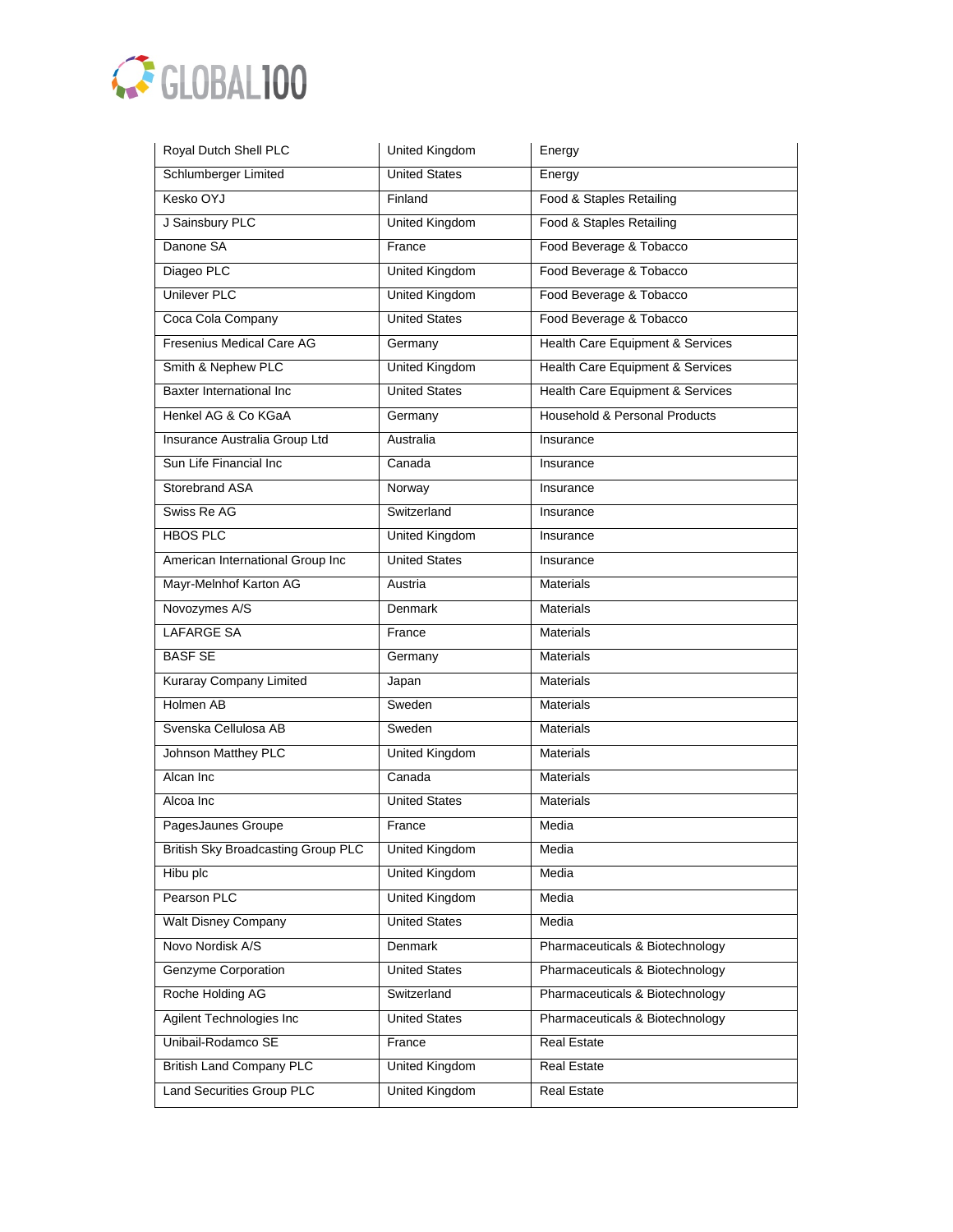

| Investa Property Group            | Australia             | <b>Real Estate</b>                          |
|-----------------------------------|-----------------------|---------------------------------------------|
| <b>Inditex SA</b>                 | Spain                 | Retailing                                   |
| Kingfisher PLC                    | <b>United Kingdom</b> | Retailing                                   |
| Marks & Spencer Group PLC         | <b>United Kingdom</b> | Retailing                                   |
| <b>Intel Corporation</b>          | <b>United States</b>  | Semiconductors & Semiconductor<br>Equipment |
| <b>Advanced Micro Devices Inc</b> | <b>United States</b>  | Semiconductors & Semiconductor<br>Equipment |
| SAP AG                            | Germany               | Software & Services                         |
| Indra Sistemas SA                 | Spain                 | Software & Services                         |
| Google Inc                        | <b>United States</b>  | Software & Services                         |
| Nokia OYJ                         | Finland               | Technology Hardware & Equipment             |
| Ricoh Co Ltd                      | Japan                 | Technology Hardware & Equipment             |
| Electrocomponents PLC             | <b>United Kingdom</b> | Technology Hardware & Equipment             |
| Hewlett-Packard Company           | <b>United States</b>  | Technology Hardware & Equipment             |
| NTT Docomo Inc                    | Japan                 | <b>Telecommunication Services</b>           |
| <b>BT Group PLC</b>               | <b>United Kingdom</b> | <b>Telecommunication Services</b>           |
| Cable & Wireless PLC              | <b>United Kingdom</b> | <b>Telecommunication Services</b>           |
| East Japan Railway Company        | Japan                 | Transportation                              |
| Nippon Yusen KK                   | Japan                 | Transportation                              |
| <b>British Airways PLC</b>        | <b>United Kingdom</b> | Transportation                              |
| Air France-KLM                    | France                | Transportation                              |
| Iberdrola SA                      | Spain                 | <b>Utilities</b>                            |
| Centrica PLC                      | <b>United Kingdom</b> | <b>Utilities</b>                            |
| Scottish & Southern Energy PLC    | United Kingdom        | <b>Utilities</b>                            |
| Severn Trent PLC                  | <b>United Kingdom</b> | <b>Utilities</b>                            |
| FPL Group Inc                     | <b>United States</b>  | <b>Utilities</b>                            |
| Pinnacle West Capital Corporation | <b>United States</b>  | <b>Utilities</b>                            |

| <b>Company Name</b>                | <b>Country of</b>   | <b>GICS Industry Group</b> |
|------------------------------------|---------------------|----------------------------|
|                                    | <b>Headquarters</b> |                            |
| Denso Corporation                  | Japan               | Automobiles & Components   |
| <b>Toyota Motor Corporation</b>    | Japan               | Automobiles & Components   |
| <b>Westpac Banking Corporation</b> | Australia           | <b>Banks</b>               |
| Dexia SA                           | Belgium             | <b>Banks</b>               |
| Royal Bank Of Canada               | Canada              | <b>Banks</b>               |
| Vestas Wind Systems A/S            | Denmark             | <b>Capital Goods</b>       |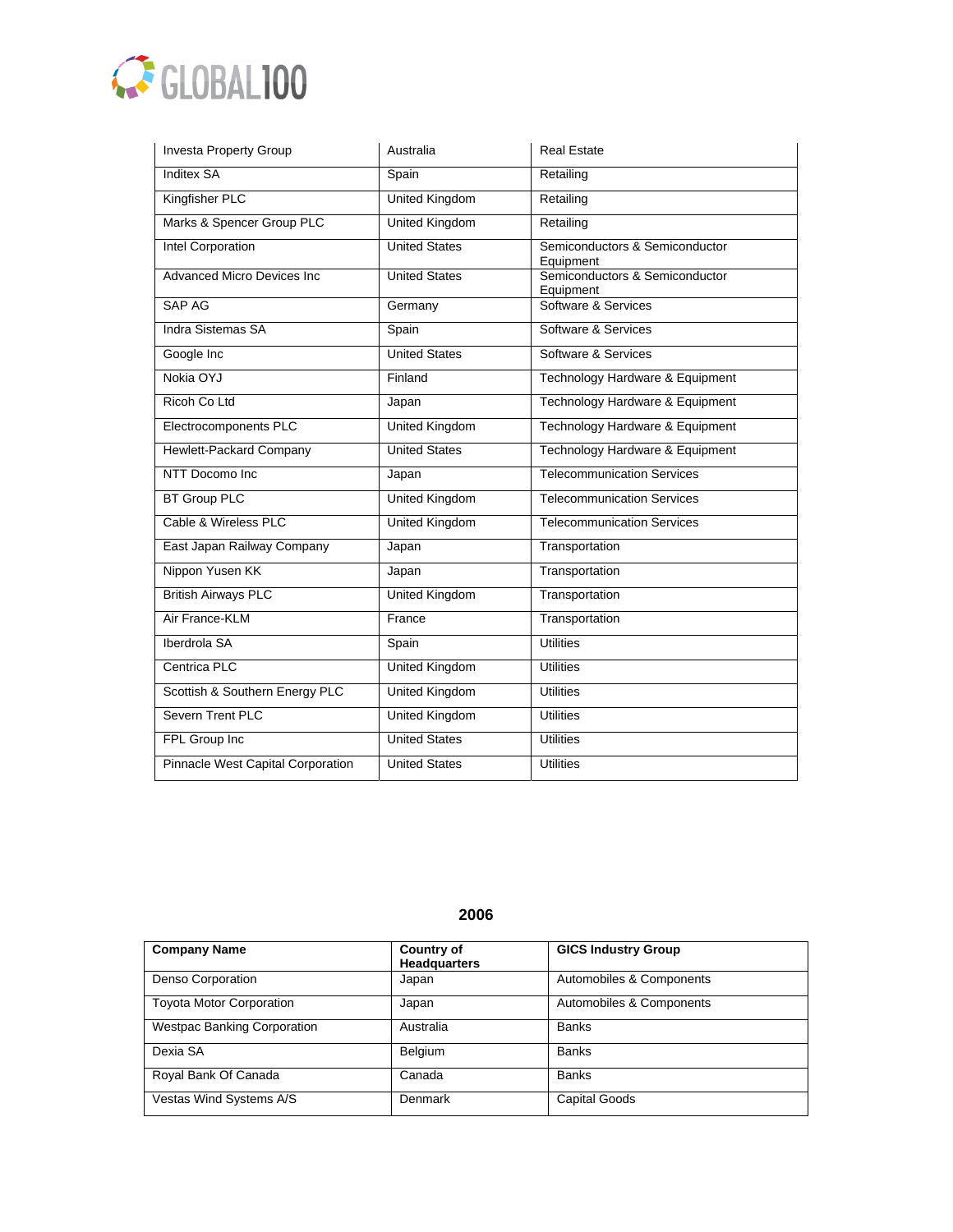

| <b>NSK Limited</b>                     | Japan                 | <b>Capital Goods</b>                          |
|----------------------------------------|-----------------------|-----------------------------------------------|
| Koninklijke Philips Electronics NV     | <b>Netherlands</b>    | <b>Capital Goods</b>                          |
| Gamesa Corp Tecnologica SA             | Spain                 | <b>Capital Goods</b>                          |
| Atlas Copco AB                         | Sweden                | <b>Capital Goods</b>                          |
| Skanska AB                             | Sweden                | <b>Capital Goods</b>                          |
| Volvo AB                               | Sweden                | Capital Goods                                 |
| Smiths Group PLC                       | <b>United Kingdom</b> | <b>Capital Goods</b>                          |
| <b>General Electric Company</b>        | <b>United States</b>  | <b>Capital Goods</b>                          |
| Masco Corporation                      | <b>United States</b>  | Capital Goods                                 |
| United Technologies Corporation        | <b>United States</b>  | <b>Capital Goods</b>                          |
| Abb Limited                            | Switzerland           | <b>Capital Goods</b>                          |
| Tomra Systems ASA                      | Norway                | <b>Commercial &amp; Professional Services</b> |
| Matsushita Electric Industrial Company | Japan                 | Consumer Durables & Apparel                   |
| Eastman Kodak Company                  | <b>United States</b>  | Consumer Durables & Apparel                   |
| Nike Inc                               | <b>United States</b>  | Consumer Durables & Apparel                   |
| Adidas Salomon AG                      | Germany               | Consumer Durables & Apparel                   |
| <b>Taylor Wimpey PLC</b>               | United Kingdom        | Consumer Durables & Apparel                   |
| Mitchells & Butlers PLC                | United Kingdom        | <b>Consumer Services</b>                      |
| <b>Whitbread PLC</b>                   | <b>United Kingdom</b> | <b>Consumer Services</b>                      |
| <b>ING Groep NV</b>                    | Netherlands           | <b>Diversified Financials</b>                 |
| <b>Bank Of America Corporation</b>     | <b>United States</b>  | <b>Diversified Financials</b>                 |
| Nikko Cordial Corporation              | Japan                 | <b>Diversified Financials</b>                 |
| <b>ABN Amro Holding NV</b>             | <b>Netherlands</b>    | <b>Diversified Financials</b>                 |
| Enbridge Inc                           | Canada                | Energy                                        |
| BP PLC                                 | <b>United Kingdom</b> | Energy                                        |
| Schlumberger Limited                   | <b>United States</b>  | Energy                                        |
| Kesko OYJ                              | Finland               | Food & Staples Retailing                      |
| Aeon Co Ltd                            | Japan                 | Food & Staples Retailing                      |
| <b>Boots Group PLC</b>                 | <b>United Kingdom</b> | Food & Staples Retailing                      |
| Danone SA                              | France                | Food Beverage & Tobacco                       |
| Cadbury Schweppes PLC                  | United Kingdom        | Food Beverage & Tobacco                       |
| Diageo PLC                             | <b>United Kingdom</b> | Food Beverage & Tobacco                       |
| Sabmiller PLC                          | United Kingdom        | Food Beverage & Tobacco                       |
| Unilever PLC                           | United Kingdom        | Food Beverage & Tobacco                       |
| Coca Cola Company                      | <b>United States</b>  | Food Beverage & Tobacco                       |
| Fresenius Medical Care AG              | Germany               | Health Care Equipment & Services              |
| Smith & Nephew PLC                     | <b>United Kingdom</b> | Health Care Equipment & Services              |
| <b>Baxter International Inc</b>        | <b>United States</b>  | Health Care Equipment & Services              |
| Alliance Unichem PLC                   | United Kingdom        | Health Care Equipment & Services              |
| Henkel AG & Co KGaA                    | Germany               | Household & Personal Products                 |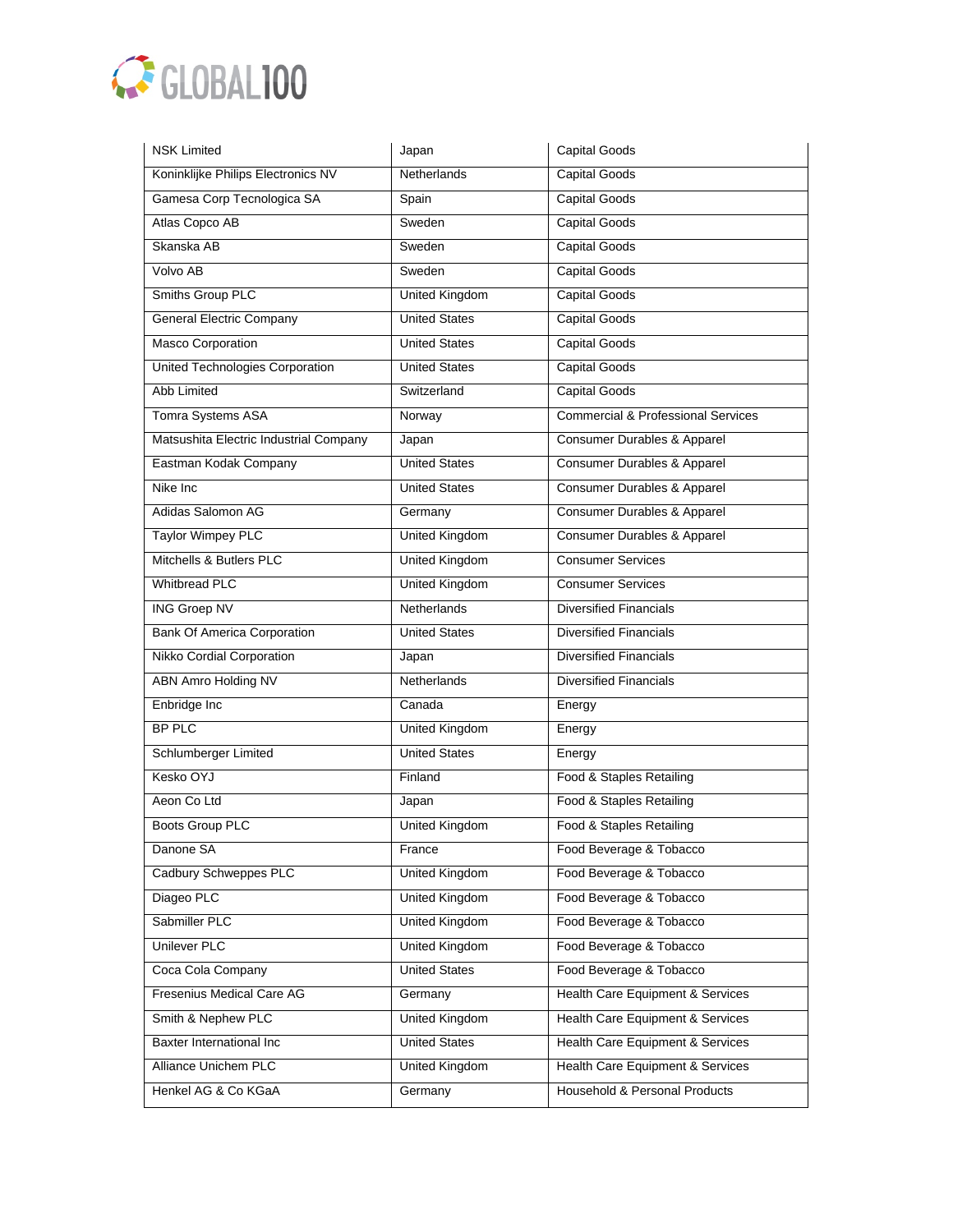

| Insurance Australia Group Ltd             | Australia             | Insurance                                   |
|-------------------------------------------|-----------------------|---------------------------------------------|
| Sun Life Financial Inc                    | Canada                | Insurance                                   |
| Storebrand ASA                            | Norway                | Insurance                                   |
| Swiss Re AG                               | Switzerland           | Insurance                                   |
| Aviva PLC                                 | <b>United Kingdom</b> | Insurance                                   |
| <b>HBOS PLC</b>                           | <b>United Kingdom</b> | Insurance                                   |
| Mayr-Melnhof Karton AG                    | Austria               | <b>Materials</b>                            |
| Novozymes A/S                             | <b>Denmark</b>        | <b>Materials</b>                            |
| Stora Enso OYJ                            | Finland               | <b>Materials</b>                            |
| <b>LAFARGE SA</b>                         | France                | <b>Materials</b>                            |
| <b>BASF SE</b>                            | Germany               | <b>Materials</b>                            |
| Kuraray Company Limited                   | Japan                 | <b>Materials</b>                            |
| Holmen AB                                 | Sweden                | <b>Materials</b>                            |
| Svenska Cellulosa AB                      | Sweden                | <b>Materials</b>                            |
| Alcan Inc                                 | Canada                | <b>Materials</b>                            |
| Arcelor                                   | France                | <b>Materials</b>                            |
| Alcoa Inc                                 | <b>United States</b>  | <b>Materials</b>                            |
| <b>British Sky Broadcasting Group PLC</b> | United Kingdom        | Media                                       |
| Hibu plc                                  | <b>United Kingdom</b> | Media                                       |
| Pearson PLC                               | <b>United Kingdom</b> | Media                                       |
| <b>Reed Elsevier PLC</b>                  | <b>United Kingdom</b> | Media                                       |
| Novo Nordisk A/S                          | Denmark               | Pharmaceuticals & Biotechnology             |
| Novartis AG                               | Switzerland           | Pharmaceuticals & Biotechnology             |
| Glaxosmithkline PLC                       | United Kingdom        | Pharmaceuticals & Biotechnology             |
| Johnson & Johnson                         | <b>United States</b>  | Pharmaceuticals & Biotechnology             |
| Agilent Technologies Inc                  | <b>United States</b>  | Pharmaceuticals & Biotechnology             |
| <b>British Land Company PLC</b>           | United Kingdom        | <b>Real Estate</b>                          |
| <b>Land Securities Group PLC</b>          | <b>United Kingdom</b> | <b>Real Estate</b>                          |
| Slough Estates PLC                        | United Kingdom        | <b>Real Estate</b>                          |
| <b>H&amp;M Hennes &amp; Mauritz</b>       | Sweden                | Retailing                                   |
| <b>GUS PLC</b>                            | United Kingdom        | Retailing                                   |
| Marks & Spencer Group PLC                 | <b>United Kingdom</b> | Retailing                                   |
| Stmicroelectronics NV                     | Switzerland           | Semiconductors & Semiconductor<br>Equipment |
| Intel Corporation                         | <b>United States</b>  | Semiconductors & Semiconductor<br>Equipment |
| SAP AG                                    | Germany               | Software & Services                         |
| Nokia OYJ                                 | Finland               | Technology Hardware & Equipment             |
| Canon Inc                                 | Japan                 | Technology Hardware & Equipment             |
| Ricoh Co Ltd                              | Japan                 | Technology Hardware & Equipment             |
| Ericsson Telephone AB                     | Sweden                | Technology Hardware & Equipment             |
| Hewlett-Packard Company                   | <b>United States</b>  | Technology Hardware & Equipment             |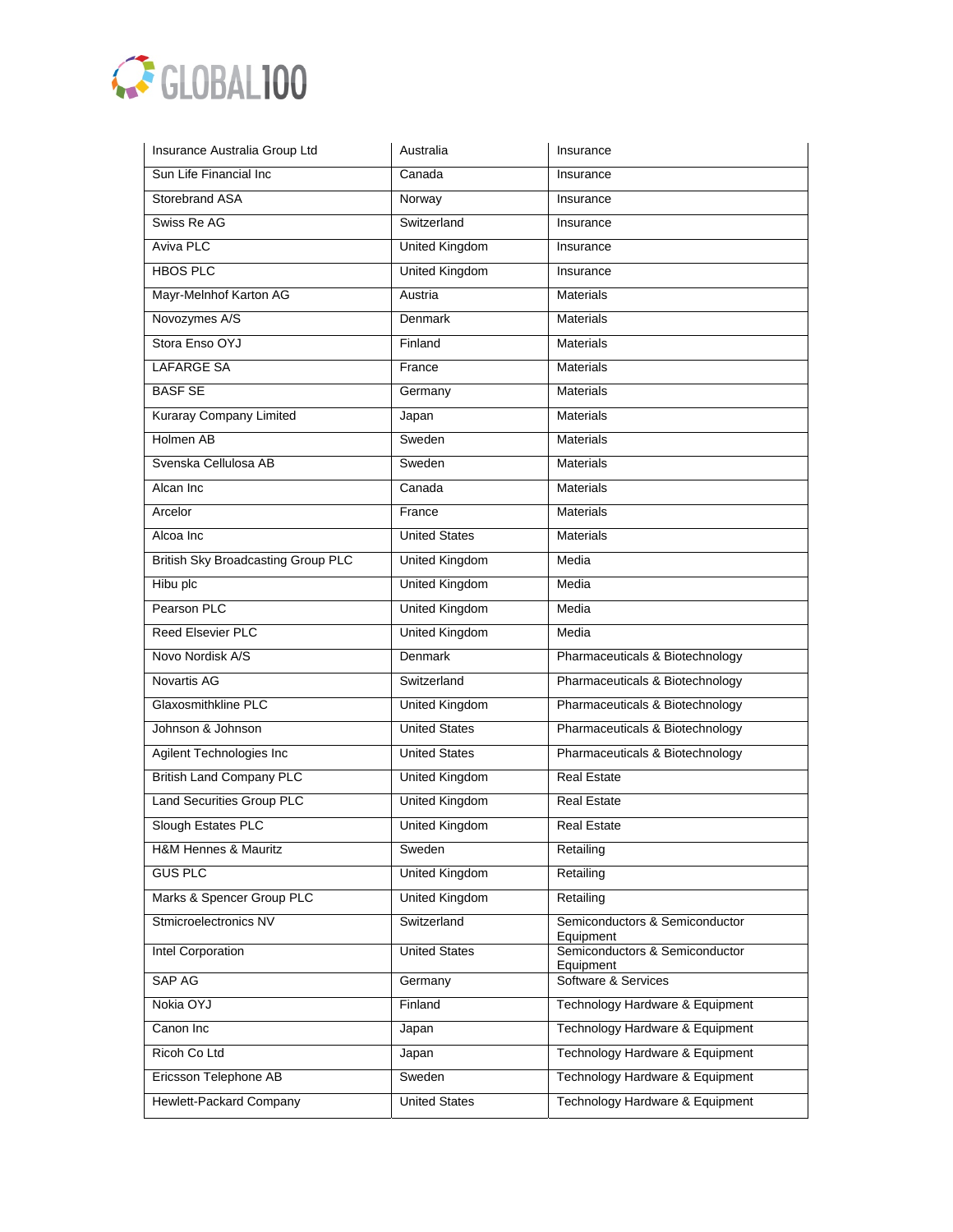

| Deutsche Telekom AG               | Germany              | <b>Telecommunication Services</b> |
|-----------------------------------|----------------------|-----------------------------------|
| NTT Docomo Inc                    | Japan                | <b>Telecommunication Services</b> |
| <b>BT Group PLC</b>               | United Kingdom       | <b>Telecommunication Services</b> |
| Vodafone Group PLC                | United Kingdom       | <b>Telecommunication Services</b> |
| <b>British Airways PLC</b>        | United Kingdom       | Transportation                    |
| United Parcel Service Inc.        | <b>United States</b> | Transportation                    |
| <b>BAA PLC</b>                    | United Kingdom       | Transportation                    |
| <b>Transalta Corporation</b>      | Canada               | <b>Utilities</b>                  |
| Iberdrola SA                      | Spain                | <b>Utilities</b>                  |
| Centrica PLC                      | United Kingdom       | <b>Utilities</b>                  |
| Scottish & Southern Energy PLC    | United Kingdom       | <b>Utilities</b>                  |
| Severn Trent PLC                  | United Kingdom       | <b>Utilities</b>                  |
| FPL Group Inc                     | <b>United States</b> | <b>Utilities</b>                  |
| Pinnacle West Capital Corporation | <b>United States</b> | <b>Utilities</b>                  |

| <b>Company Name</b>                | <b>Country of</b><br><b>Headquarters</b> | <b>GICS Industry Group</b> |
|------------------------------------|------------------------------------------|----------------------------|
| Nokian Renkaat OYJ                 | Finland                                  | Automobiles & Components   |
| Volkswagen Group                   | Germany                                  | Automobiles & Components   |
| Denso Corporation                  | Japan                                    | Automobiles & Components   |
| <b>Toyota Motor Corporation</b>    | Japan                                    | Automobiles & Components   |
| Dexia SA                           | Belgium                                  | <b>Banks</b>               |
| Royal Bank Of Canada               | Canada                                   | <b>Banks</b>               |
| Hypovereinsbank                    | Germany                                  | <b>Banks</b>               |
| Swedbank AB                        | Sweden                                   | <b>Banks</b>               |
| Vestas Wind Systems A/S            | Denmark                                  | <b>Capital Goods</b>       |
| Heidelberger Druckmaschinen        | Germany                                  | <b>Capital Goods</b>       |
| Siemens AG                         | Germany                                  | <b>Capital Goods</b>       |
| Koninklijke Philips Electronics NV | Netherlands                              | <b>Capital Goods</b>       |
| Gamesa Corp Tecnologica SA         | Spain                                    | <b>Capital Goods</b>       |
| Skanska AB                         | Sweden                                   | <b>Capital Goods</b>       |
| Volvo AB                           | Sweden                                   | <b>Capital Goods</b>       |
| United Technologies Corporation    | <b>United States</b>                     | <b>Capital Goods</b>       |
| <b>Abb Limited</b>                 | Switzerland                              | <b>Capital Goods</b>       |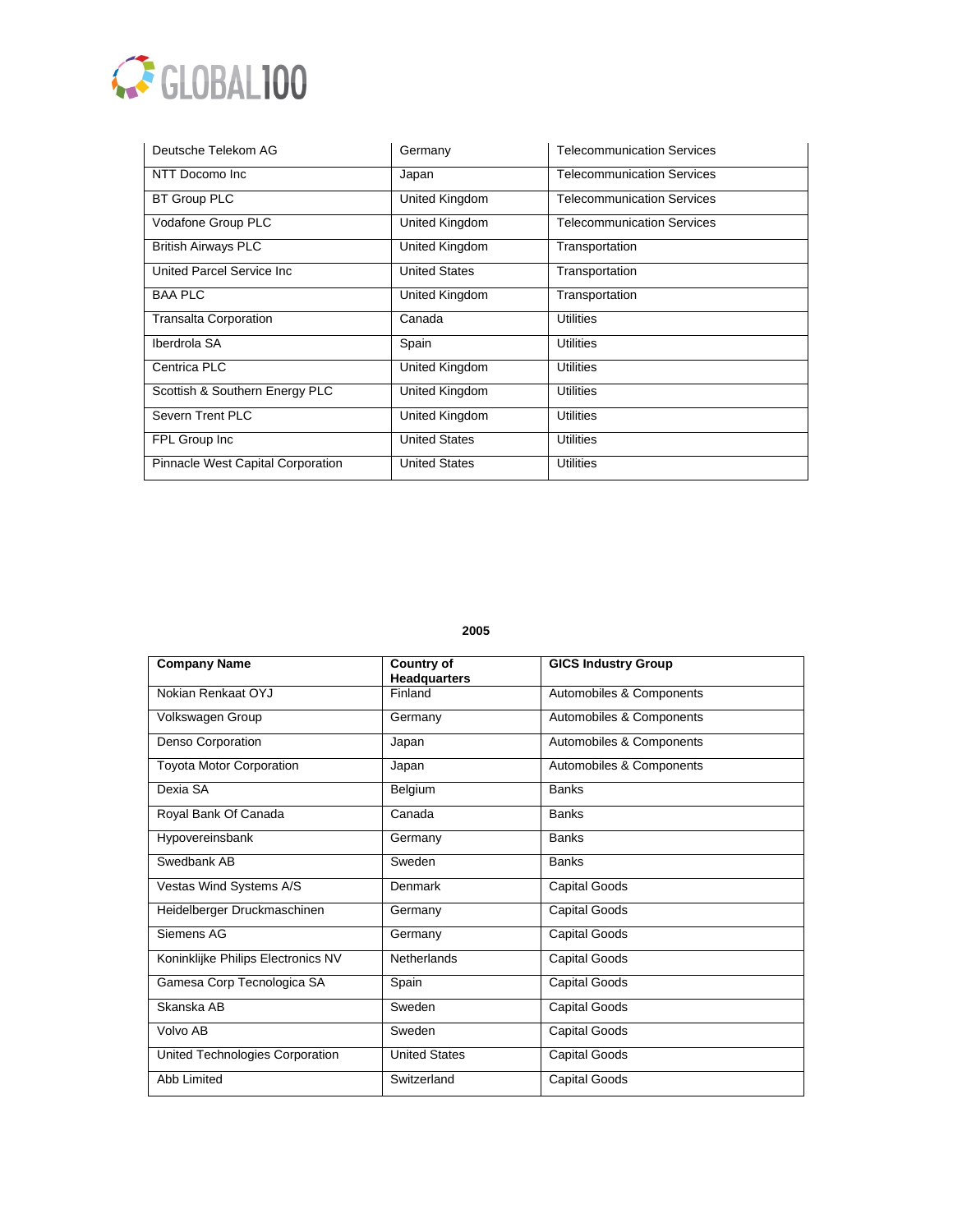

| Pilkington PLC                     | United Kingdom        | <b>Capital Goods</b>                          |
|------------------------------------|-----------------------|-----------------------------------------------|
| Tomra Systems ASA                  | Norway                | <b>Commercial &amp; Professional Services</b> |
| <b>Hays PLC</b>                    | <b>United Kingdom</b> | <b>Commercial &amp; Professional Services</b> |
| <b>Pitney Bowes Inc</b>            | <b>United States</b>  | <b>Commercial &amp; Professional Services</b> |
| Electrolux AB                      | Sweden                | <b>Consumer Durables &amp; Apparel</b>        |
| Eastman Kodak Company              | <b>United States</b>  | Consumer Durables & Apparel                   |
| Adidas Salomon AG                  | Germany               | Consumer Durables & Apparel                   |
| <b>Taylor Wimpey PLC</b>           | <b>United Kingdom</b> | Consumer Durables & Apparel                   |
| <b>Whitbread PLC</b>               | <b>United Kingdom</b> | <b>Consumer Services</b>                      |
| Marriott International Inc         | <b>United States</b>  | <b>Consumer Services</b>                      |
| <b>ING Groep NV</b>                | Netherlands           | <b>Diversified Financials</b>                 |
| 3I GROUP PLC                       | United Kingdom        | <b>Diversified Financials</b>                 |
| <b>Bank Of America Corporation</b> | <b>United States</b>  | <b>Diversified Financials</b>                 |
| <b>ABN Amro Holding NV</b>         | Netherlands           | <b>Diversified Financials</b>                 |
| Enbridge Inc                       | Canada                | Energy                                        |
| <b>BP PLC</b>                      | <b>United Kingdom</b> | Energy                                        |
| Cairn Energy PLC                   | <b>United Kingdom</b> | Energy                                        |
| Royal Dutch Shell PLC              | <b>United Kingdom</b> | Energy                                        |
| Schlumberger Limited               | <b>United States</b>  | Energy                                        |
| <b>Expro International Group</b>   | <b>United Kingdom</b> | Energy                                        |
| Kesko OYJ                          | Finland               | Food & Staples Retailing                      |
| J Sainsbury PLC                    | <b>United Kingdom</b> | Food & Staples Retailing                      |
| Danone SA                          | France                | Food Beverage & Tobacco                       |
| Cadbury Schweppes PLC              | United Kingdom        | Food Beverage & Tobacco                       |
| Diageo PLC                         | <b>United Kingdom</b> | Food Beverage & Tobacco                       |
| Sabmiller PLC                      | <b>United Kingdom</b> | Food Beverage & Tobacco                       |
| <b>Unilever PLC</b>                | <b>United Kingdom</b> | Food Beverage & Tobacco                       |
| PepsiCo Inc                        | <b>United States</b>  | Food Beverage & Tobacco                       |
| Fresenius Medical Care AG          | Germany               | <b>Health Care Equipment &amp; Services</b>   |
| Smith & Nephew PLC                 | United Kingdom        | Health Care Equipment & Services              |
| Baxter International Inc           | <b>United States</b>  | Health Care Equipment & Services              |
| Henkel AG & Co KGaA                | Germany               | Household & Personal Products                 |
| Manulife Financial Corporation     | Canada                | Insurance                                     |
| Sun Life Financial Inc             | Canada                | Insurance                                     |
| Swiss Re AG                        | Switzerland           | Insurance                                     |
| Aviva PLC                          | United Kingdom        | Insurance                                     |
| <b>HBOS PLC</b>                    | <b>United Kingdom</b> | Insurance                                     |
| <b>LAFARGE SA</b>                  | France                | <b>Materials</b>                              |
| Kuraray Company Limited            | Japan                 | Materials                                     |
| Svenska Cellulosa AB               | Sweden                | Materials                                     |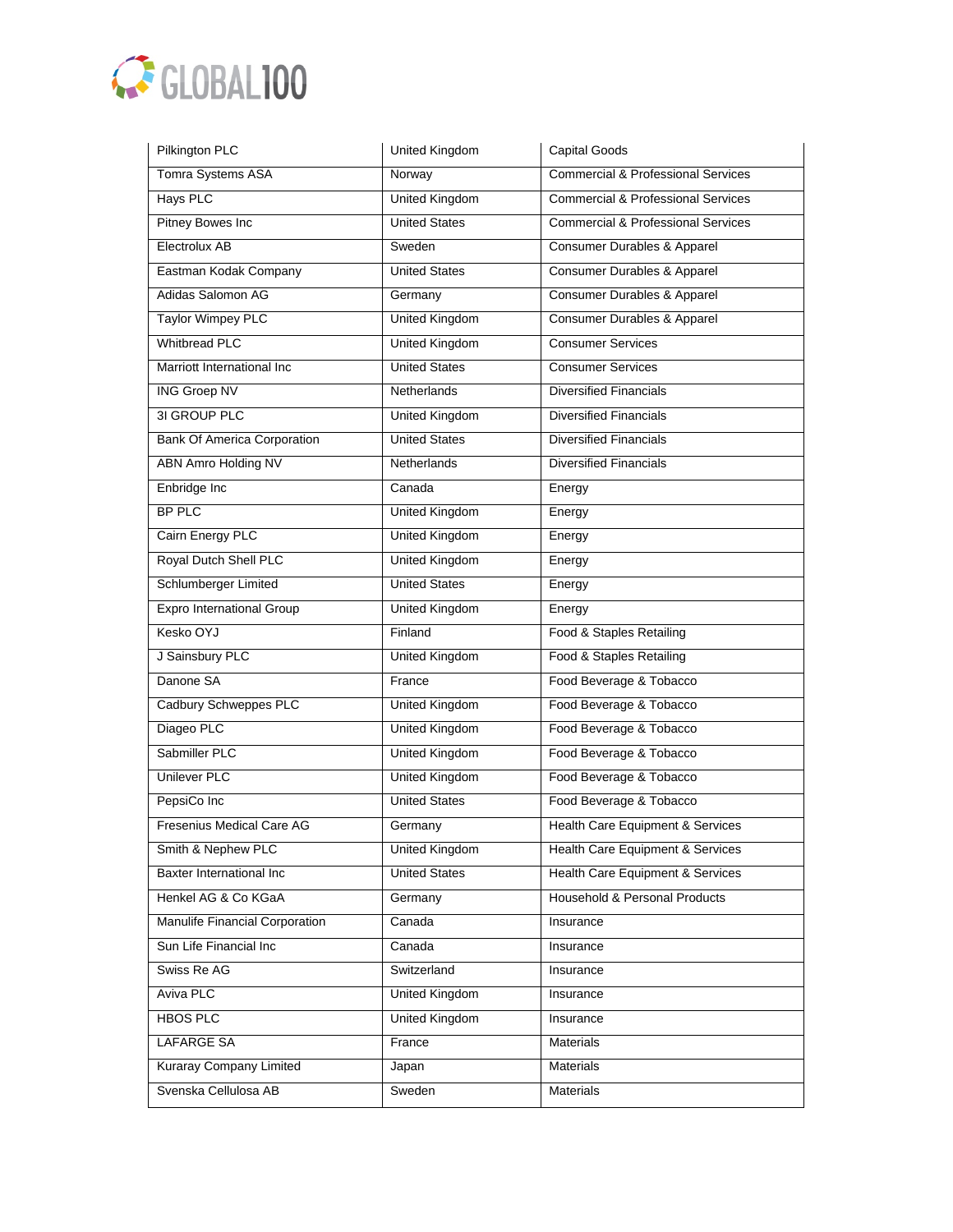

| David S. Smith Holdings PLC                  | United Kingdom        | <b>Materials</b>                            |
|----------------------------------------------|-----------------------|---------------------------------------------|
| Ecolab Inc                                   | <b>United States</b>  | <b>Materials</b>                            |
| Weyerhaeuser Company                         | <b>United States</b>  | <b>Materials</b>                            |
| Alumina Limited                              | Australia             | <b>Materials</b>                            |
| Alcan Inc                                    | Canada                | <b>Materials</b>                            |
| Arcelor                                      | France                | <b>Materials</b>                            |
| Alcoa Inc                                    | <b>United States</b>  | <b>Materials</b>                            |
| Pearson PLC                                  | <b>United Kingdom</b> | Media                                       |
| <b>Reed Elsevier PLC</b>                     | <b>United Kingdom</b> | Media                                       |
| Novo Nordisk A/S                             | <b>Denmark</b>        | Pharmaceuticals & Biotechnology             |
| Glaxosmithkline PLC                          | <b>United Kingdom</b> | Pharmaceuticals & Biotechnology             |
| <b>Bristol-Myers Squibb Company</b>          | <b>United States</b>  | Pharmaceuticals & Biotechnology             |
| Agilent Technologies Inc                     | <b>United States</b>  | Pharmaceuticals & Biotechnology             |
| <b>British Land Company PLC</b>              | United Kingdom        | <b>Real Estate</b>                          |
| Land Securities Group PLC                    | <b>United Kingdom</b> | <b>Real Estate</b>                          |
| Slough Estates PLC                           | <b>United Kingdom</b> | <b>Real Estate</b>                          |
| H&M Hennes & Mauritz                         | Sweden                | Retailing                                   |
| <b>GUS PLC</b>                               | United Kingdom        | Retailing                                   |
| Kingfisher PLC                               | <b>United Kingdom</b> | Retailing                                   |
| Marks & Spencer Group PLC                    | <b>United Kingdom</b> | Retailing                                   |
|                                              |                       |                                             |
| Stmicroelectronics NV                        | Switzerland           | Semiconductors & Semiconductor<br>Equipment |
| Intel Corporation                            | <b>United States</b>  | Semiconductors & Semiconductor              |
| SAP AG                                       | Germany               | Equipment<br>Software & Services            |
| Indra Sistemas SA                            | Spain                 | Software & Services                         |
| Nokia OYJ                                    | Finland               | Technology Hardware & Equipment             |
| Ricoh Co Ltd                                 | Japan                 | Technology Hardware & Equipment             |
| Ericsson Telephone AB                        | Sweden                | Technology Hardware & Equipment             |
| <b>Hewlett-Packard Company</b>               | <b>United States</b>  | Technology Hardware & Equipment             |
| Xerox Corporation                            | <b>United States</b>  | Technology Hardware & Equipment             |
| Deutsche Telekom AG                          | Germany               | <b>Telecommunication Services</b>           |
| NTT Docomo Inc                               | Japan                 | <b>Telecommunication Services</b>           |
| <b>BT Group PLC</b>                          | United Kingdom        | <b>Telecommunication Services</b>           |
| AT&T Inc                                     | <b>United States</b>  | <b>Telecommunication Services</b>           |
| <b>British Airways PLC</b>                   | <b>United Kingdom</b> | Transportation                              |
| <b>United Parcel Service Inc</b>             | <b>United States</b>  | Transportation                              |
| Peninsular & Oriental Steam                  | <b>United Kingdom</b> | Transportation                              |
| Navigation<br><b>BAA PLC</b>                 | <b>United Kingdom</b> | Transportation                              |
| <b>Transalta Corporation</b><br>Centrica PLC | Canada                | <b>Utilities</b>                            |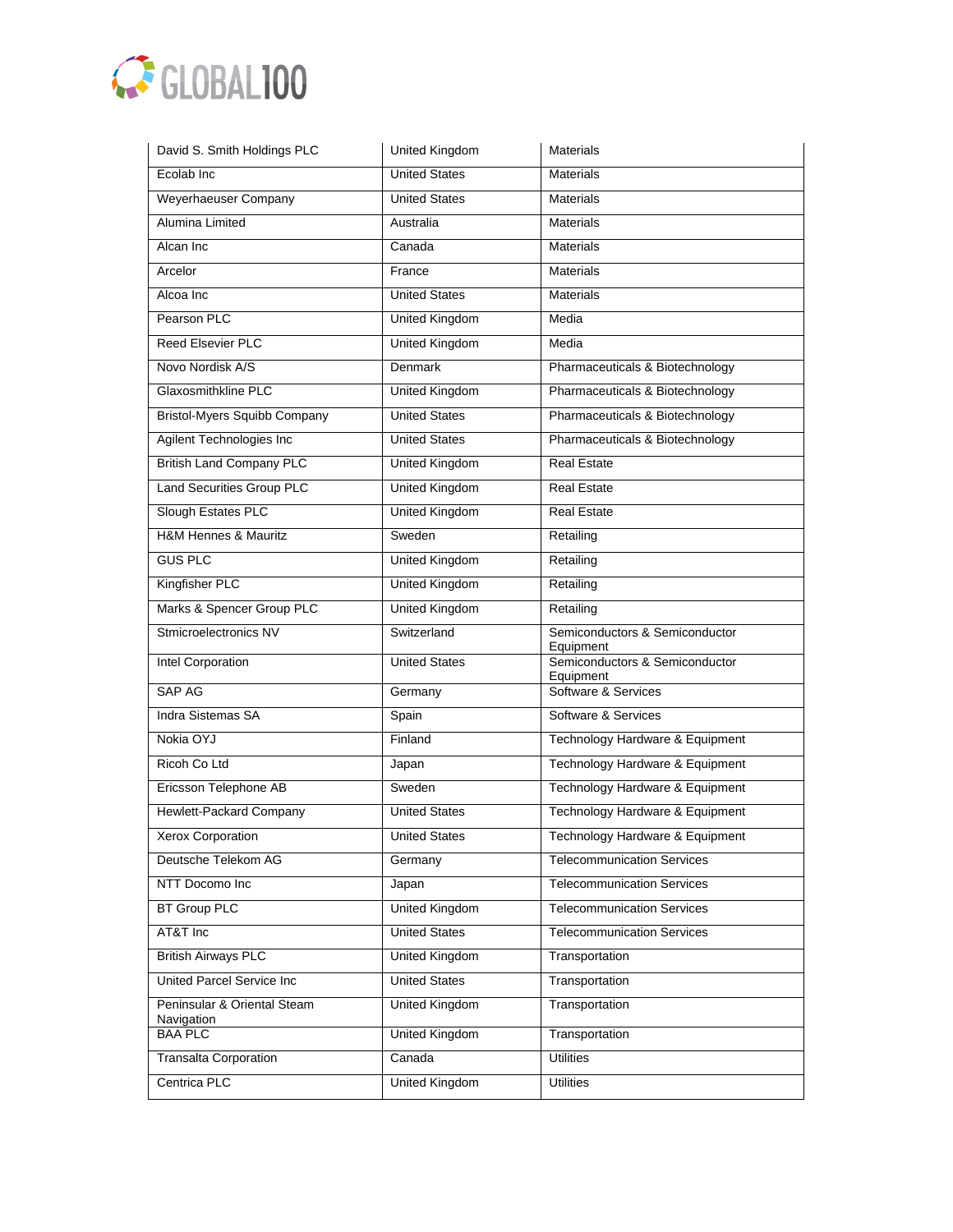

| Scottish & Southern Energy PLC           | United Kingdom       | Utilities        |
|------------------------------------------|----------------------|------------------|
| Severn Trent PLC                         | United Kingdom       | Utilities        |
| FPL Group Inc                            | <b>United States</b> | <b>Utilities</b> |
| <b>Pinnacle West Capital Corporation</b> | <b>United States</b> | <b>Utilities</b> |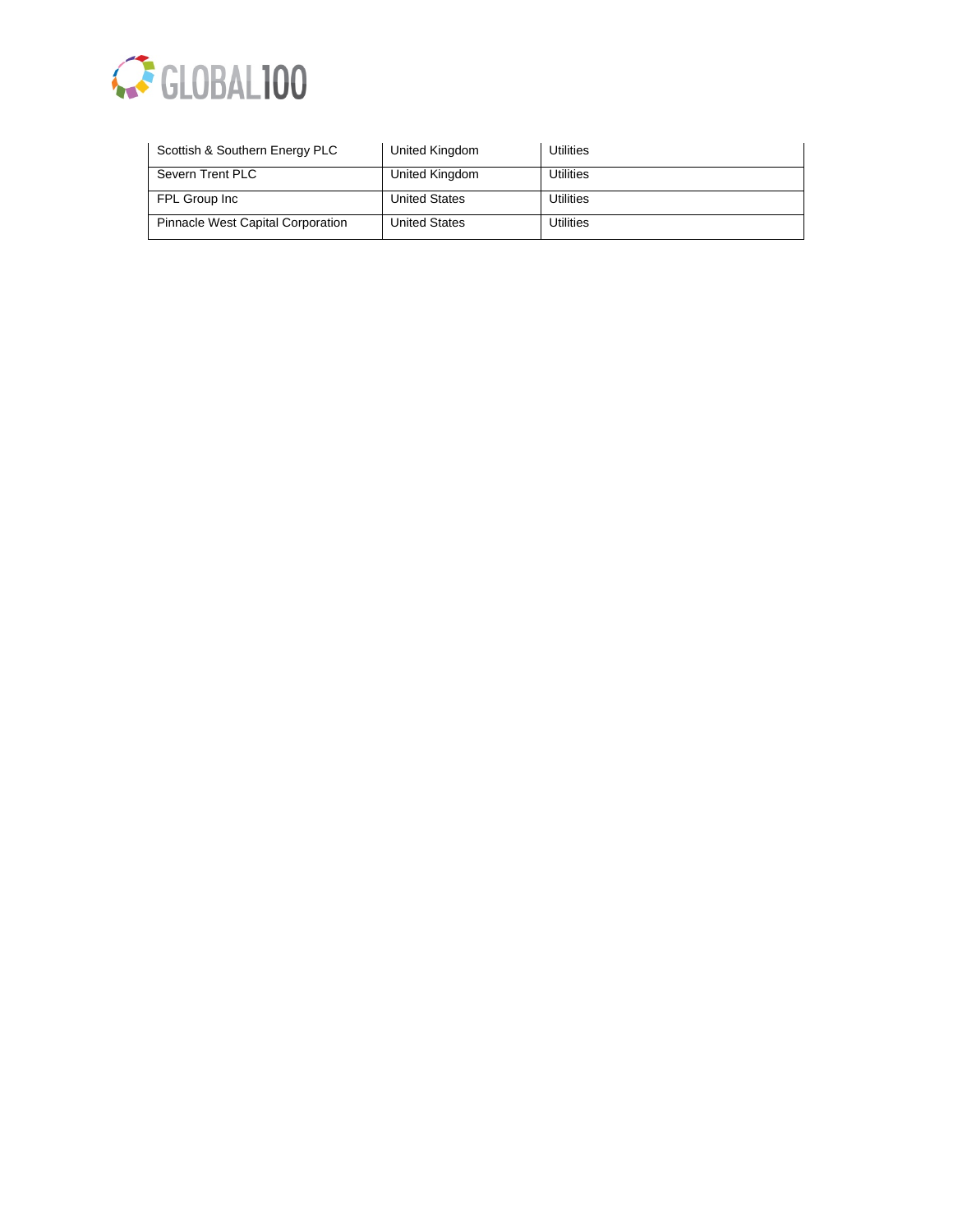

# *Financial Performance*

 

From inception (February 1<sup>st</sup>, 2005) to December 31<sup>st</sup>, 2013, the Global 100 index returned 91.01%, compared to 87.80% for its benchmark - the MSCI ACWI.<sup>1</sup> Corporate Knights' attributes the excess return of 3.21% to the growing investment relevance of core sustainability themes, including water scarcity, rising energy prices and growing competition for human capital, all of which are captured in the Global 100 methodology. The Global 100 also out-performed the Dow Jones Sustainability Index by 28.46% and the FTSE 4 Good index by 37.94% over the same time period.



 $1$  The MSCI ACWI is a USD denominated free-float index that captures large and mid-cap representation across 24 developed markets and 21 emerging markets. With 2,422 constituents, the index covers approximately 85% of the global investable equity opportunity set. For more information, see http://www.msci.com/resources/factsheets/index\_fact\_sheet/msci-acwi.pdf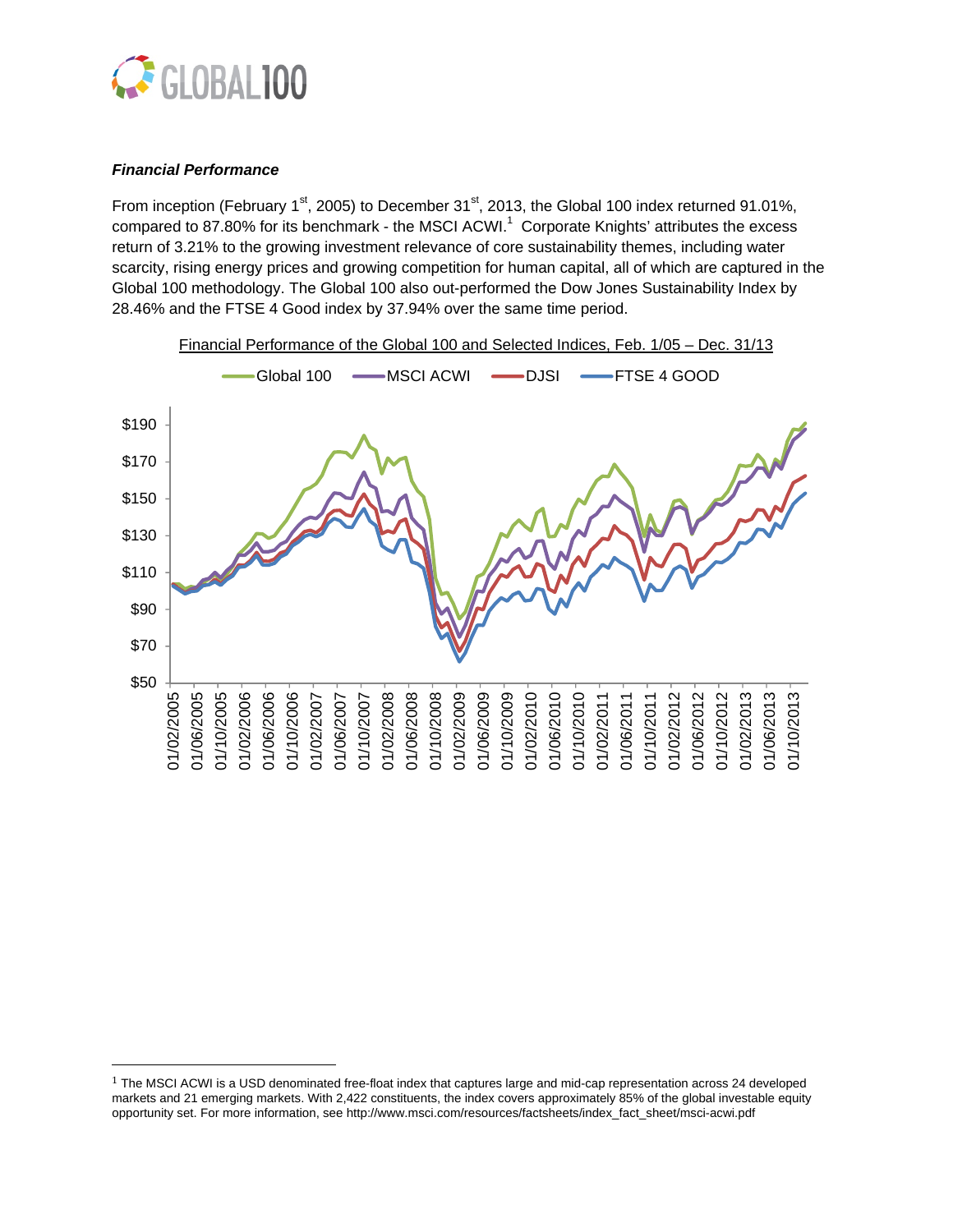

# *FAQ*

# **How is the Global 100 determined?**

The Global 100 is primarily determined by measuring companies' performance on 12 key performance indicators (KPIs). The Global 100 process begins each year on October 1<sup>st</sup>, where the starting universe is established. Companies in the starting universe are put through four screens, with the companies that emerge constituting the Global 100 Shortlist. Companies in the shortlist are then scored on the "priority KPIs" for their particular GICS Industry Group. The top overall performers from each GICS Sector are named to the final Global 100, subject to the number of slots reserved for each GICS Sector.

# **What are the 12 KPIs used to evaluate companies in the Global 100?**

The 12 KPIs used in the Global 100 provide a comprehensive measure of companies' sustainability performance. The KPIs are described below.

| <b>KPI</b>                         | Methodology                                                                  |
|------------------------------------|------------------------------------------------------------------------------|
| <b>Energy Productivity</b>         | Revenue / energy use                                                         |
| <b>Carbon Productivity</b>         | Revenue / GHG emissions                                                      |
| <b>Water Productivity</b>          | Revenue / water withdrawal                                                   |
| <b>Waste Productivity</b>          | Revenue / waste generated                                                    |
| <b>Innovation Capacity</b>         | R&D expenses / revenue                                                       |
| Percentage Tax Paid                | Cash tax / EBITDA                                                            |
| <b>CEO-Average Employee</b><br>Pay | CEO compensation / average employee compensation                             |
| <b>Pension Fund Status</b>         | Unfunded liabilities / market capitalization                                 |
| <b>Safety Performance</b>          | Fatalities and lost time incidents                                           |
| <b>Employee Turnover</b>           | Number of departures / average total employees                               |
| Leadership Diversity               | Female representation on board of directors and executive<br>management team |
| Clean Capitalism Pay Link          | Mechanisms that link senior executive pay to clean capitalism targets        |

## **How does a company make it into the starting universe?**

The starting universe is set each year on October 1<sup>st</sup>. All publicly-traded companies worldwide that have a market capitalization in excess of US\$ 2 billion as of October  $1<sup>st</sup>$  are automatically included in the starting universe.

## **What are the four screens that you use to reduce the starting universe to the Global 100 Shortlist?**

The four screens are summarized below:

Screen Name Description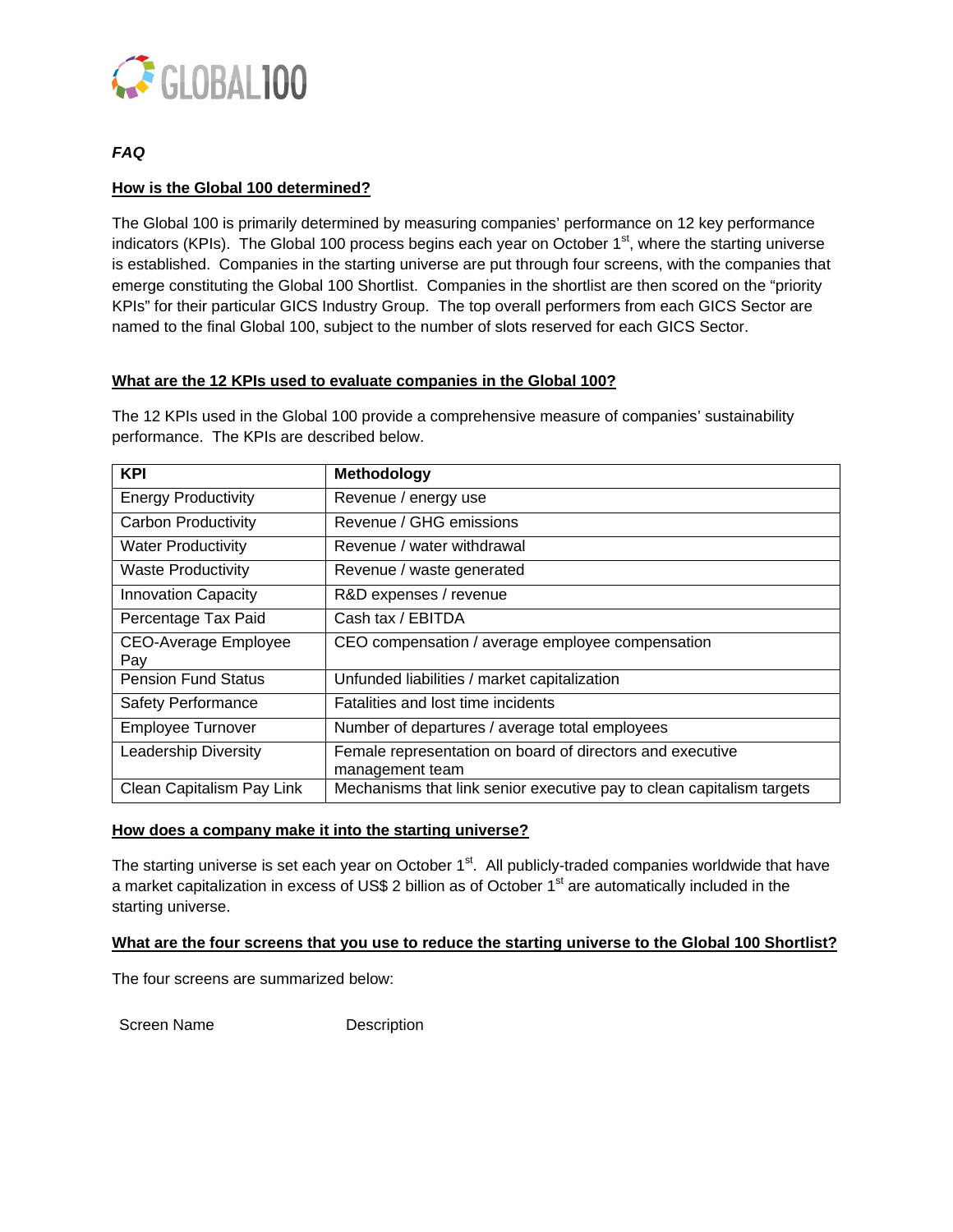

| 1. Sustainability disclosure        | The first screen eliminates companies that are not keeping<br>pace with the sustainability reporting trends in their<br>industry. Companies that fail to disclose at least 75% of the<br>priority KPIs for their respective GICS Industry Group are<br>eliminated at this point in the project.                                                                                                                                                   |
|-------------------------------------|---------------------------------------------------------------------------------------------------------------------------------------------------------------------------------------------------------------------------------------------------------------------------------------------------------------------------------------------------------------------------------------------------------------------------------------------------|
| 2. Financial Strength (F-<br>Score) | The F-Score, also known as the Piotroski F-Score, is a<br>financial assessment that consists of nine individual tests.<br>Companies have to pass at least nine of these 5 to pass<br>this screen.                                                                                                                                                                                                                                                 |
| 3. Product category                 | Companies with a GICS Sub-Industry classification equal to<br>"Tobacco" are eliminated. Companies with a GICS Sub-<br>Industry classification equal to "Aerospace & Defence" are<br>revenue-tested; if a company derives a majority of its<br>revenue from its Defence business group (e.g. weapons<br>manufacturing), it is eliminated.                                                                                                          |
| 4. Sanctions                        | The sanctions screen looks at the dollar amount that<br>companies have paid out in sustainability-related fines,<br>penalties or settlements. If the total amount of a company's<br>fines, penalties and settlements as a percentage of total<br>revenue during the previous 12 month period (from October<br>1st) is found to be in the bottom quartile compared to GICS<br>Industry Group peers, the company is removed from the<br>Global 100. |

# **What is a priority KPI?**

A priority KPI is any of the 12 KPIs used in the Global 100 that is disclosed by at least 10% of all companies globally in a given GICS Industry Group.

# **Why do you reserve slots for each GICS Sector in the Global 100?**

Slots are reserved for each GICS Sector so that the industry composition of the Global 100 matches that of the Global 100's financial benchmark, the MSCI ACWI. Slots are reserved on the basis of each Sector's contribution to the total market capitalization of the MSCI ACWI. For instance, if Energy companies were found to represent 10% of the total market capitalization of the MSCI ACWI, 10 slots would be reserved for companies in the GICS Energy sector.

# **How can you compare a bank to a mining company? Their operations are completely different.**

The short answer: the Global 100 does not compare a bank to a mining company. A company's performance is only compared against other GICS Industry Group peers. Therefore, banks are only assessed against other banks, and mining companies are only assessed against other mining companies.